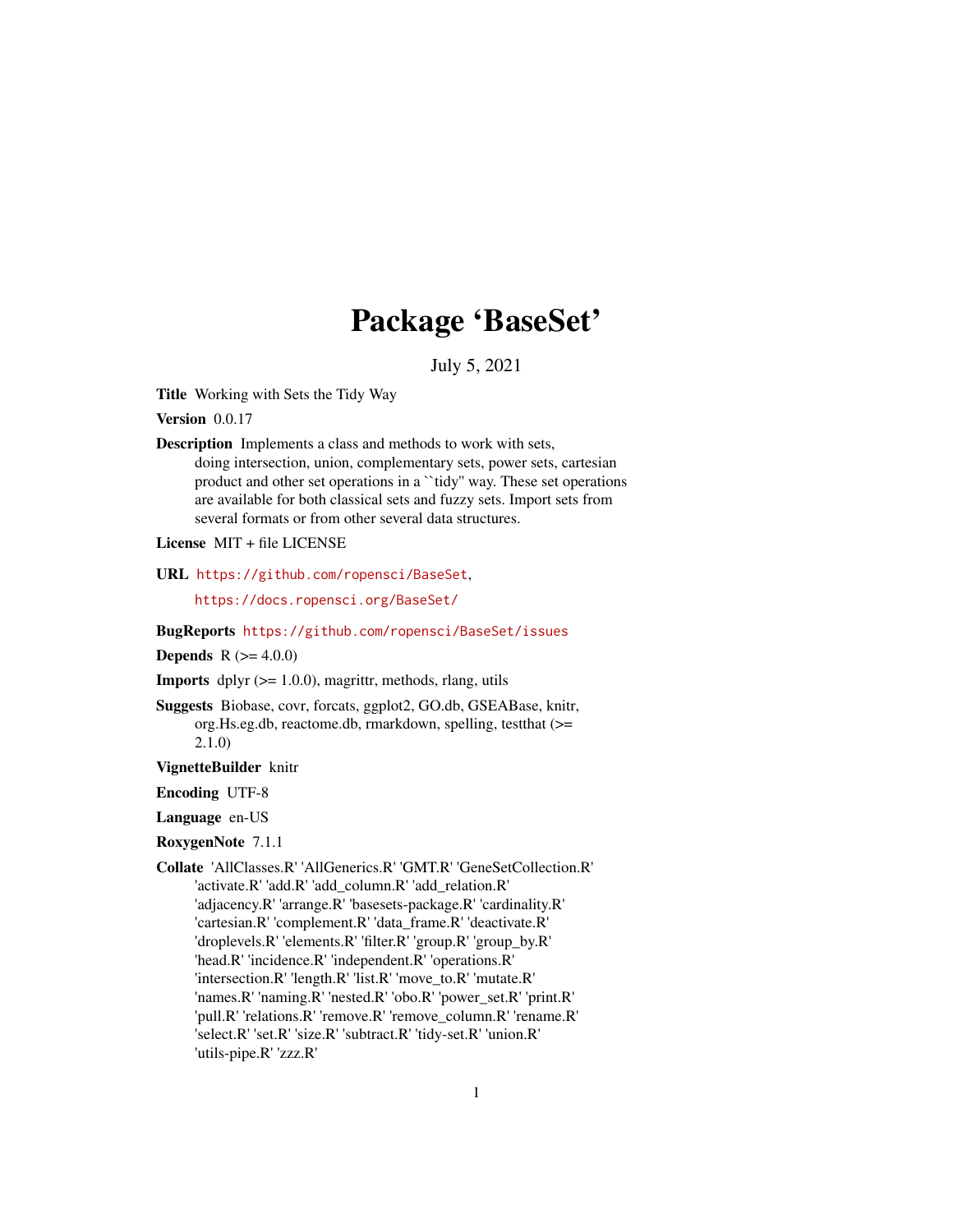## NeedsCompilation no

```
Author Lluís Revilla Sancho [aut, cre, cph]
     (<https://orcid.org/0000-0001-9747-2570>),
     Zebulun Arendsee [rev],
     Jennifer Chang [rev]
```
Maintainer Lluís Revilla Sancho <lluis.revilla@gmail.com>

Repository CRAN

Date/Publication 2021-07-05 11:20:12 UTC

## R topics documented:

| 3              |
|----------------|
| $\overline{4}$ |
| 5              |
| 6              |
| $\overline{7}$ |
| 8              |
| 9              |
| 10             |
| 11             |
| 12             |
| 13             |
| 13             |
| 14             |
| 16             |
| 17             |
| 18             |
| 20             |
| 21             |
| 22.            |
| 23             |
| 24             |
| 25             |
| 26             |
| 27             |
|                |
| 29             |
| 30             |
| 30             |
| 32             |
| 33             |
| 34             |
| 35             |
|                |
|                |
| 38             |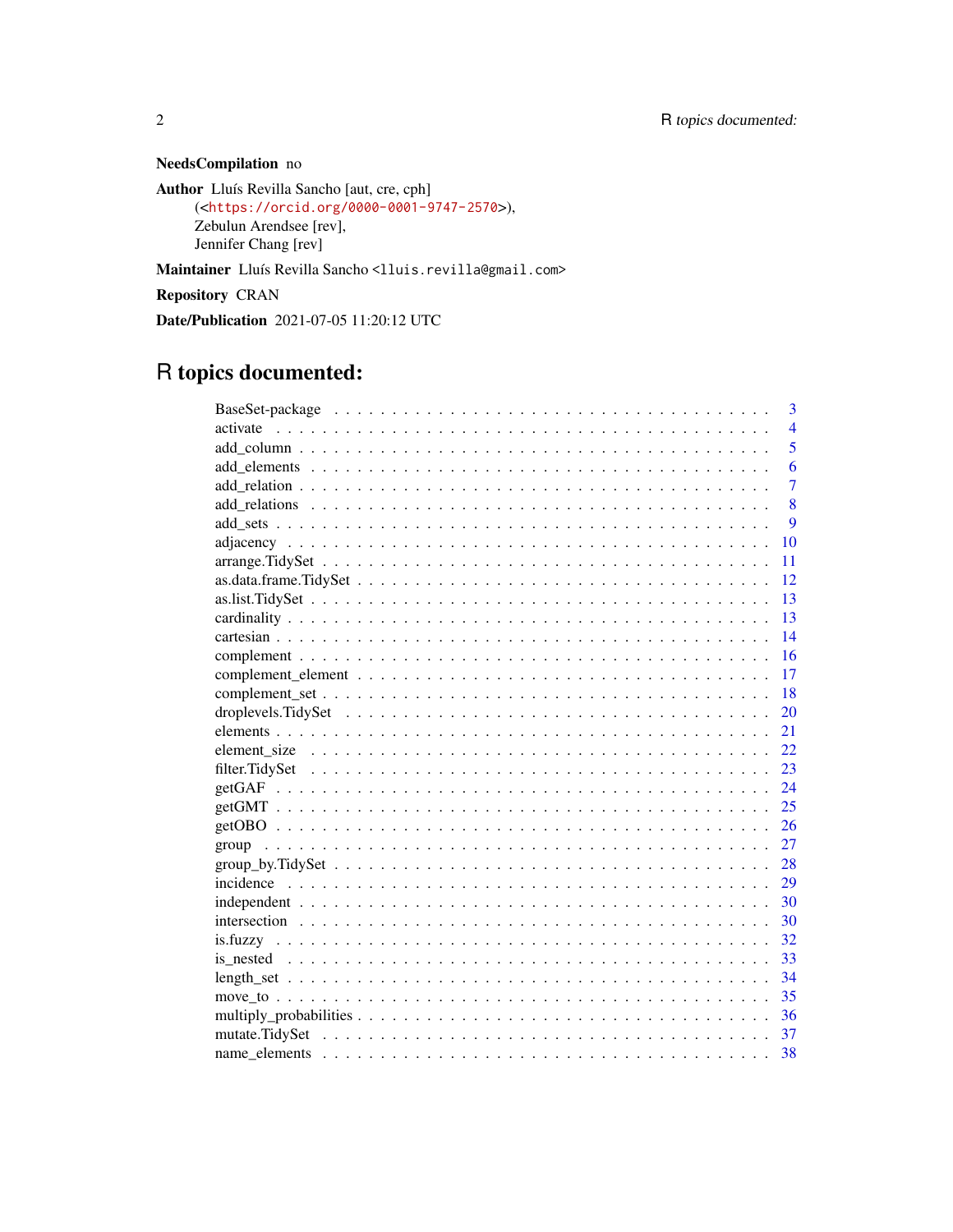<span id="page-2-0"></span>

|       |                                                                                                                    | 39 |
|-------|--------------------------------------------------------------------------------------------------------------------|----|
|       |                                                                                                                    | 40 |
|       |                                                                                                                    | 41 |
|       |                                                                                                                    | 42 |
|       |                                                                                                                    | 43 |
|       |                                                                                                                    | 44 |
|       |                                                                                                                    | 44 |
|       |                                                                                                                    | 45 |
|       |                                                                                                                    | 46 |
|       |                                                                                                                    | 47 |
|       |                                                                                                                    | 49 |
|       |                                                                                                                    | 50 |
|       |                                                                                                                    | 51 |
|       |                                                                                                                    | 52 |
|       |                                                                                                                    | 53 |
|       |                                                                                                                    | 54 |
|       |                                                                                                                    | 55 |
|       | sets                                                                                                               | 56 |
|       |                                                                                                                    | 58 |
|       |                                                                                                                    | 59 |
|       | show, Tidy Set-method $\ldots \ldots \ldots \ldots \ldots \ldots \ldots \ldots \ldots \ldots \ldots \ldots \ldots$ | 59 |
|       |                                                                                                                    | 60 |
|       |                                                                                                                    | 61 |
|       |                                                                                                                    | 62 |
|       |                                                                                                                    | 63 |
|       |                                                                                                                    | 65 |
|       |                                                                                                                    | 66 |
|       |                                                                                                                    | 67 |
| Index |                                                                                                                    | 69 |

BaseSet-package *BaseSet: Working with Sets the Tidy Way*

### Description

Implements a class and methods to work with sets, doing intersection, union, complementary sets, power sets, cartesian product and other set operations in a "tidy" way. These set operations are available for both classical sets and fuzzy sets. Import sets from several formats or from other several data structures.

### Details

It provides a class [TidySet](#page-64-1) with methods to do operations with sets.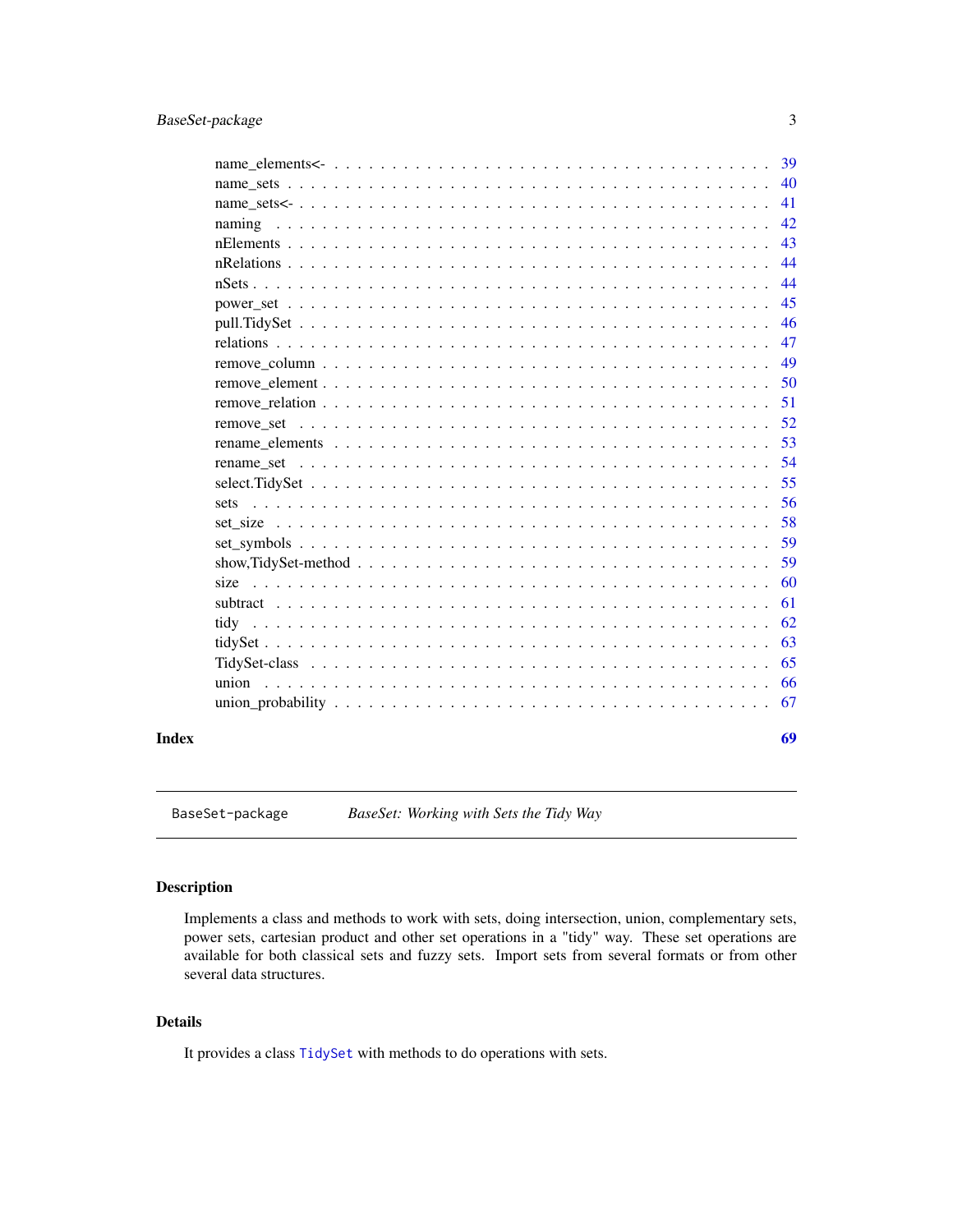#### <span id="page-3-0"></span>Author(s)

Maintainer: Lluís Revilla Sancho <lluis.revilla@gmail.com> [\(ORCID\)](https://orcid.org/0000-0001-9747-2570) [copyright holder] Other contributors:

- Zebulun Arendsee [reviewer]
- Jennifer Chang [reviewer]

### See Also

Useful links:

- <https://github.com/ropensci/BaseSet>
- <https://docs.ropensci.org/BaseSet/>
- Report bugs at <https://github.com/ropensci/BaseSet/issues>

#### Examples

```
set \le list("A" = letters[1:5], "B" = letters[4:7])
TS <- tidySet(set)
cardinality(TS)
intersection(TS, c("A", "B"))
```
<span id="page-3-1"></span>

```
activate Determine the context of subsequent manipulations.
```
#### Description

Functions to help to perform some action to just some type of data: elements, sets or relations. activate: To table the focus of future manipulations: elements, sets or relations. active: To check the focus on the TidySet. deactivate: To remove the focus on a specific TidySet-

#### Usage

```
activate(.data, what)
active(.data)
deactivate(.data)
```
### Arguments

| .data | A TidySet object.                        |
|-------|------------------------------------------|
| what  | Either "elements", "sets" or "relations" |

### Value

A TidySet object.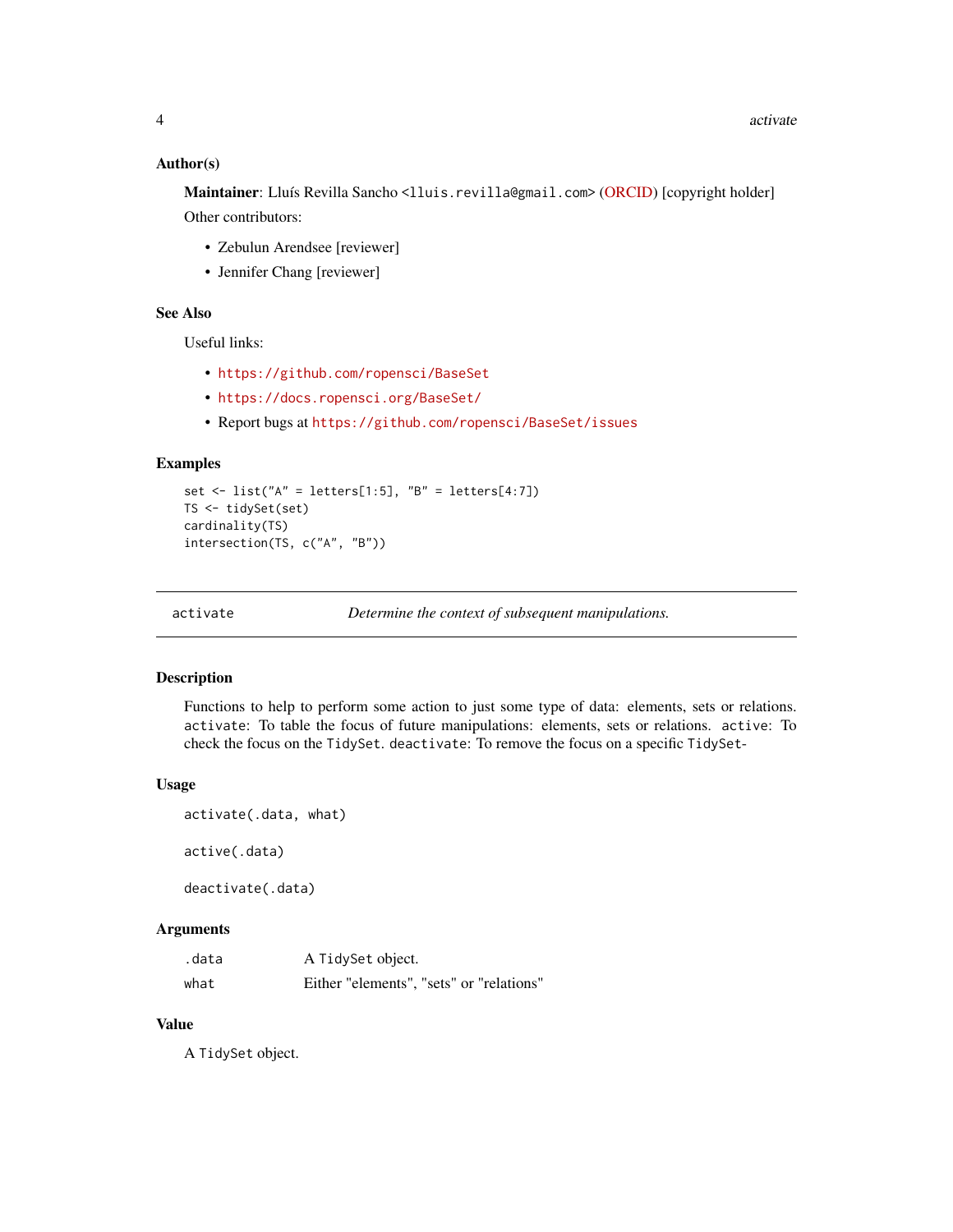### <span id="page-4-0"></span>add\_column 5

#### See Also

```
Other methods: TidySet-class, add_column(), add_relation(), arrange.TidySet(), cartesian(),
complement_element(), complement_set(), complement(), element_size(), elements(), filter.TidySet(),
group_by.TidySet(), group(), incidence(), intersection(), is.fuzzy(), is_nested(), move_to(),
mutate.TidySet(), nElements(), nRelations(), nSets(), name_elements<-(), name_sets<-(),
name_sets(), power_set(), pull.TidySet(), relations(), remove_column(), remove_element(),
remove_relation(), remove_set(), rename_elements(), rename_set(), select.TidySet(),
set_size(), sets(), subtract(), union()
```
### Examples

```
relations <- data.frame(
    sets = c(rep("a", 5), "b", rep("a2", 5), "b2"),elements = rep(letters[seq_len(6)], 2),
    fuzzy = runif(12))
a <- tidySet(relations)
elements(a) <- cbind(elements(a),
    type = c(rep("Gene", 4), rep("IncRNA", 2)))
# Filter in the whole TidySet
filter(a, elements == "a")
filter(a, elements == "a", type == "Gene")# Equivalent to filter_elements
filter_element(a, type == "Gene")
a <- activate(a, "elements")
active(a)
filter(a, type == "Gene")
a <- deactivate(a)
active(a)
filter(a, type == "Gene")
```
<span id="page-4-1"></span>add\_column *Add column*

### Description

Add column to a slot of the TidySet object.

#### Usage

add\_column(object, slot, columns)

## S4 method for signature 'TidySet,character' add\_column(object, slot, columns)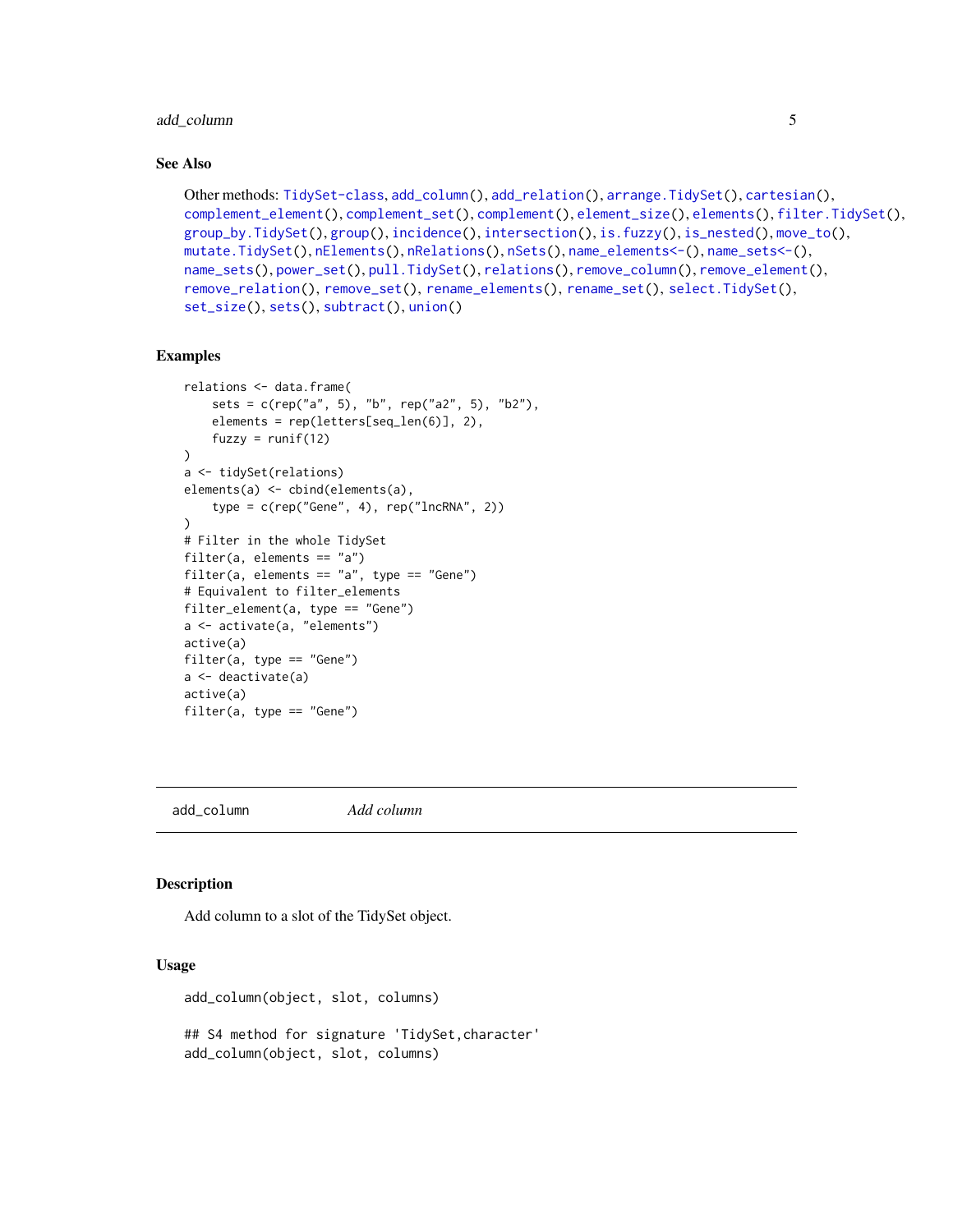<span id="page-5-0"></span>6 add\_elements

#### Arguments

| object  | A TidySet object.   |
|---------|---------------------|
| slot    | A TidySet slot.     |
| columns | The columns to add. |

### Value

A TidySet object.

### Methods (by class)

• object = TidySet,slot = character: Add a column to any slot

#### See Also

#### [rename\\_set](#page-53-1)

Other column: [remove\\_column\(](#page-48-1))

```
Other methods: TidySet-class, activate(), add_relation(), arrange.TidySet(), cartesian(),
complement_element(), complement_set(), complement(), element_size(), elements(), filter.TidySet(),
group_by.TidySet(), group(), incidence(), intersection(), is.fuzzy(), is_nested(), move_to(),
mutate.TidySet(), nElements(), nRelations(), nSets(), name_elements<-(), name_sets<-(),
name_sets(), power_set(), pull.TidySet(), relations(), remove_column(), remove_element(),
remove_relation(), remove_set(), rename_elements(), rename_set(), select.TidySet(),
set_size(), sets(), subtract(), union()
```
### Examples

```
relations <- data.frame(
    sets = c(rep("a", 5), "b"),
    elements = letters[seq_len(6)],
    fuzzy = runif(6)\lambdaTS <- tidySet(relations)
add_column(TS, "relations", data.frame(well = c(
    "GOOD", "BAD", "WORSE",
    "UGLY", "FOE", "HEY"
)))
```
<span id="page-5-1"></span>add\_elements *Add elements to a TidySet*

#### Description

Functions to add elements. If the elements are new they are added, otherwise they are omitted.

#### Usage

```
add_elements(object, elements, ...)
```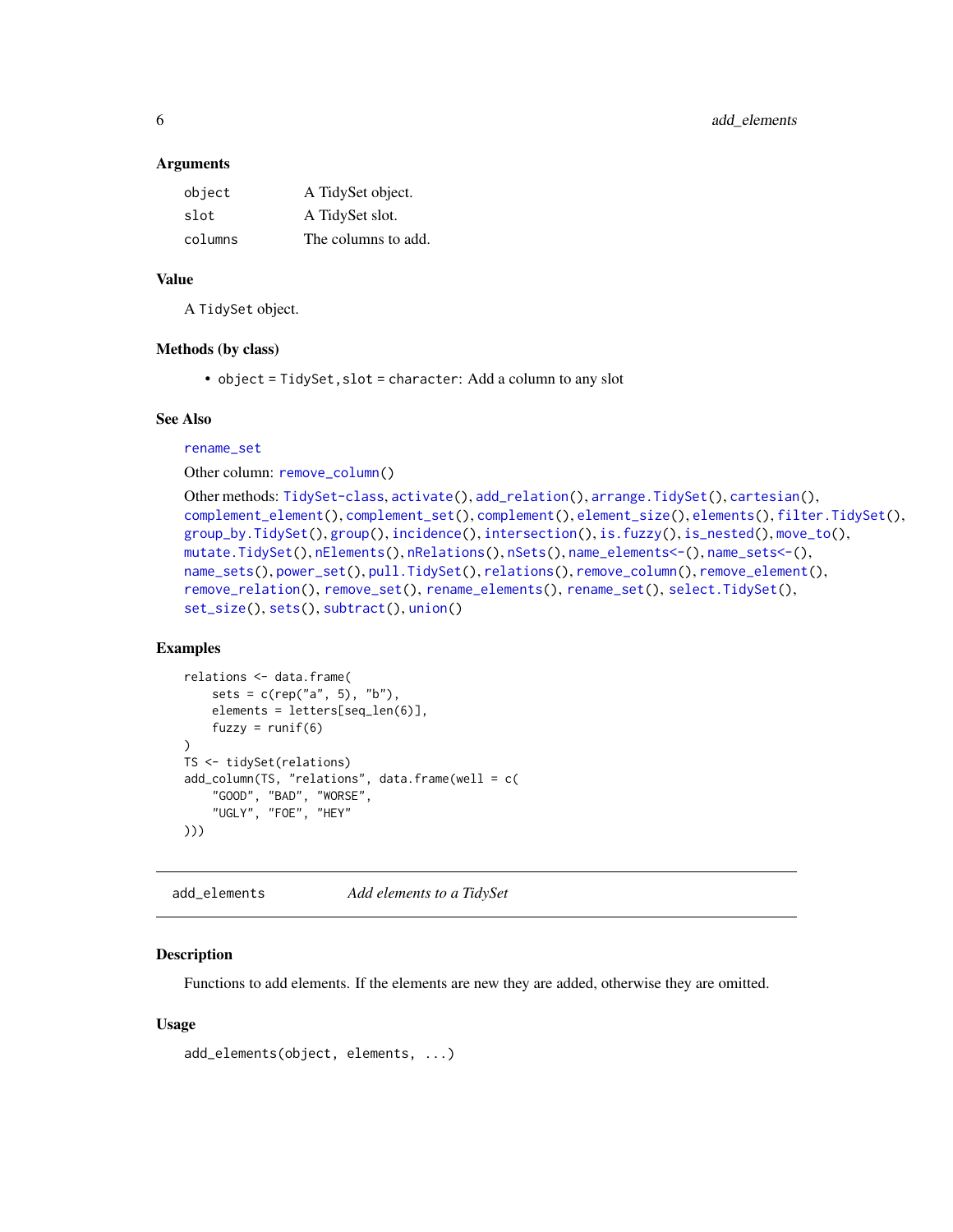### <span id="page-6-0"></span>add\_relation 7

### Arguments

| object   | A TidySet object                                                                           |
|----------|--------------------------------------------------------------------------------------------|
| elements | A character vector of the elements.                                                        |
| $\cdot$  | Placeholder for other arguments that could be passed to the method. Currently<br>not used. |

### Value

A [TidySet](#page-64-1) object with the new elements.

### Note

add\_element doesn't set up any other information about the elements. Remember to add/modify them if needed with [mutate](#page-0-0) or [mutate\\_element](#page-36-2)

### See Also

Other add\_\*: [add\\_relations\(](#page-7-1)), [add\\_sets\(](#page-8-1))

### Examples

```
x \le - list("a" = letters[1:5], "b" = LETTERS[3:7])
a \leftarrow tidySet(x)b <- add_elements(a, "fg")
elements(b)
```
<span id="page-6-1"></span>add\_relation *Add relations*

### Description

Given a TidySet adds new relations between elements and sets.

#### Usage

```
add_relation(object, relations, ...)
```

```
## S4 method for signature 'TidySet, data.frame'
add_relation(object, relations)
```
### Arguments

| object                  | A TidySet object                                                                           |
|-------------------------|--------------------------------------------------------------------------------------------|
| relations               | A data.frame object                                                                        |
| $\cdot$ $\cdot$ $\cdot$ | Placeholder for other arguments that could be passed to the method. Currently<br>not used. |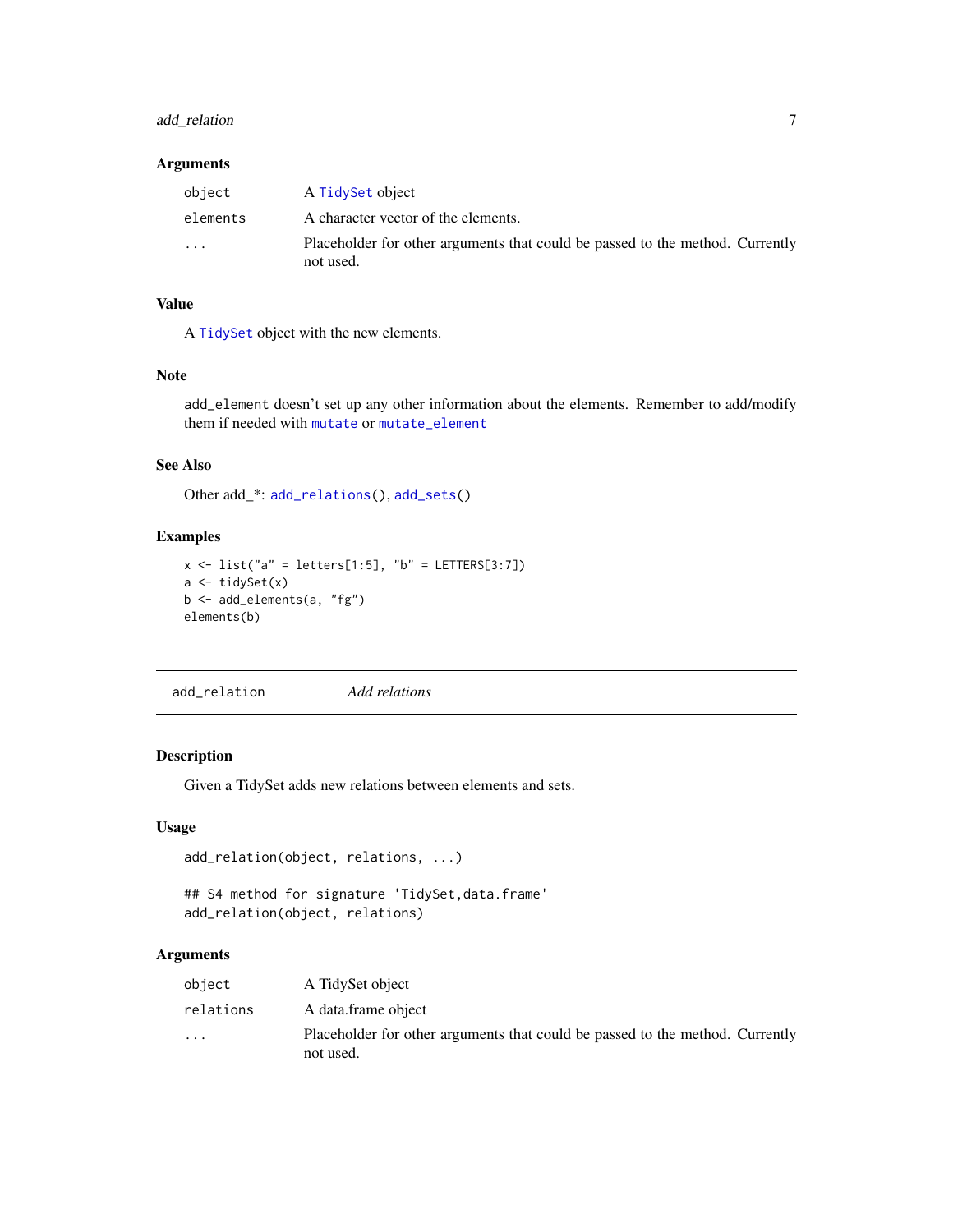### <span id="page-7-0"></span>Value

A TidySet object.

#### Methods (by class)

• object = TidySet, relations = data.frame: Adds relations

### See Also

```
Other methods: TidySet-class, activate(), add_column(), arrange.TidySet(), cartesian(),
complement_element(), complement_set(), complement(), element_size(), elements(), filter.TidySet(),
group_by.TidySet(), group(), incidence(), intersection(), is.fuzzy(), is_nested(), move_to(),
mutate.TidySet(), nElements(), nRelations(), nSets(), name_elements<-(), name_sets<-(),
name_sets(), power_set(), pull.TidySet(), relations(), remove_column(), remove_element(),
remove_relation(), remove_set(), rename_elements(), rename_set(), select.TidySet(),
set_size(), sets(), subtract(), union()
```
### Examples

```
relations <- data.frame(
    sets = c(rep("A", 5), "B"),elements = letters[seq_len(6)],
    fuzzy = runif(6))
TS <- tidySet(relations)
relations <- data.frame(
    sets = c(rep("A2", 5), "B2"),
    elements = letters[seq_len(6)],
    fuzzy = runif(6),
    new = runif(6))
add_relation(TS, relations)
```
<span id="page-7-1"></span>add\_relations *Add relations to a TidySet*

### Description

Adds new relations to existing or new sets and elements. If the sets or elements do not exist they are added.

#### Usage

```
add_relations(object, elements, sets, fuzzy, ...)
```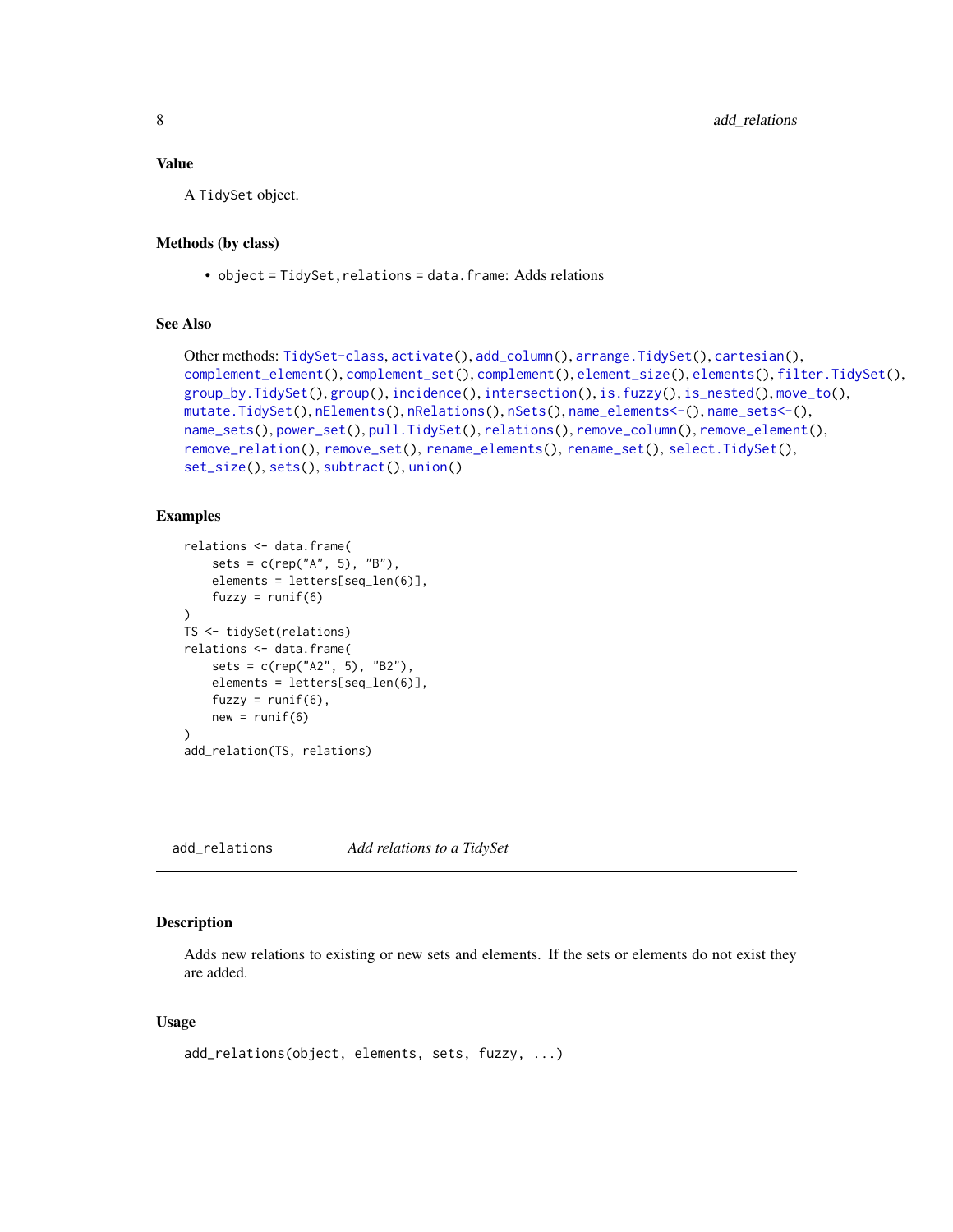#### <span id="page-8-0"></span>add\_sets 9

#### Arguments

| object                  | A TidySet object                                                                           |
|-------------------------|--------------------------------------------------------------------------------------------|
| elements                | A character vector of the elements.                                                        |
| sets                    | A character vector of sets to be added.                                                    |
| fuzzy                   | The strength of the membership.                                                            |
| $\cdot$ $\cdot$ $\cdot$ | Placeholder for other arguments that could be passed to the method. Currently<br>not used. |

#### Value

A [TidySet](#page-64-1) object with the new relations.

### Note

add\_relations doesn't set up any other information about the relationship. Remember to add/modify them if needed with [mutate](#page-0-0) or [mutate\\_relation](#page-36-2)

### See Also

[add\\_relation](#page-6-1) to add relations with new sets or/and new elements.

```
Other add_*: add_elements(), add_sets()
```
#### Examples

```
x \le - list("a" = letters[1:5], "b" = LETTERS[3:7])
a <- tidySet(x)
add_relations(a, elements = c("a", "b", "g"), sets = "d")
add_relations(a, elements = c("a", "b"), sets = c("d", "g"))
add_relations(a, elements = c("a", "b"), sets = c("d", "g"), fuzzy = 0.5)
add_relations(a,
    elements = c("a", "b"), sets = c("d", "g"),
    fuzzy = c(0.5, 0.7))
```
<span id="page-8-1"></span>

| Add sets to a TidySet<br>add_sets |
|-----------------------------------|
|-----------------------------------|

### Description

Functions to add sets. If the sets are new they are added, otherwise they are omitted.

#### Usage

add\_sets(object, sets, ...)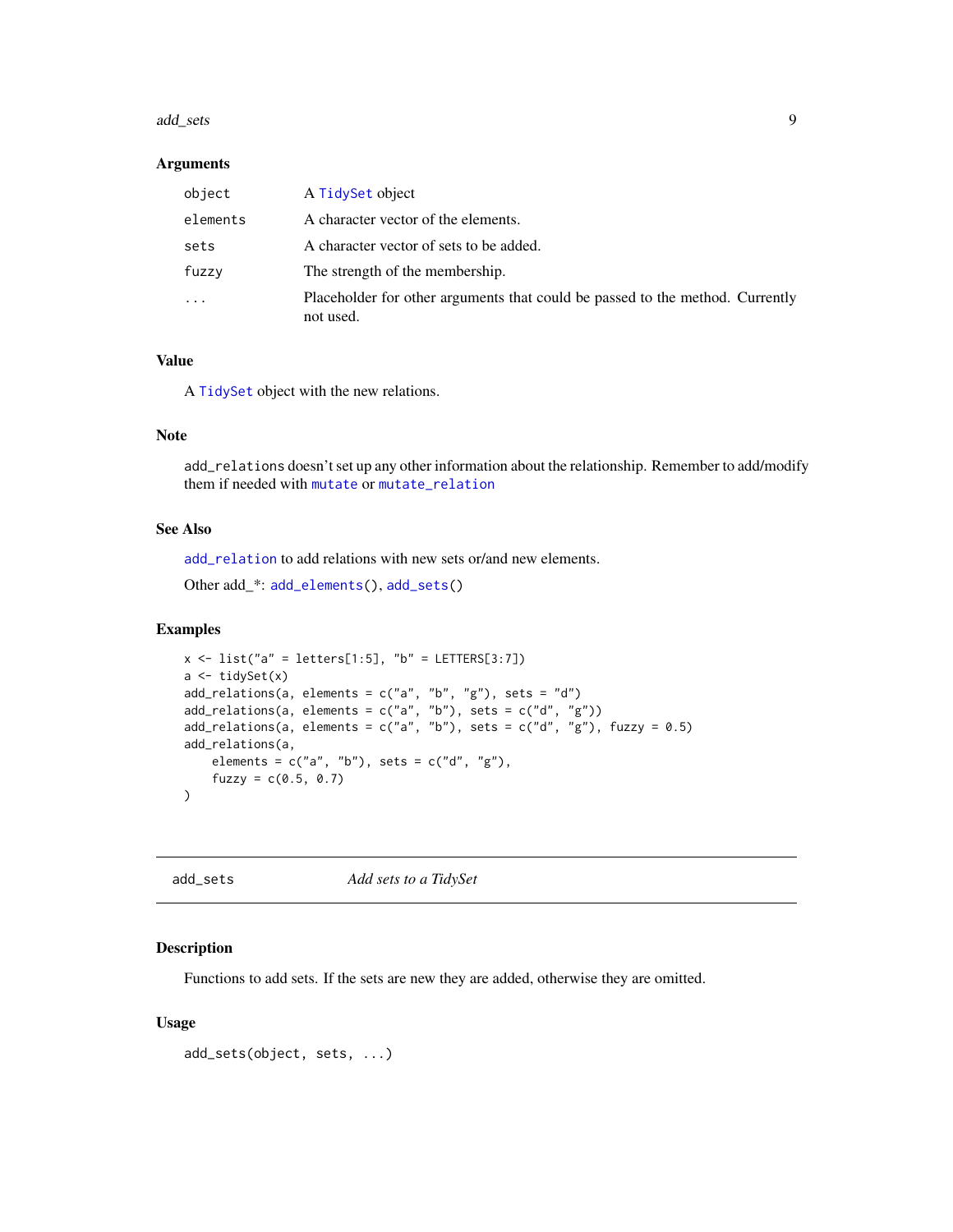### <span id="page-9-0"></span>Arguments

| object                  | A TidySet object                                                                           |
|-------------------------|--------------------------------------------------------------------------------------------|
| sets                    | A character vector of sets to be added.                                                    |
| $\cdot$ $\cdot$ $\cdot$ | Placeholder for other arguments that could be passed to the method. Currently<br>not used. |

### Value

A [TidySet](#page-64-1) object with the new sets.

### Note

add\_sets doesn't set up any other information about the sets. Remember to add/modify them if needed with [mutate](#page-0-0) or [mutate\\_set](#page-36-2)

### See Also

Other add\_\*: [add\\_elements\(](#page-5-1)), [add\\_relations\(](#page-7-1))

#### Examples

```
x \le - list("a" = letters[1:5], "b" = LETTERS[3:7])
a <- tidySet(x)
b \leftarrow add\_sets(a, "fg")sets(b)
```
<span id="page-9-1"></span>adjacency *Adjacency*

### Description

Are two elements connected ?

### Usage

## S3 method for class 'TidySet' adjacency(object)

adjacency\_element(object)

```
adjacency_set(object)
```
## S3 method for class 'TidySet' adjacency(object)

### Arguments

object A TidySet object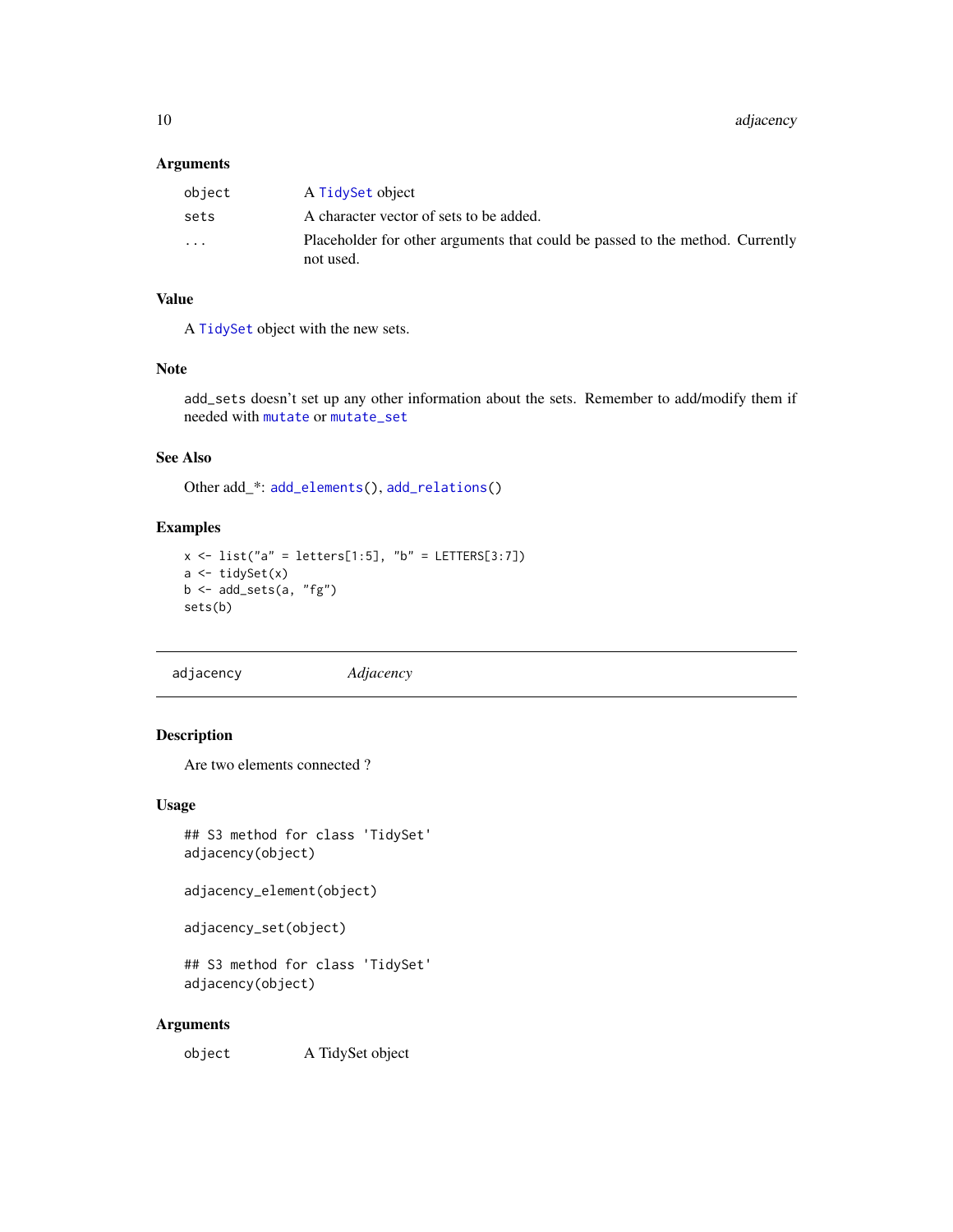<span id="page-10-0"></span>arrange. TidySet 11

### Value

A square matrix, 1 if two nodes are connected, 0 otherwise.

### See Also

[incidence](#page-28-1)

### Examples

```
x \leftarrow list("SET1" = letters[1:5], "SET2" = LETTERS[3:7])
a \leftarrow tidySet(x)adjacency_element(a)
adjacency_set(a)
```
<span id="page-10-1"></span>arrange.TidySet *Arrange the order of a TidySet*

### Description

Use arrange to extract the columns of a TidySet object. You can use activate with filter or use the specific function. The S3 method filters using all the information on the TidySet.

#### Usage

```
## S3 method for class 'TidySet'
arrange(.data, ...)
arrange_set(.data, ...)
arrange_element(.data, ...)
arrange_relation(.data, ...)
```
#### Arguments

| .data                   | The TidySet object                                                                                                   |
|-------------------------|----------------------------------------------------------------------------------------------------------------------|
| $\cdot$ $\cdot$ $\cdot$ | Comma separated list of variables names or expressions integer column position<br>to be used to reorder the TidySet. |

#### Value

A TidySet object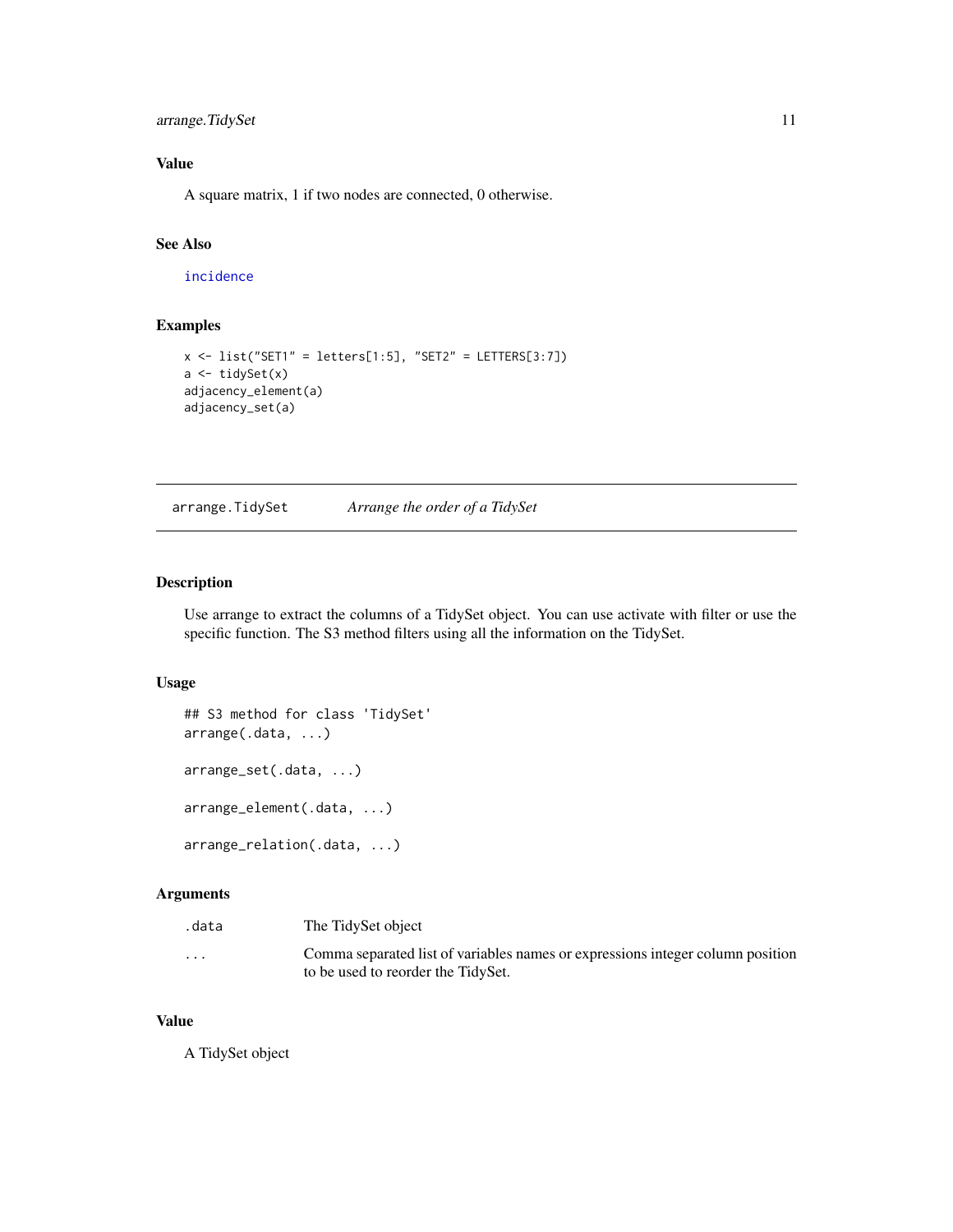### See Also

dplyr [arrange](#page-0-0) and [activate](#page-3-1)

```
Other methods: TidySet-class, activate(), add_column(), add_relation(), cartesian(),
complement_element(), complement_set(), complement(), element_size(), elements(), filter.TidySet(),
group_by.TidySet(), group(), incidence(), intersection(), is.fuzzy(), is_nested(), move_to(),
mutate.TidySet(), nElements(), nRelations(), nSets(), name_elements<-(), name_sets<-(),
name_sets(), power_set(), pull.TidySet(), relations(), remove_column(), remove_element(),
remove_relation(), remove_set(), rename_elements(), rename_set(), select.TidySet(),
set_size(), sets(), subtract(), union()
```
### Examples

```
relations <- data.frame(
    sets = c(rep("A", 5), "B", rep("A2", 5), "B2"),
    elements = rep(letters[seq_len(6)], 2),
    fuzzy = runif(12)\lambdaa <- tidySet(relations)
a <- mutate_element(a,
    type = c(rep("Gene", 4), rep("lncRNA", 2))
\lambdab <- arrange(a, desc(type))
elements(b)
b <- arrange_element(a, elements)
elements(b)
# Arrange sets
arrange_set(a, sets)
```
as.data.frame.TidySet *Transforms a TidySet to a data.frame*

### **Description**

Flattens the three slots to a single big table

#### Usage

## S3 method for class 'TidySet' as.data.frame(x, ...)

#### Arguments

|          | The TidySet object.                                                                        |
|----------|--------------------------------------------------------------------------------------------|
| $\cdots$ | Placeholder for other arguments that could be passed to the method. Currently<br>not used. |

<span id="page-11-0"></span>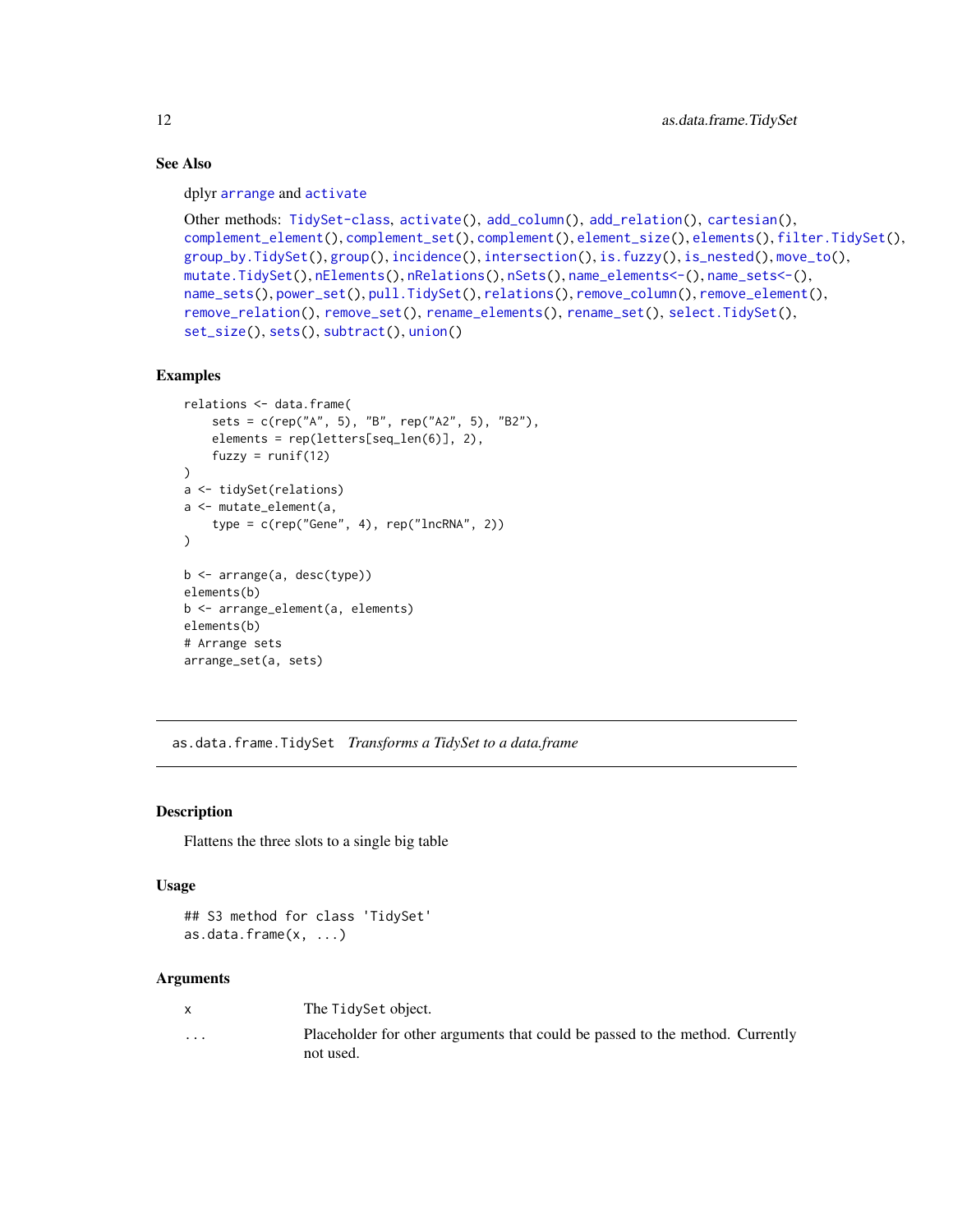### <span id="page-12-0"></span>as.list.TidySet 13

### Value

A data.frame table.

as.list.TidySet *Convert to list*

### Description

Converts a TidySet to a list.

### Usage

```
## S3 method for class 'TidySet'
as.list(x, ...)
```
### Arguments

|          | A TidySet object to be coerced to a list.                                                  |
|----------|--------------------------------------------------------------------------------------------|
| $\cdots$ | Placeholder for other arguments that could be passed to the method. Currently<br>not used. |

### Value

A list.

### Examples

```
r <- data.frame(sets = c("A", "A", "A", "B", "C"),
             elements = c(letters[1:3], letters[2:3]),
             fuzzy = runif(5),
             info = rep_len(c("important", "very important"), 5))
TS <- tidySet(r)
TS
as.list(TS)
```
cardinality *Cardinality or membership of sets*

### Description

Calculates the membership of sets according to the logic defined in FUN.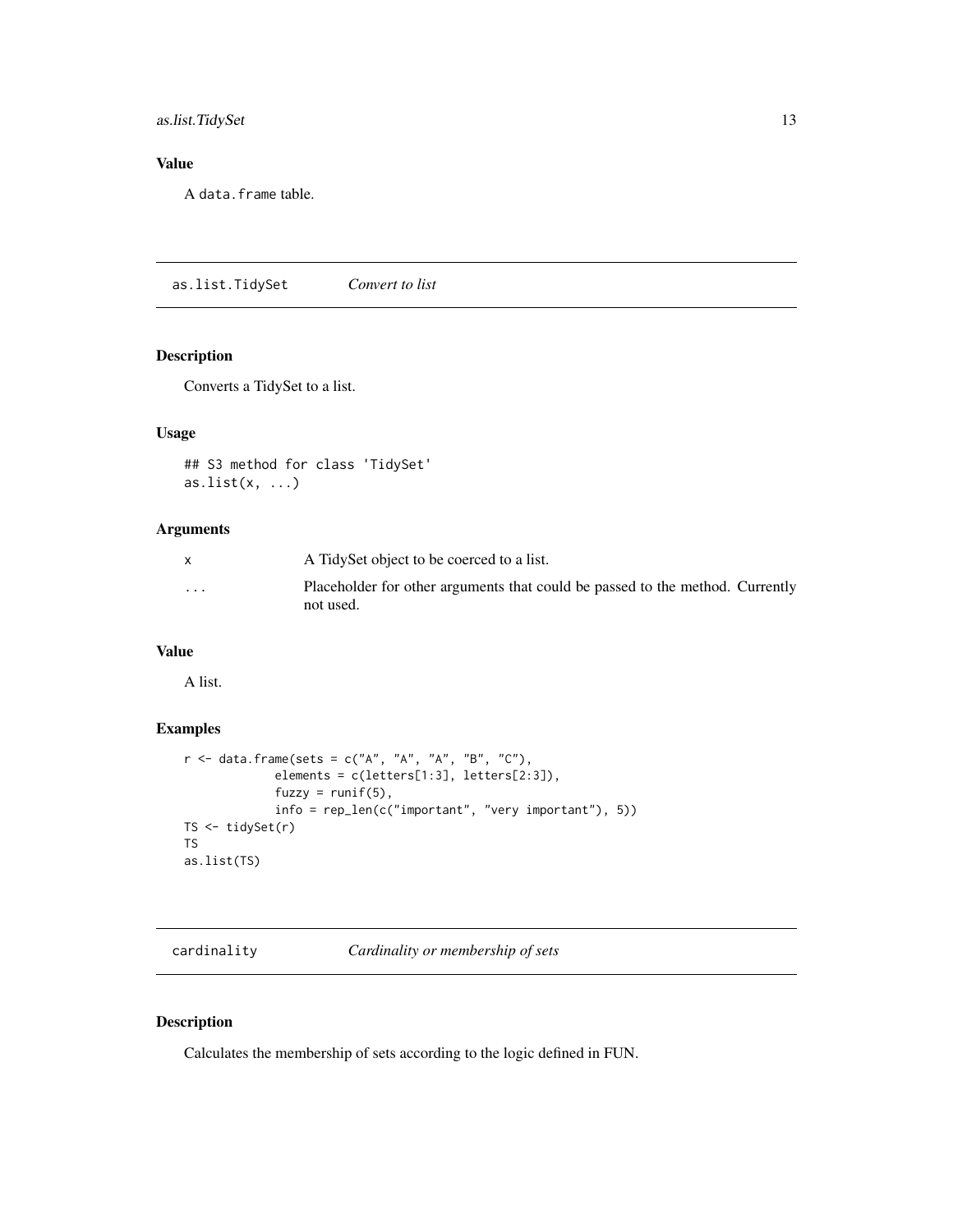#### <span id="page-13-0"></span>14 cartesian

### Usage

```
cardinality(object, sets = NULL, ...)
```

```
## S4 method for signature 'TidySet'
cardinality(object, sets, FUN = "sum", ...)
```
#### Arguments

| object                  | A TidySet object.                                                            |
|-------------------------|------------------------------------------------------------------------------|
| sets                    | Character vector with the name of the sets.                                  |
| $\cdot$ $\cdot$ $\cdot$ | Other arguments passed to FUN.                                               |
| FUN                     | Function that returns a single numeric value given a vector of fuzzy values. |

### Methods (by class)

• TidySet: Cardinality of sets

### See Also

[size\(\)](#page-59-1)

### Examples

```
rel \le list(A = letters[1:3], B = letters[1:2])
TS <- tidySet(rel)
cardinality(TS, "A")
```

```
cartesian Create the cartesian product of two sets
```
### Description

Given two sets creates new sets with one element of each set

### Usage

```
cartesian(object, set1, set2, name = NULL, ...)
## S3 method for class 'TidySet'
cartesian(
  object,
  set1,
  set2,
```

```
name = NULL,
keep = TRUE,keep_relations = keep,
keep_elements = keep,
```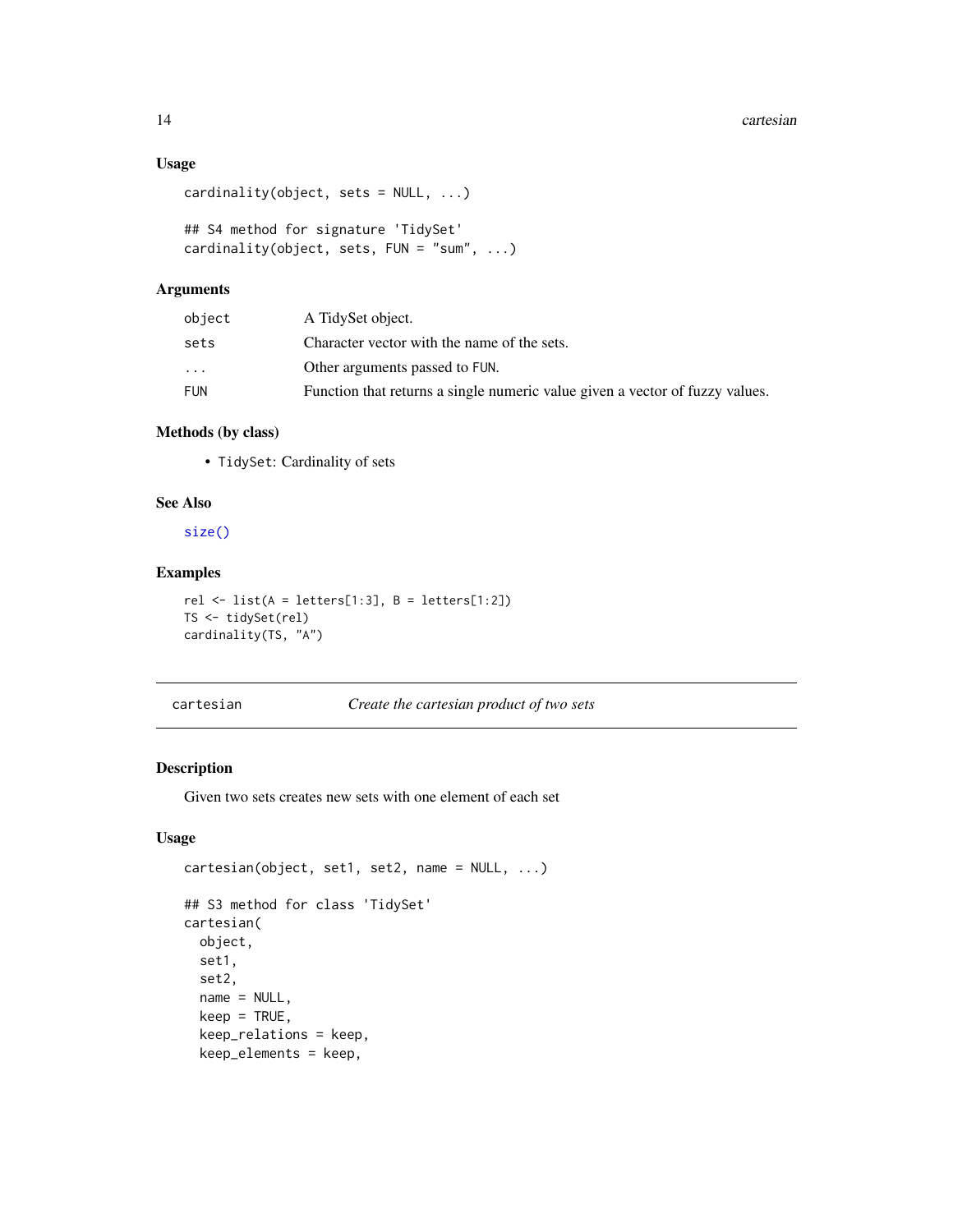#### cartesian and the control of the control of the control of the control of the control of the control of the control of the control of the control of the control of the control of the control of the control of the control o

```
keep_sets = keep,
  ...
\lambda
```
### Arguments

| object        | A TidySet object.                                                                          |
|---------------|--------------------------------------------------------------------------------------------|
| set1, set2    | The name of the sets to be used for the cartesian product                                  |
| name          | The name of the new set.                                                                   |
| $\ddots$      | Placeholder for other arguments that could be passed to the method. Currently<br>not used. |
| keep          | A logical value if you want to keep.                                                       |
|               | keep_relations A logical value if you wan to keep old relations.                           |
| keep_elements | A logical value if you wan to keep old elements.                                           |
| keep_sets     | A logical value if you wan to keep old sets.                                               |

#### Value

A TidySet object with the new set

### See Also

```
Other methods: TidySet-class, activate(), add_column(), add_relation(), arrange.TidySet(),
complement_element(), complement_set(), complement(), element_size(), elements(), filter.TidySet(),
group_by.TidySet(), group(), incidence(), intersection(), is.fuzzy(), is_nested(), move_to(),
mutate.TidySet(), nElements(), nRelations(), nSets(), name_elements<-(), name_sets<-(),
name_sets(), power_set(), pull.TidySet(), relations(), remove_column(), remove_element(),
remove_relation(), remove_set(), rename_elements(), rename_set(), select.TidySet(),
set_size(), sets(), subtract(), union()
```

```
relations <- data.frame(
    sets = c(rep("a", 5), "b"),elements = letters[seq_len(6)]
\mathcal{L}TS <- tidySet(relations)
cartesian(TS, "a", "b")
```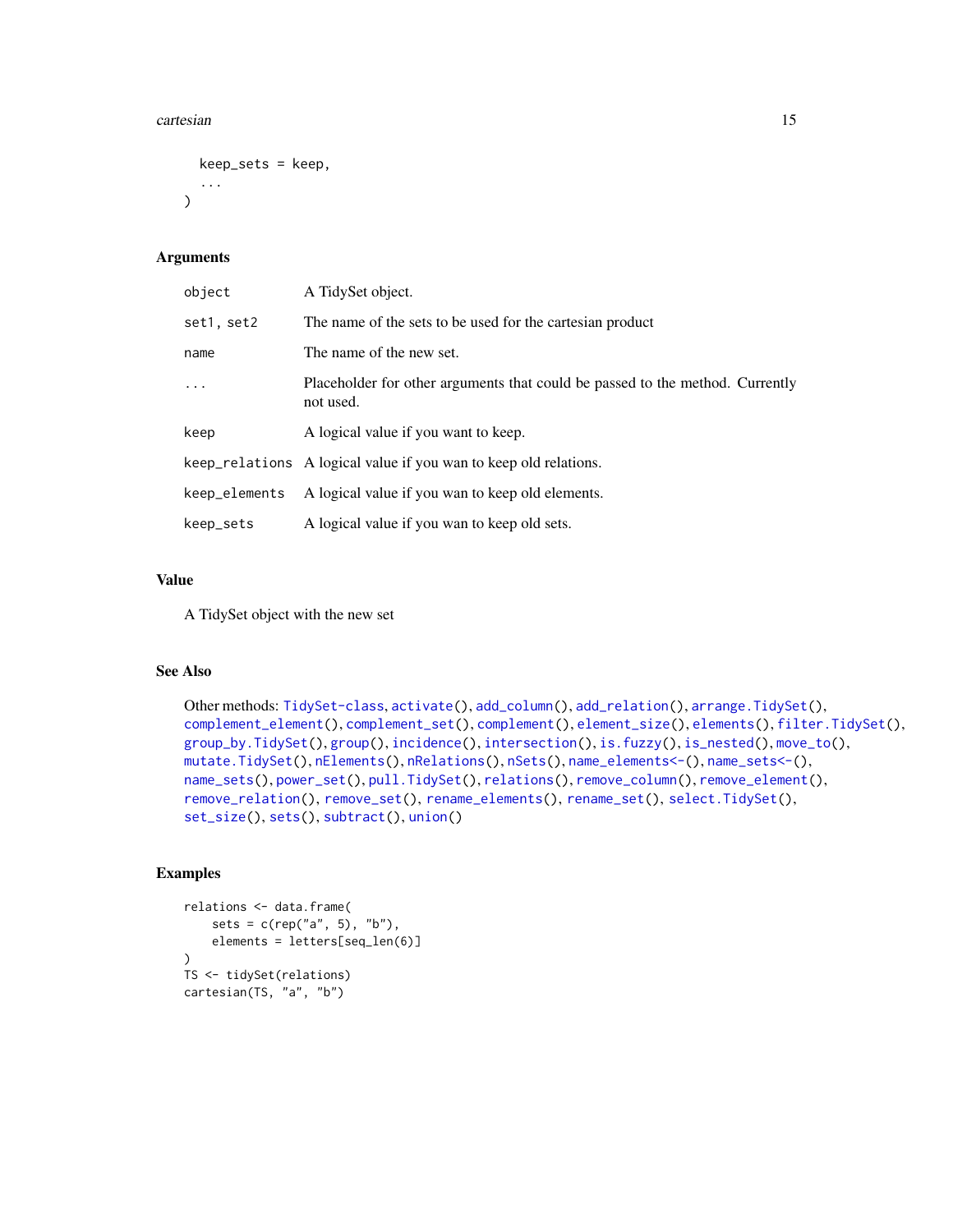<span id="page-15-1"></span><span id="page-15-0"></span>

#### Description

Use complement to find elements or sets the TidySet object. You can use activate with complement or use the specific function. You must specify if you want the complements of sets or elements.

#### Usage

complement(.data, ...)

#### Arguments

| .data    | The TidySet object                                                     |
|----------|------------------------------------------------------------------------|
| $\cdots$ | Other arguments passed to either complement_set or complement_element. |

#### Value

A TidySet object

#### See Also

#### [activate](#page-3-1)

Other complements: [complement\\_element\(](#page-16-1)), [complement\\_set\(](#page-17-1)), [subtract\(](#page-60-1))

```
Other methods: TidySet-class, activate(), add_column(), add_relation(), arrange.TidySet(),
cartesian(), complement_element(), complement_set(), element_size(), elements(), filter.TidySet(),
group_by.TidySet(), group(), incidence(), intersection(), is.fuzzy(), is_nested(), move_to(),
mutate.TidySet(), nElements(), nRelations(), nSets(), name_elements<-(), name_sets<-(),
name_sets(), power_set(), pull.TidySet(), relations(), remove_column(), remove_element(),
remove_relation(), remove_set(), rename_elements(), rename_set(), select.TidySet(),
set_size(), sets(), subtract(), union()
```

```
rel <- data.frame(
    sets = c("A", "A", "B", "B", "C", "C"),
    elements = letters[seq_len(6)],
    fuzzy = runif(6)\mathcal{L}TS <- tidySet(rel)
TS %>%
    activate("elements") %>%
    complement("a")
TS %>%
    activate("elements") %>%
    complement("a", "C_a", keep = FALSE)
TS %>%
```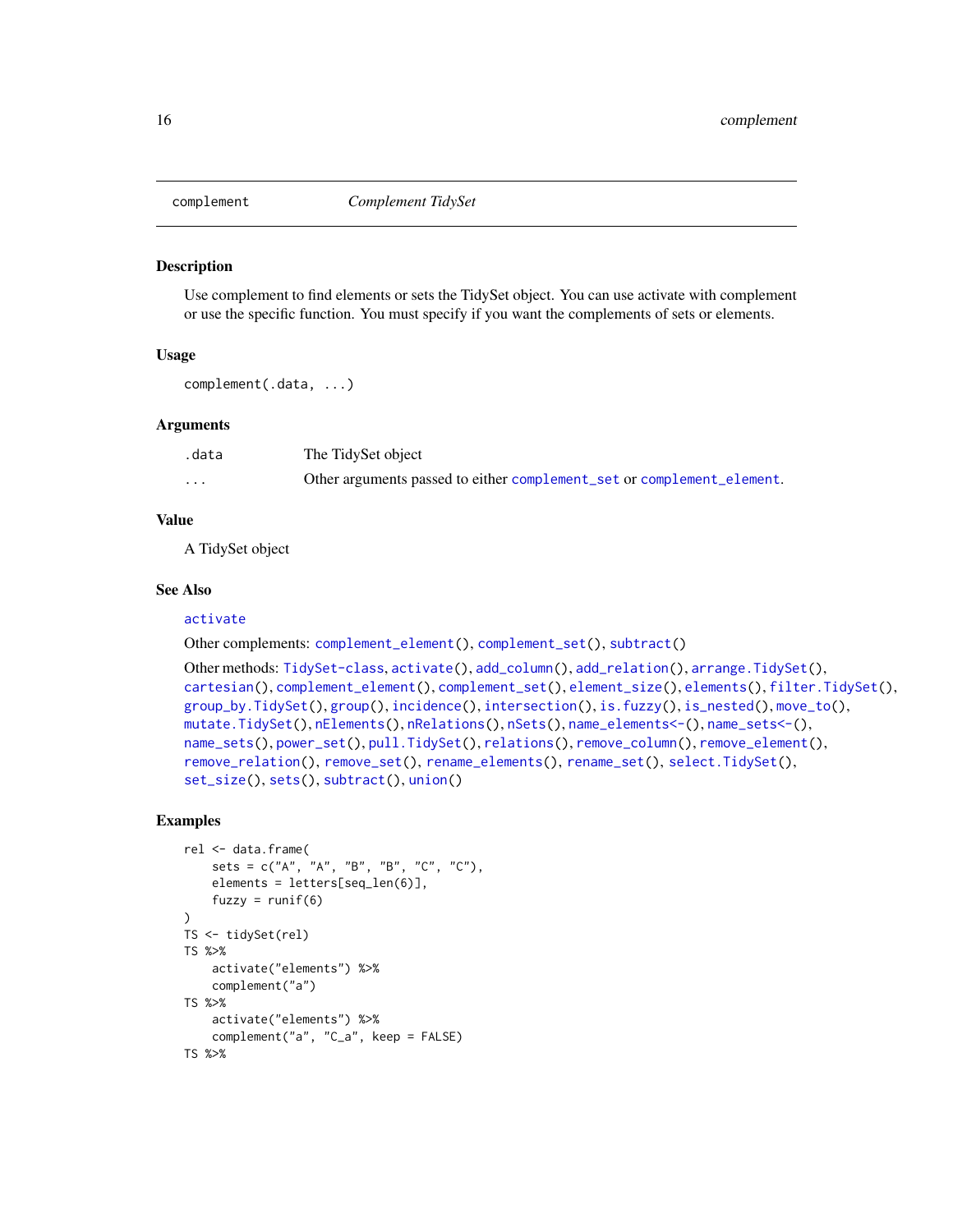### <span id="page-16-0"></span>complement\_element 17

```
activate("set") %>%
    complement("A")
TS %>%
   activate("set") %>%
   complement("A", keep = FALSE)
TS %>%
   activate("set") %>%
   complement("A", FUN = function(x){abs(x - 0.2)}, keep = FALSE)
```
<span id="page-16-1"></span>complement\_element *Complement of elements*

### Description

Return the objects without the elements listed

#### Usage

```
complement_element(object, elements, ...)
```

```
## S4 method for signature 'TidySet, characterORfactor'
complement_element(
  object,
 elements,
  name = NULL,FUN = NULL,
 keep = TRUE,keep_relations = keep,
 keep_elements = keep,
 keep_sets = keep
\mathcal{L}
```
#### Arguments

| object         | A TidySet object.                                                                                                                                                                               |
|----------------|-------------------------------------------------------------------------------------------------------------------------------------------------------------------------------------------------|
| elements       | The set to look for the complement.                                                                                                                                                             |
| .              | Placeholder for other arguments that could be passed to the method. Currently<br>not used.                                                                                                      |
| name           | Name of the new set. By default it adds a "C".                                                                                                                                                  |
| <b>FUN</b>     | A function to be applied when performing the union. The standard union is the<br>"max" function, but you can provide any other function that given a numeric<br>vector returns a single number. |
| keep           | Logical value to keep all the other sets.                                                                                                                                                       |
| keep_relations | A logical value if you wan to keep old relations.                                                                                                                                               |
| keep_elements  | A logical value if you wan to keep old elements.                                                                                                                                                |
| keep_sets      | A logical value if you wan to keep old sets.                                                                                                                                                    |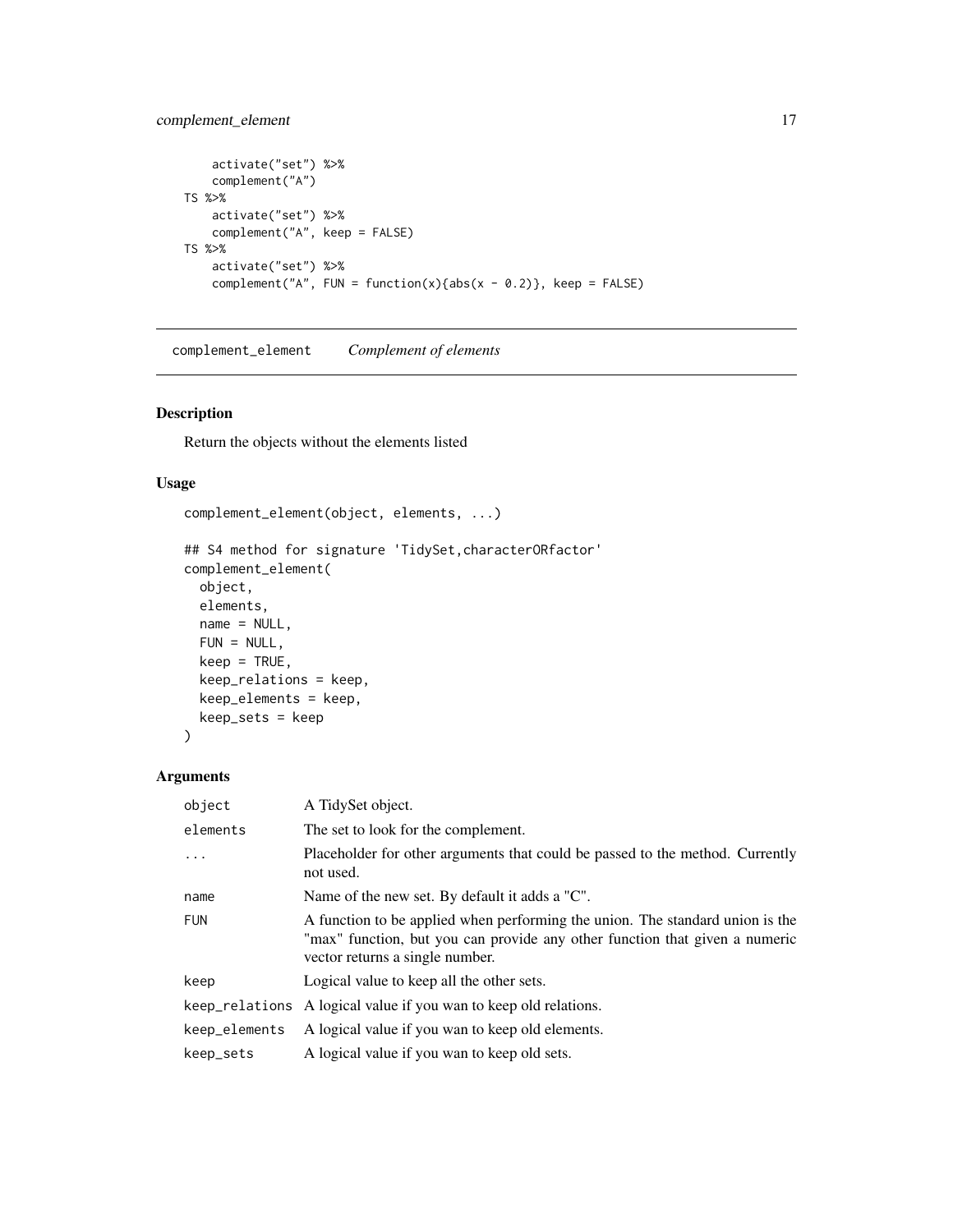### <span id="page-17-0"></span>Value

A TidySet object.

#### Methods (by class)

• object = TidySet,elements = characterORfactor: Complement of the elements.

#### See Also

Other complements: [complement\\_set\(](#page-17-1)), [complement\(](#page-15-1)), [subtract\(](#page-60-1))

Other methods that create new sets: [complement\\_set\(](#page-17-1)), [intersection\(](#page-29-1)), [subtract\(](#page-60-1)), [union\(](#page-65-1))

Other methods: [TidySet-class](#page-64-2), [activate\(](#page-3-1)), [add\\_column\(](#page-4-1)), [add\\_relation\(](#page-6-1)), [arrange.TidySet\(](#page-10-1)), [cartesian\(](#page-13-1)), [complement\\_set\(](#page-17-1)), [complement\(](#page-15-1)), [element\\_size\(](#page-21-1)), [elements\(](#page-20-1)), [filter.TidySet\(](#page-22-1)), [group\\_by.TidySet\(](#page-27-1)), [group\(](#page-26-1)), [incidence\(](#page-28-1)), [intersection\(](#page-29-1)), [is.fuzzy\(](#page-31-1)), [is\\_nested\(](#page-32-1)), [move\\_to\(](#page-34-1)), [mutate.TidySet\(](#page-36-1)), [nElements\(](#page-42-1)), [nRelations\(](#page-43-1)), [nSets\(](#page-43-2)), [name\\_elements<-\(](#page-38-1)), [name\\_sets<-\(](#page-40-1)), [name\\_sets\(](#page-39-1)), [power\\_set\(](#page-44-1)), [pull.TidySet\(](#page-45-1)), [relations\(](#page-46-1)), [remove\\_column\(](#page-48-1)), [remove\\_element\(](#page-49-1)), [remove\\_relation\(](#page-50-1)), [remove\\_set\(](#page-51-1)), [rename\\_elements\(](#page-52-1)), [rename\\_set\(](#page-53-1)), [select.TidySet\(](#page-54-1)), [set\\_size\(](#page-57-1)), [sets\(](#page-55-1)), [subtract\(](#page-60-1)), [union\(](#page-65-1))

### Examples

```
relations <- data.frame(
    sets = c("A", "A", "B", "B", "C", "C"),elements = letters[seq_len(6)],
    fuzzy = runif(6))
TS <- tidySet(relations)
complement_element(TS, "a", "C_a")
complement_element(TS, "a", "C_a", keep = FALSE)
```
<span id="page-17-1"></span>complement\_set *Complement of a set*

### Description

Return the complement for a set

 $FUN = NULL,$ 

#### Usage

```
complement_set(object, sets, ...)
## S4 method for signature 'TidySet,characterORfactor'
complement_set(
  object,
  sets,
  name = NULL,
```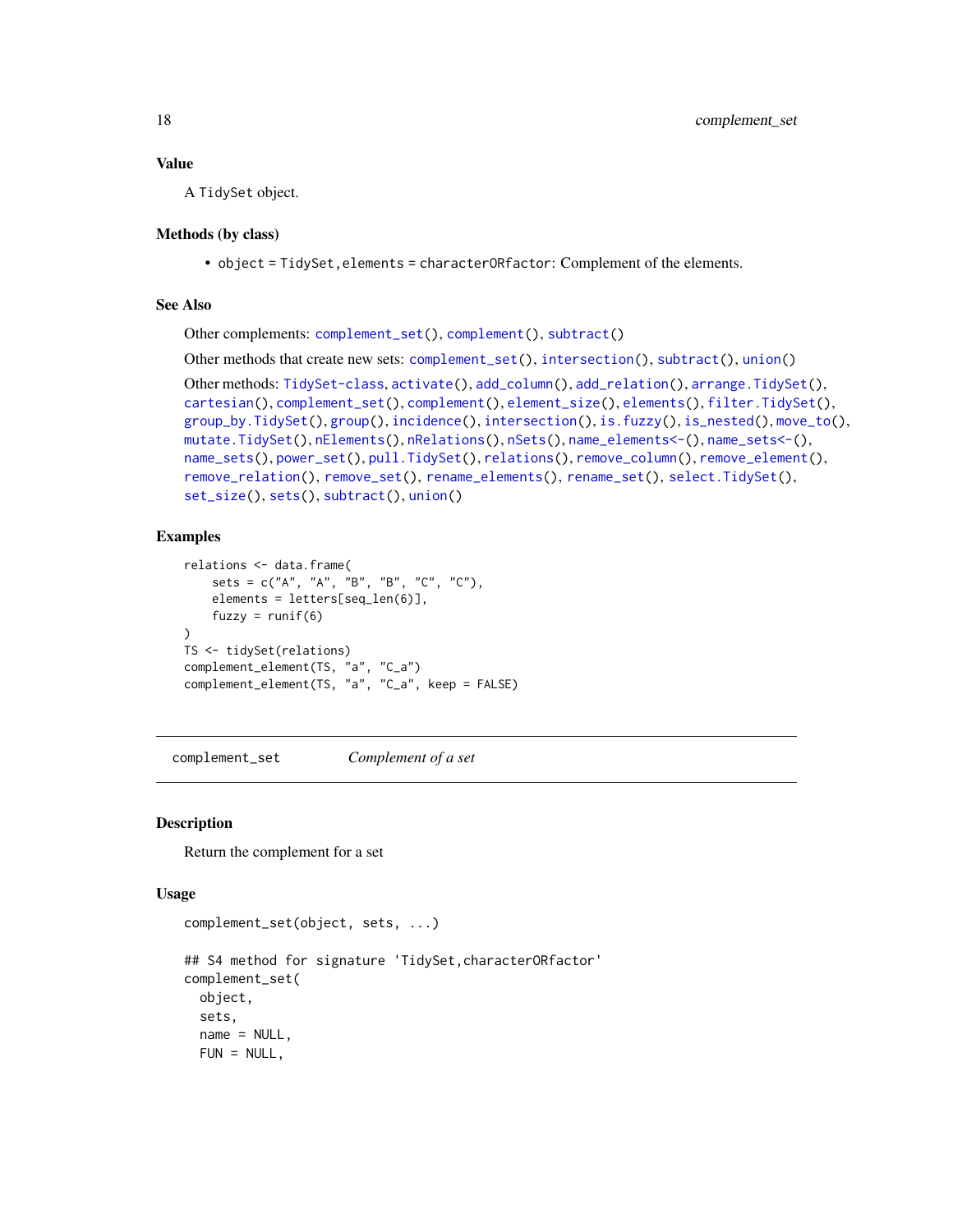### complement\_set 19

```
keep = TRUE,
  keep_relations = keep,
  keep_elements = keep,
  keep_sets = keep
\lambda
```
### Arguments

| object        | A TidySet object.                                                                                                                                                                               |
|---------------|-------------------------------------------------------------------------------------------------------------------------------------------------------------------------------------------------|
| sets          | The name of the set to look for the complement.                                                                                                                                                 |
| $\cdots$      | Placeholder for other arguments that could be passed to the method. Currently<br>not used.                                                                                                      |
| name          | Name of the new set. By default it adds a "C".                                                                                                                                                  |
| <b>FUN</b>    | A function to be applied when performing the union. The standard union is the<br>"max" function, but you can provide any other function that given a numeric<br>vector returns a single number. |
| keep          | Logical value to keep all the other sets.                                                                                                                                                       |
|               | keep_relations A logical value if you wan to keep old relations.                                                                                                                                |
| keep_elements | A logical value if you wan to keep old elements.                                                                                                                                                |
| keep_sets     | A logical value if you wan to keep old sets.                                                                                                                                                    |

### Value

A TidySet object.

### Methods (by class)

• object = TidySet, sets = characterORfactor: Complement of the sets.

#### See Also

### [filter](#page-0-0)

Other complements: [complement\\_element\(](#page-16-1)), [complement\(](#page-15-1)), [subtract\(](#page-60-1))

Other methods that create new sets: [complement\\_element\(](#page-16-1)), [intersection\(](#page-29-1)), [subtract\(](#page-60-1)), [union\(](#page-65-1))

```
Other methods: TidySet-class, activate(), add_column(), add_relation(), arrange.TidySet(),
cartesian(), complement_element(), complement(), element_size(), elements(), filter.TidySet(),
group_by.TidySet(), group(), incidence(), intersection(), is.fuzzy(), is_nested(), move_to(),
mutate.TidySet(), nElements(), nRelations(), nSets(), name_elements<-(), name_sets<-(),
name_sets(), power_set(), pull.TidySet(), relations(), remove_column(), remove_element(),
remove_relation(), remove_set(), rename_elements(), rename_set(), select.TidySet(),
set_size(), sets(), subtract(), union()
```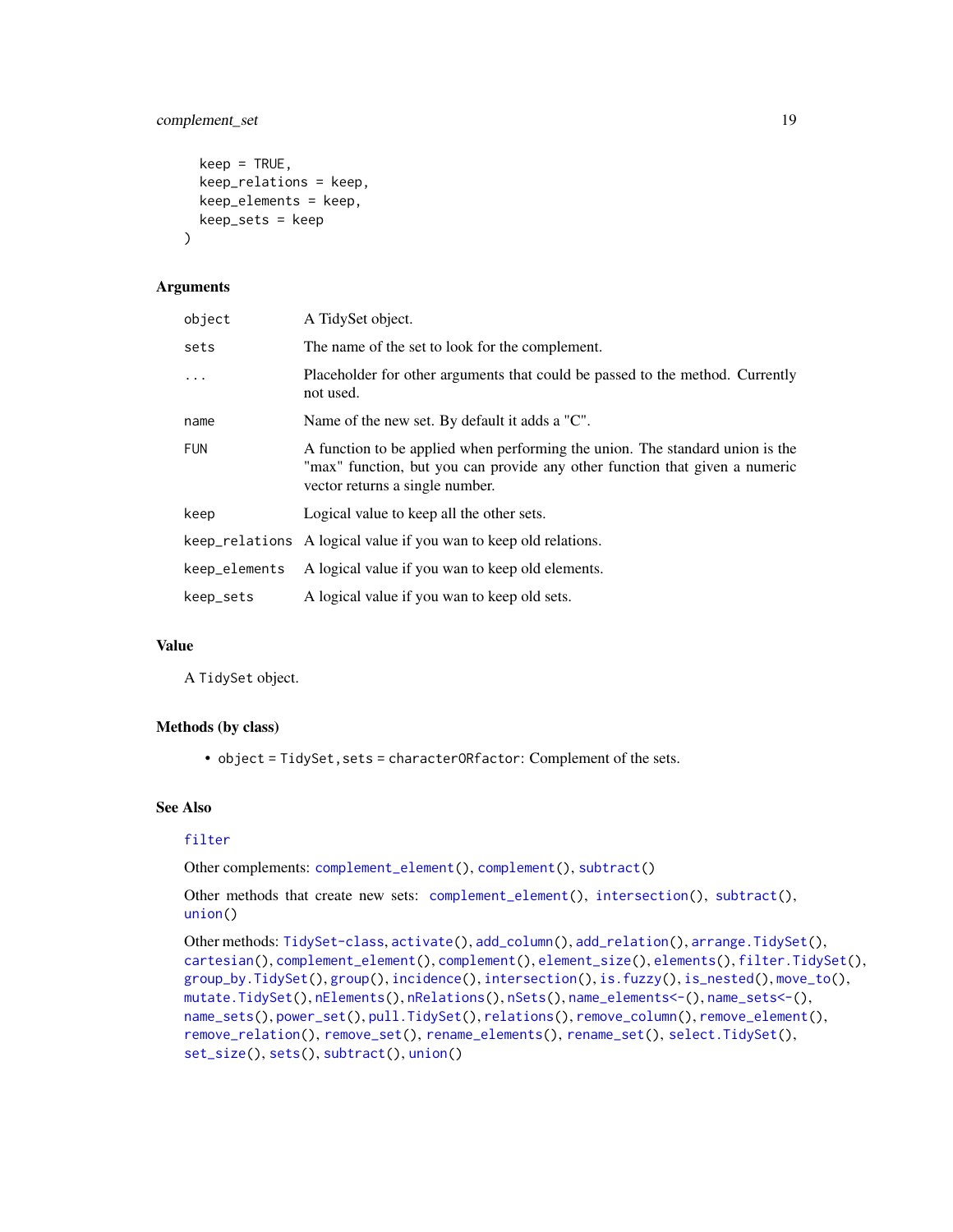### Examples

```
relations <- data.frame(
   sets = c("A", "A", "B", "B", "C", "C"),
   elements = letters[seq_len(6)],
   fuzzy = runif(6))
TS <- tidySet(relations)
complement_set(TS, "A")
```
droplevels.TidySet *Drop unused elements and sets*

### Description

Drop elements and sets without any relation.

### Usage

```
## S3 method for class 'TidySet'
droplevels(x, elements = TRUE, sets = TRUE, relations = TRUE, \dots)
```
### Arguments

| X         | A TidySet object.                          |
|-----------|--------------------------------------------|
| elements  | Logical value: Should elements be dropped? |
| sets      | Logical value: Should sets be dropped?     |
| relations | Logical value: Should sets be dropped?     |
|           | Other arguments, currently ignored.        |

#### Value

A TidySet object.

```
rel \leftarrow list(A = letters[1:3], B = character())
TS <- tidySet(rel)
TS
sets(TS)
TS2 <- droplevels(TS)
TS2
sets(TS2)
```
<span id="page-19-0"></span>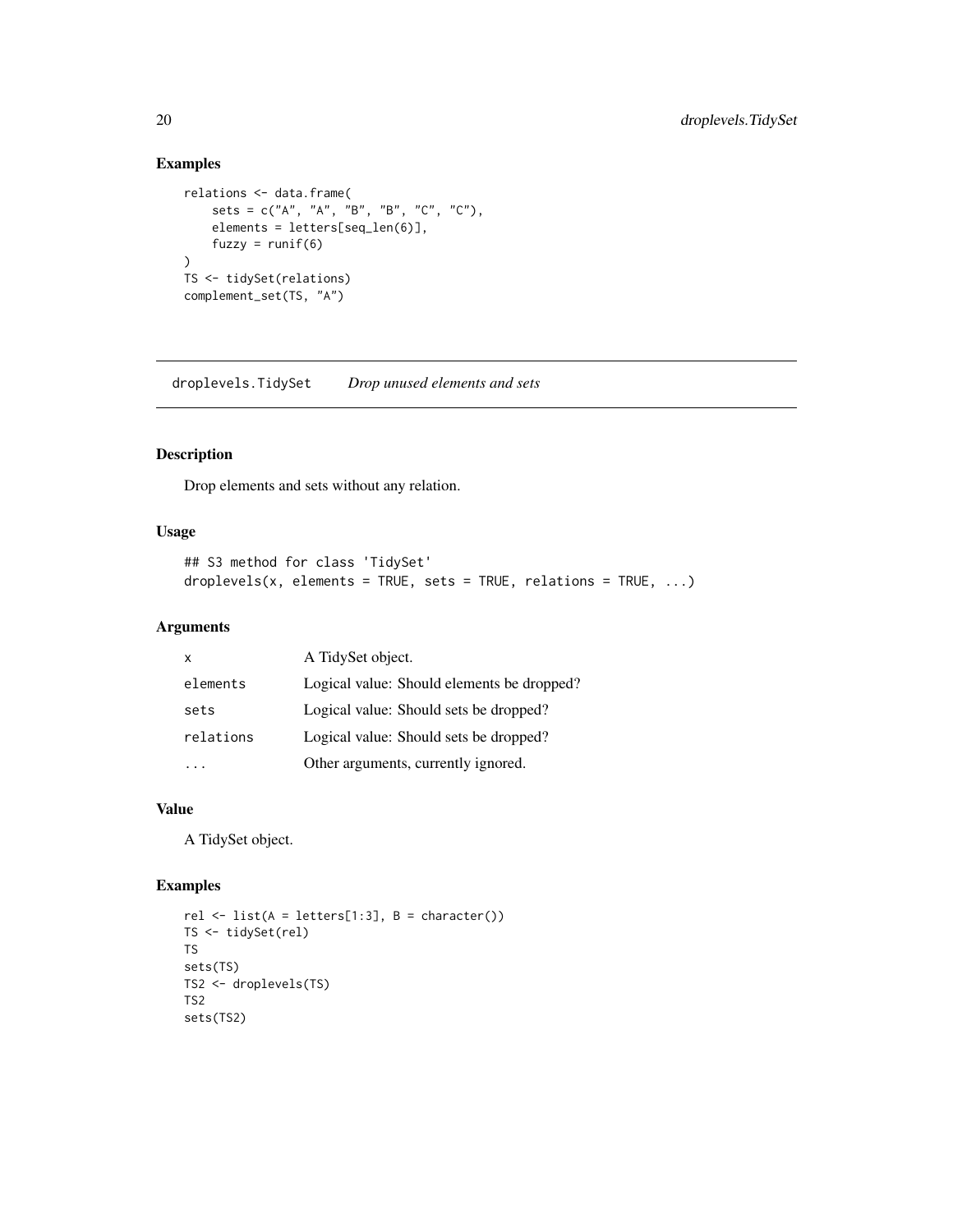<span id="page-20-1"></span><span id="page-20-0"></span>

#### Description

Given TidySet retrieve the elements or substitute them.

#### Usage

```
elements(object)
elements(object) <- value
## S4 method for signature 'TidySet'
elements(object)
## S4 replacement method for signature 'TidySet'
elements(object) <- value
replace_elements(object, value)
## S4 method for signature 'TidySet'
nElements(object)
```
### Arguments

| object | A TidySet object.             |
|--------|-------------------------------|
| value  | Modification of the elements. |

### Value

A data.frame with information about the elements

#### Methods (by class)

- TidySet: Retrieve the elements
- TidySet: Modify the elements
- TidySet: Return the number of elements

### See Also

### [nElements](#page-42-1)

Other slots: [relations\(](#page-46-1)), [sets\(](#page-55-1))

Other methods: [TidySet-class](#page-64-2), [activate\(](#page-3-1)), [add\\_column\(](#page-4-1)), [add\\_relation\(](#page-6-1)), [arrange.TidySet\(](#page-10-1)), [cartesian\(](#page-13-1)), [complement\\_element\(](#page-16-1)), [complement\\_set\(](#page-17-1)), [complement\(](#page-15-1)), [element\\_size\(](#page-21-1)), [filter.TidySet\(](#page-22-1)), [group\\_by.TidySet\(](#page-27-1)), [group\(](#page-26-1)), [incidence\(](#page-28-1)), [intersection\(](#page-29-1)), [is.fuzzy\(](#page-31-1)),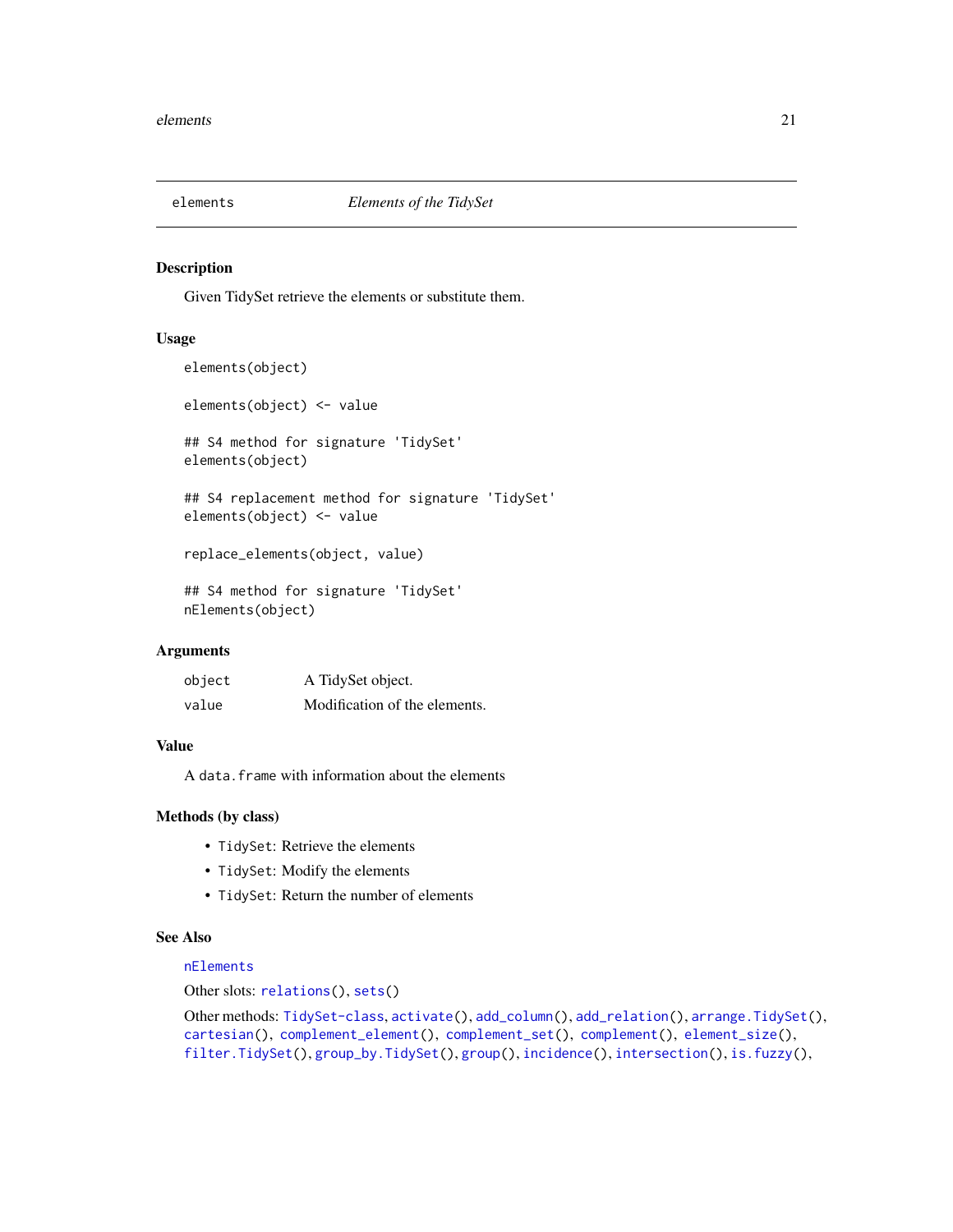```
is_nested(), move_to(), mutate.TidySet(), nElements(), nRelations(), nSets(), name_elements<-(),
name_sets<-(), name_sets(), power_set(), pull.TidySet(), relations(), remove_column(),
remove_element(), remove_relation(), remove_set(), rename_elements(), rename_set(),
select.TidySet(), set_size(), sets(), subtract(), union()
```
### Examples

```
TS \le tidySet(list(A = letters[1:5], B = letters[2:10]))
elements(TS)
elements(TS) <- data.frame(elements = letters[10:1])
TS2 <- replace_elements(TS, data.frame(elements = letters[1:11]))
nElements(TS)
nElements(TS2)
```
element\_size *Calculates the size of the elements*

#### Description

Assuming that the fuzzy values are probabilities, calculates the probability of being of different sizes for a given set.

#### Usage

```
element_size(object, elements = NULL)
```

```
## S4 method for signature 'TidySet'
element_size(object, elements = NULL)
```
### Arguments

| object   | A TidySet object.                                |
|----------|--------------------------------------------------|
| elements | The element from which the length is calculated. |

#### Value

A list with the size of the elements or the probability of having that size.

#### Methods (by class)

• TidySet: Calculates the number of sets an element appears with [length\\_set\(\)](#page-33-1)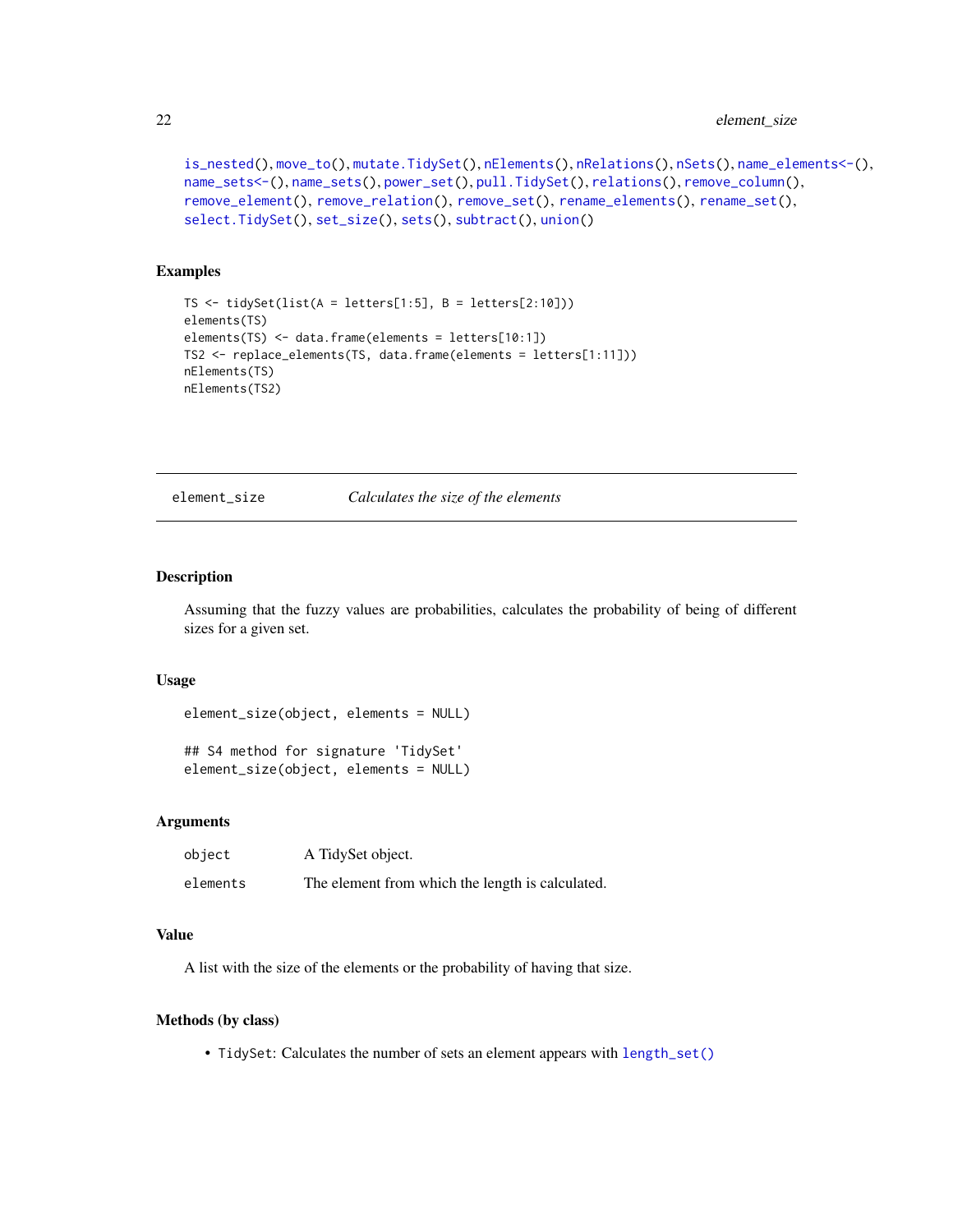<span id="page-22-0"></span>filter.TidySet 23

#### See Also

cardinality

Other sizes: [set\\_size\(](#page-57-1))

```
Other methods: TidySet-class, activate(), add_column(), add_relation(), arrange.TidySet(),
cartesian(), complement_element(), complement_set(), complement(), elements(), filter.TidySet(),
group_by.TidySet(), group(), incidence(), intersection(), is.fuzzy(), is_nested(), move_to(),
mutate.TidySet(), nElements(), nRelations(), nSets(), name_elements<-(), name_sets<-(),
name_sets(), power_set(), pull.TidySet(), relations(), remove_column(), remove_element(),
remove_relation(), remove_set(), rename_elements(), rename_set(), select.TidySet(),
set_size(), sets(), subtract(), union()
```
### Examples

```
relations <- data.frame(
    sets = c(rep("A", 5), "B", "C"),elements = c(letters[seq_len(6)], letters[6]),
    fuzzy = runif(7))
a <- tidySet(relations)
element_size(a)
```
<span id="page-22-1"></span>filter.TidySet *Filter TidySet*

### Description

Use filter to subset the TidySet object. You can use activate with filter or use the specific function. The S3 method filters using all the information on the TidySet.

#### Usage

```
## S3 method for class 'TidySet'
filter(.data, ...)
filter_set(.data, ...)
filter_element(.data, ...)
filter_relation(.data, ...)
```
#### Arguments

| .data | The TidySet object.                                           |
|-------|---------------------------------------------------------------|
| .     | The logical predicates in terms of the variables of the sets. |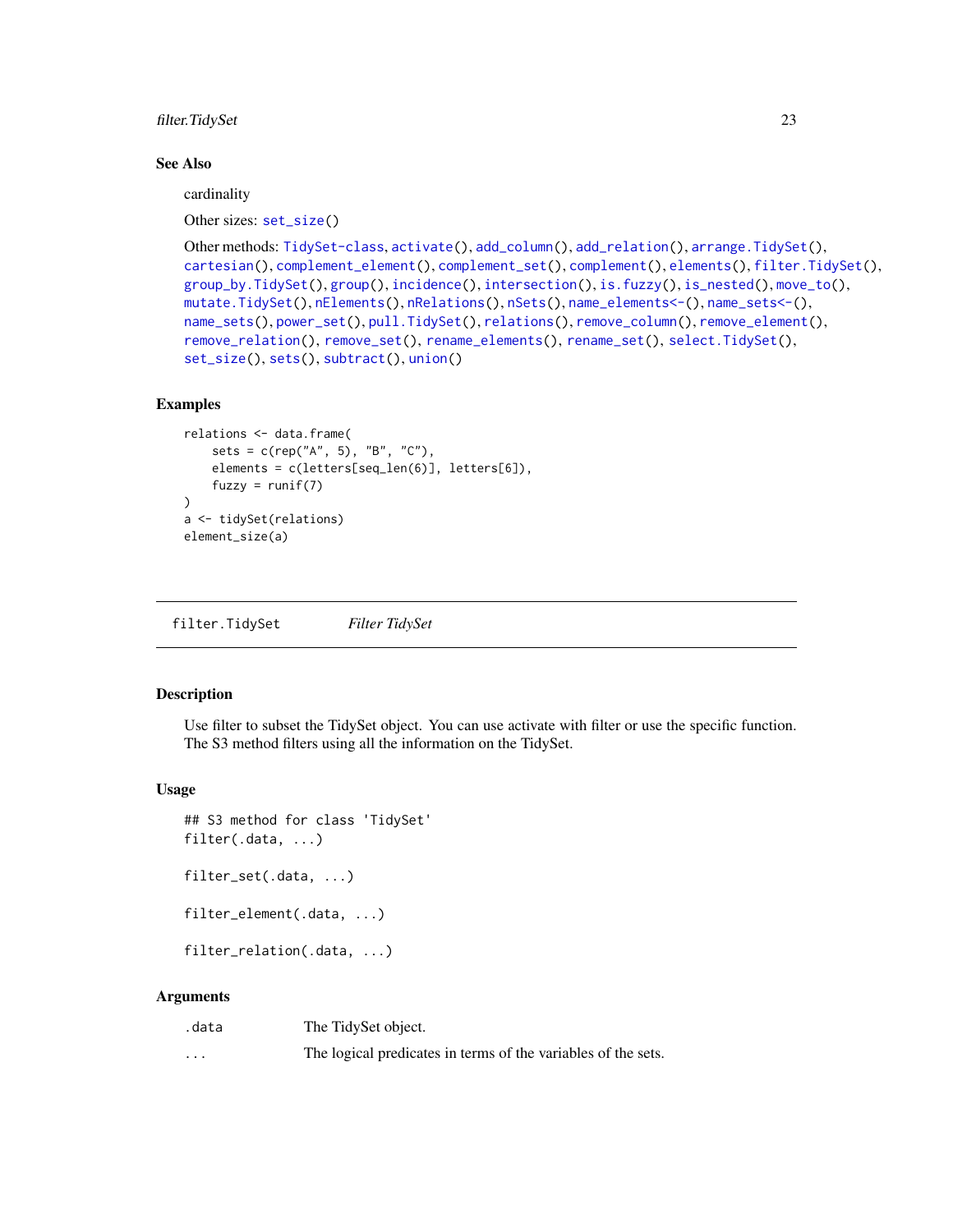#### Value

A TidySet object.

#### See Also

dplyr [filter](#page-0-0) and [activate](#page-3-1)

```
Other methods: TidySet-class, activate(), add_column(), add_relation(), arrange.TidySet(),
cartesian(), complement_element(), complement_set(), complement(), element_size(),
elements(group_by.TidySet(group(incidence(intersection(is.fuzzy(is_nested(),
move_to(), mutate.TidySet(), nElements(), nRelations(), nSets(), name_elements<-(),
name_sets<-(), name_sets(), power_set(), pull.TidySet(), relations(), remove_column(),
remove_element(), remove_relation(), remove_set(), rename_elements(), rename_set(),
select.TidySet(), set_size(), sets(), subtract(), union()
```
### Examples

```
relations <- data.frame(
    sets = c(rep("a", 5), "b", rep("a2", 5), "b2"),elements = rep(letters[seq_len(6)], 2),
   fuzzy = runif(12),
    type = c(rep("Gene", 4), rep("lncRNA", 2))
\lambdaTS <- tidySet(relations)
TS \le move_to(TS, from = "relations", to = "elements", column = "type")
filter(TS, elements == "a")
# Equivalent to filter_relation
filter(TS, elements == "a", sets == "a")
filter_relation(TS, elements == "a", sets == "a")
# Filter element
filter_element(TS, type == "Gene")
# Filter sets and by property of elements simultaneously
filter(TS, sets == nb'', type == "lncRNA")
# Filter sets
filter_set(TS, sets == "b")
```
<span id="page-23-1"></span>

getGAF *Read a GAF file*

#### Description

Read a GO Annotation File (GAF) formatted file

#### Usage

getGAF(x)

#### Arguments

x A file in GAF format

<span id="page-23-0"></span>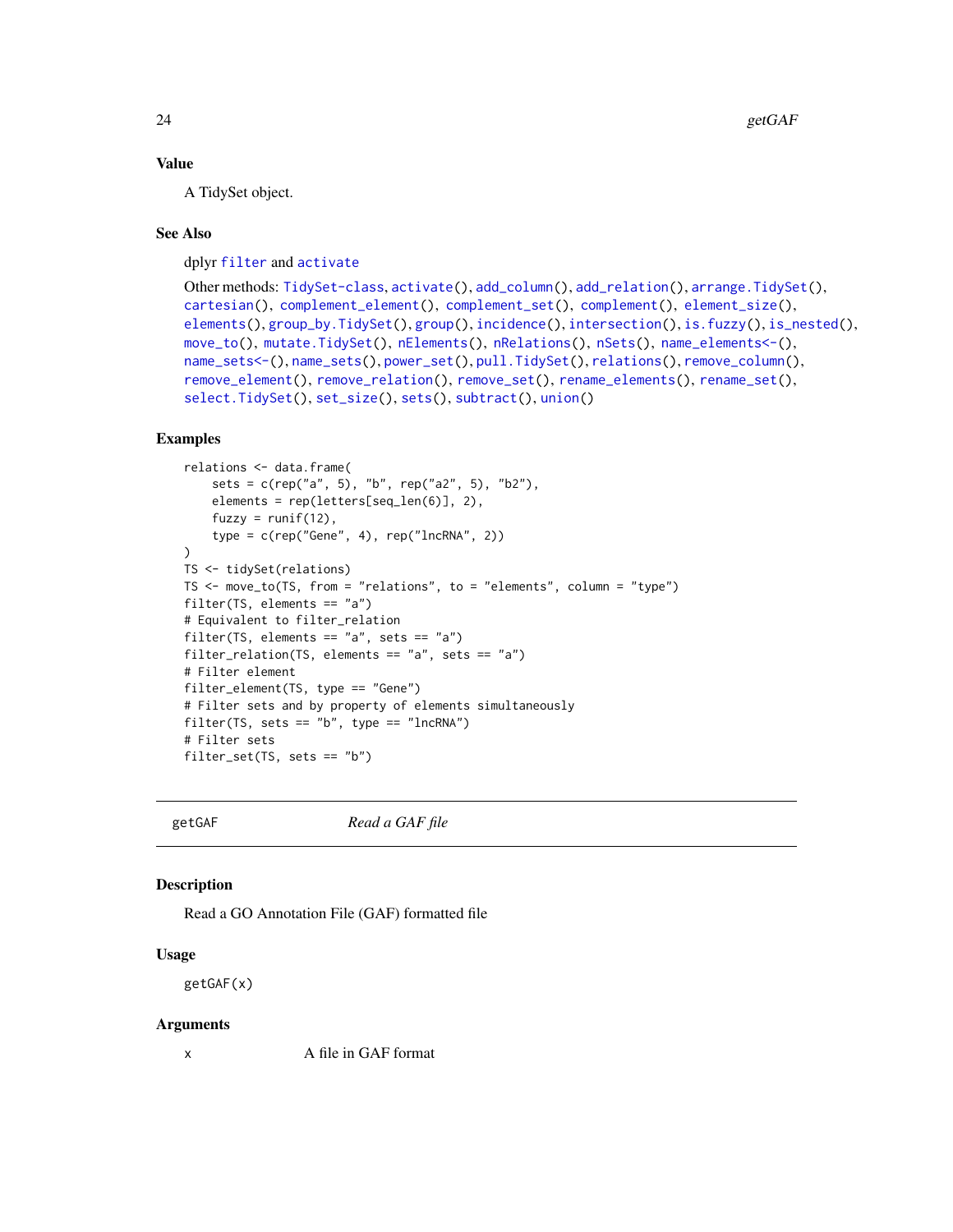#### <span id="page-24-0"></span>getGMT  $25$

### Value

A TidySet object

### References

The format is defined [here.](http://geneontology.org/docs/go-annotation-file-gaf-format-2.1/)

## See Also

Other IO functions: [getGMT\(](#page-24-1)), [getOBO\(](#page-25-1))

### Examples

```
gafFile <- system.file(
   package = "BaseSet", "extdata",
    "go_human_rna_valid_subset.gaf"
)
gs <- getGAF(gafFile)
head(gs)
```
<span id="page-24-1"></span>getGMT *Import GMT (Gene Matrix Transposed) files*

### Description

The GMT (Gene Matrix Transposed) file format is a tab delimited file format that describes groups of genes. In this format, each row represents a group. Each group is described by a name, a description, and the genes in it.

### Usage

getGMT(con, sep = "\t", ...)

## Arguments

| con | File name of the GMT file.                 |
|-----|--------------------------------------------|
| sep | GMT file field separator, by default tabs. |
| .   | Other arguments passed to readLines.       |

## Value

A TidySet object.

### References

The file format is defined by the Broad Institute [here](https://software.broadinstitute.org/cancer/software/gsea/wiki/index.php/Data_formats#GMT:_Gene_Matrix_Transposed_file_format_.28.2A.gmt.29)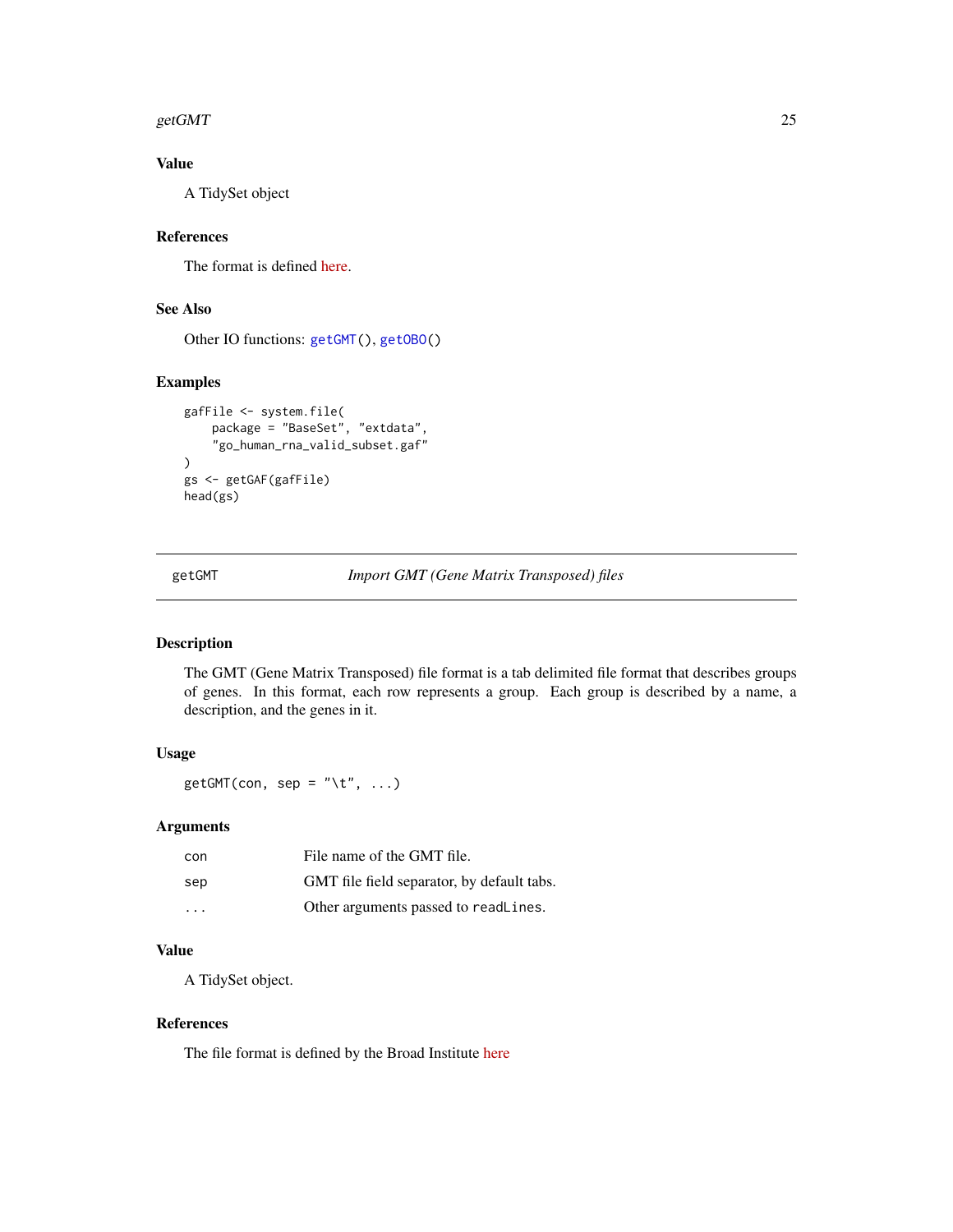### See Also

Other IO functions: [getGAF\(](#page-23-1)), [getOBO\(](#page-25-1))

#### Examples

```
gmtFile <- system.file(
    package = "BaseSet", "extdata",
    "hallmark.gene.symbol.gmt"
)
gs <- getGMT(gmtFile)
nRelations(gs)
nElements(gs)
nSets(gs)
```
<span id="page-25-1"></span>

getOBO *Read an OBO file*

### Description

Read an Open Biological and Biomedical Ontologies (OBO) formatted file

### Usage

getOBO(x)

### Arguments

x Path to a file in OBO format.

### Value

A TidySet object.

### References

The format is described [here](https://owlcollab.github.io/oboformat/doc/GO.format.obo-1_4.html)

### See Also

Other IO functions: [getGAF\(](#page-23-1)), [getGMT\(](#page-24-1))

```
oboFile <- system.file(
    package = "BaseSet", "extdata",
    "go-basic_subset.obo"
\mathcal{L}gs <- getOBO(oboFile)
head(gs)
```
<span id="page-25-0"></span>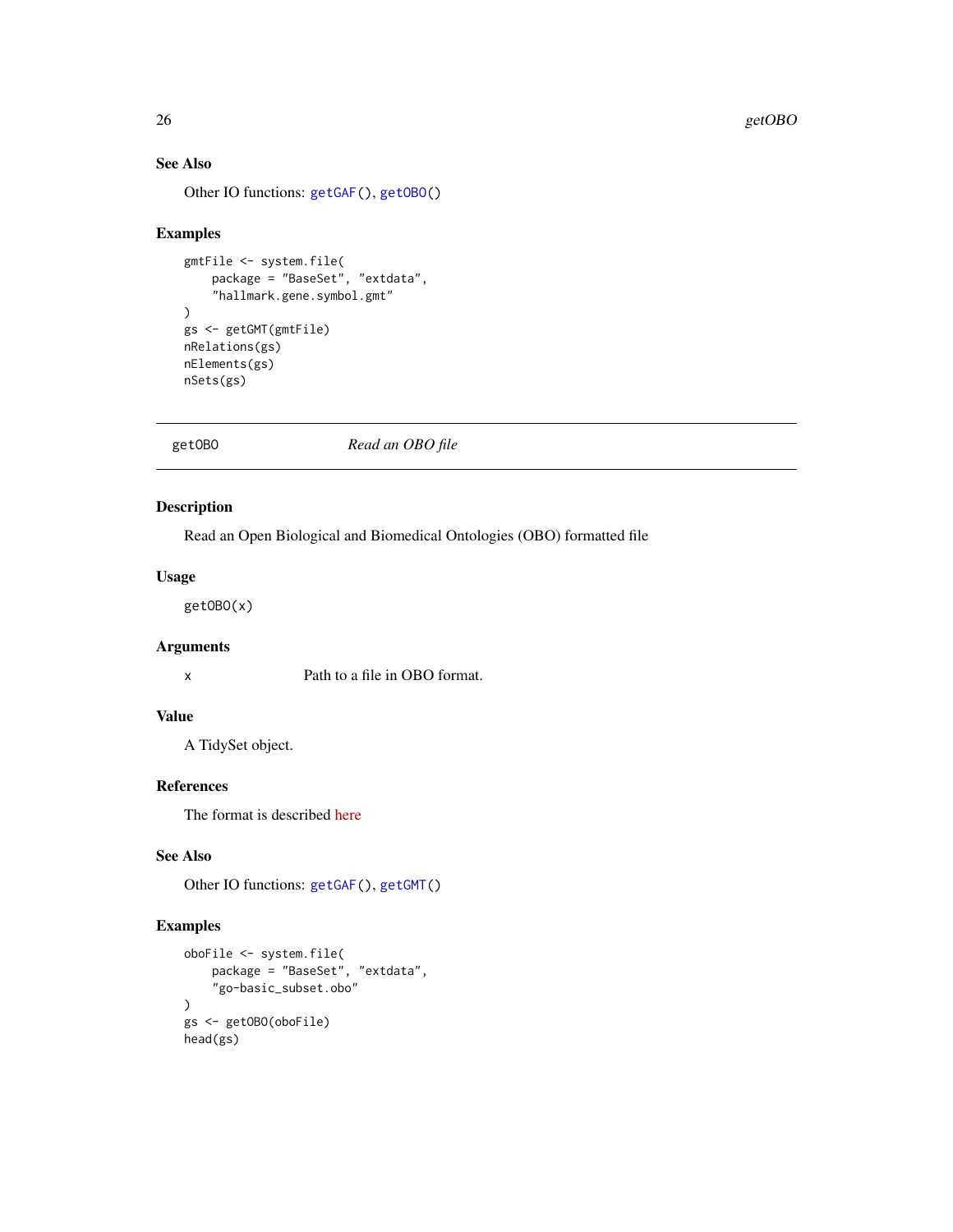<span id="page-26-1"></span><span id="page-26-0"></span>

#### Description

It allows to create a new set given some condition. If no element meet the condition an empty set is created.

### Usage

```
group(object, name, ...)
```
## S3 method for class 'TidySet' group(object, name, ...)

### Arguments

| object                  | A TidySet object.                            |
|-------------------------|----------------------------------------------|
| name                    | The name of the new set.                     |
| $\cdot$ $\cdot$ $\cdot$ | A logical condition to subset some elements. |

#### Value

A TidySet object with the new set.

#### See Also

```
Other methods: TidySet-class, activate(), add_column(), add_relation(), arrange.TidySet(),
cartesian(), complement_element(), complement_set(), complement(), element_size(),
elements(), filter.TidySet(), group_by.TidySet(), incidence(), intersection(), is.fuzzy(),
is_nested(), move_to(), mutate.TidySet(), nElements(), nRelations(), nSets(), name_elements<-(),
name_sets<-(), name_sets(), power_set(), pull.TidySet(), relations(), remove_column(),
remove_element(), remove_relation(), remove_set(), rename_elements(), rename_set(),
select.TidySet(), set_size(), sets(), subtract(), union()
```

```
x \le - list("A" = c("a" = 0.1, "b" = 0.5), "B" = c("a" = 0.2, "b" = 1))
TS \le tidySet(x)
TS1 <- group(TS, "C", fuzzy < 0.5)TS1
sets(TS1)
TS2 <- group(TS, "D", fuzzy < 0)sets(TS2)
r <- data.frame(
    sets = c(rep("A", 5), "B", rep("A2", 5), "B2"),
    elements = rep(letters[seq_len(6)], 2),
    fuzzy = runif(12),
```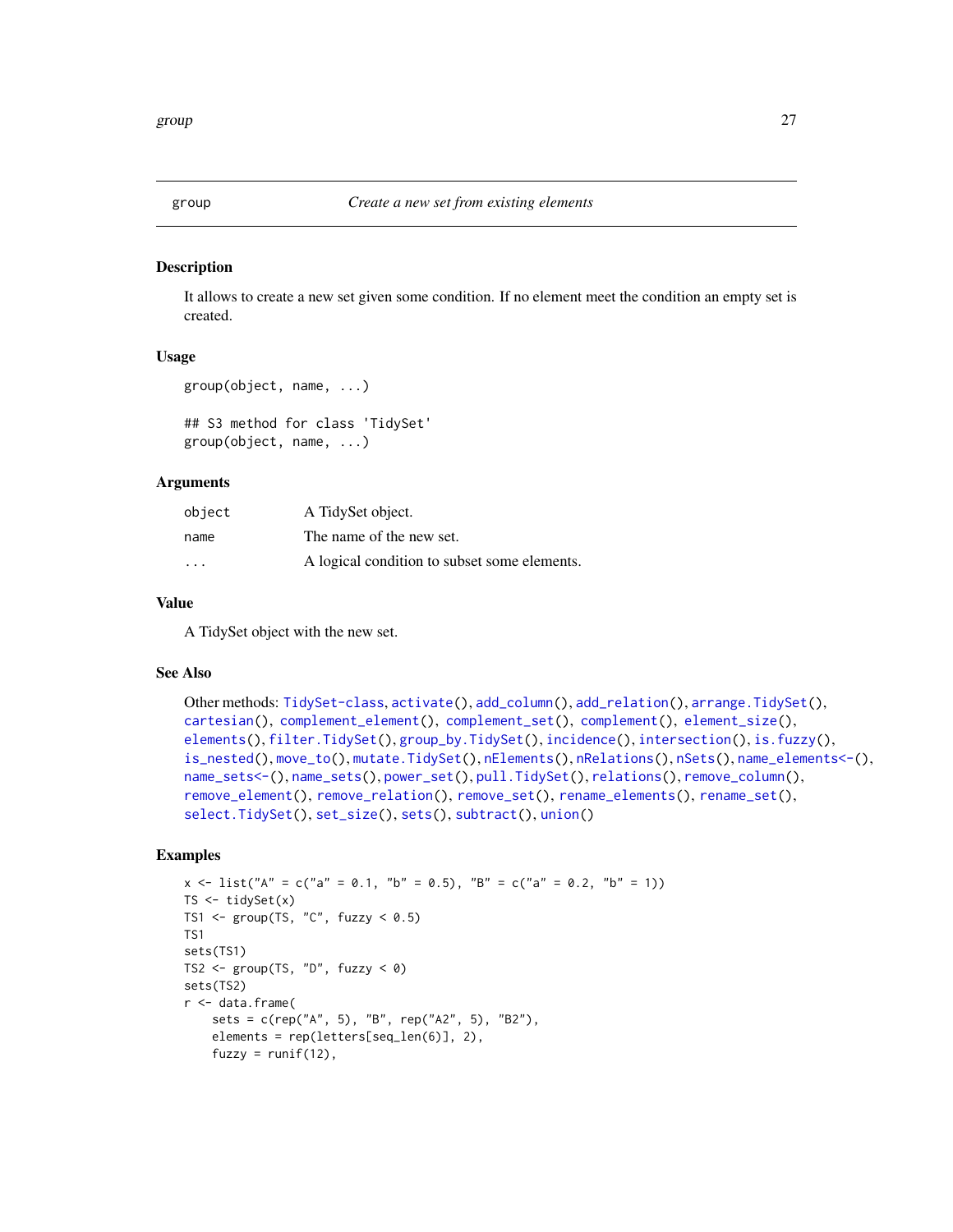```
type = c(rep("Gene", 2), rep("Protein", 2), rep("lncRNA", 2))
\lambdaTS3 <- tidySet(r)
group(TS3, "D", sets %in% c("A", "A2"))
```
<span id="page-27-1"></span>group\_by.TidySet *group\_by TidySet*

#### Description

Use group\_by to group the TidySet object. You can use activate with group\_by or with the whole data.

### Usage

## S3 method for class 'TidySet' group\_by(.data, ...)

### Arguments

| .data | The TidySet object                                           |
|-------|--------------------------------------------------------------|
| .     | The logical predicates in terms of the variables of the sets |

### Value

A grouped data.frame (See The dplyr help page)

### See Also

dplyr [group\\_by](#page-0-0) and [activate](#page-3-1)

```
Other methods: TidySet-class, activate(), add_column(), add_relation(), arrange.TidySet(),
cartesian(), complement_element(), complement_set(), complement(), element_size(),
elements(), filter.TidySet(), group(), incidence(), intersection(), is.fuzzy(), is_nested(),
move_to(), mutate.TidySet(), nElements(), nRelations(), nSets(), name_elements<-(),
name_sets<-(), name_sets(), power_set(), pull.TidySet(), relations(), remove_column(),
remove_element(), remove_relation(), remove_set(), rename_elements(), rename_set(),
select.TidySet(), set_size(), sets(), subtract(), union()
```

```
relations <- data.frame(
    sets = c(rep("a", 5), "b", rep("a2", 5), "b2"),elements = rep(letters[seq_len(6)], 2),
    fuzzy = runif(12))
a <- tidySet(relations)
elements(a) <- cbind(elements(a),
    type = c(rep("Gene", 4), rep("IncRNA", 2))\lambdagroup_by(a, elements)
```
<span id="page-27-0"></span>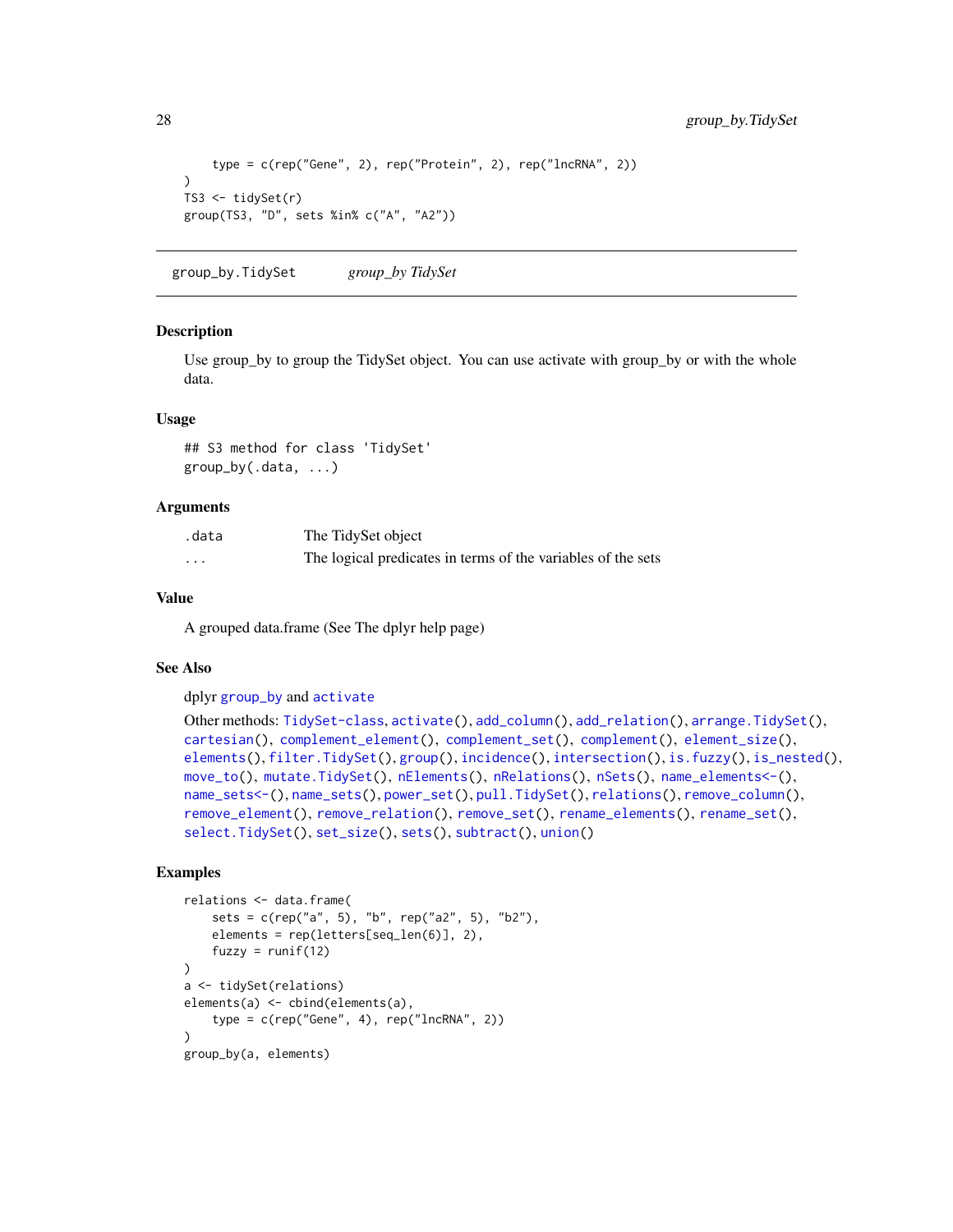<span id="page-28-1"></span><span id="page-28-0"></span>incidence *Incidence*

#### Description

Check which elements are in which sets.

#### Usage

incidence(object)

## S4 method for signature 'TidySet' incidence(object)

### Arguments

object Object to be coerced or tested.

### Value

A matrix with elements in rows and sets in columns where the values indicate the relationship between the element and the set.

#### Methods (by class)

• TidySet: Incidence of the TidySet

### See Also

### [adjacency](#page-9-1)

```
Other methods: TidySet-class, activate(), add_column(), add_relation(), arrange.TidySet(),
cartesian(), complement_element(), complement_set(), complement(), element_size(),
elements(), filter.TidySet(), group_by.TidySet(), group(), intersection(), is.fuzzy(),
is_nested(), move_to(), mutate.TidySet(), nElements(), nRelations(), nSets(), name_elements<-(),
name_sets<-(), name_sets(), power_set(), pull.TidySet(), relations(), remove_column(),
remove_element(), remove_relation(), remove_set(), rename_elements(), rename_set(),
select.TidySet(), set_size(), sets(), subtract(), union()
```

```
x \le - list("a" = letters[1:5], "b" = LETTERS[3:7])
a <- tidySet(x)
incidence(a)
```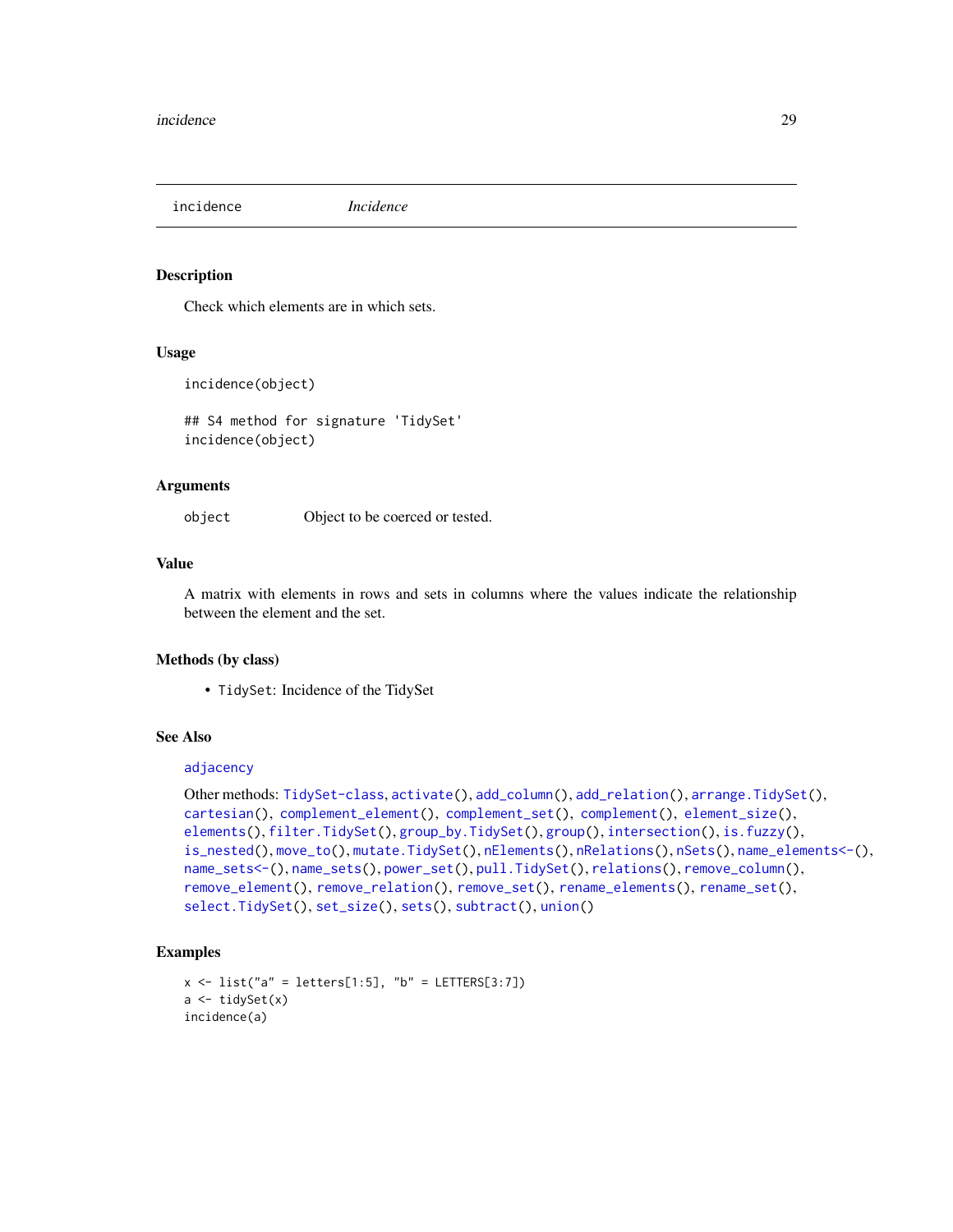<span id="page-29-0"></span>

### Description

Checks if the elements of the sets are present in more than one set.

#### Usage

```
independent(object, sets)
```
### Arguments

| object | A TidySet object.                                         |
|--------|-----------------------------------------------------------|
| sets   | A character vector with the names of the sets to analyze. |

### Value

A logical value indicating if the sets are independent (TRUE) or not.

### Examples

```
x \le - list("A" = letters[1:5], "B" = letters[3:7], "C" = letters[6:10])
TS \leftarrow tidySet(x)independent(TS)
independent(TS, c("A", "B"))
independent(TS, c("A", "C"))
independent(TS, c("B", "C"))
```
<span id="page-29-1"></span>intersection *Intersection of two or more sets*

### Description

Given a TidySet creates a new set with the elements on the both of them following the logic defined on FUN.

#### Usage

```
intersection(object, sets, ...)
## S4 method for signature 'TidySet, character'
intersection(
 object,
  sets,
 name = NULL,
```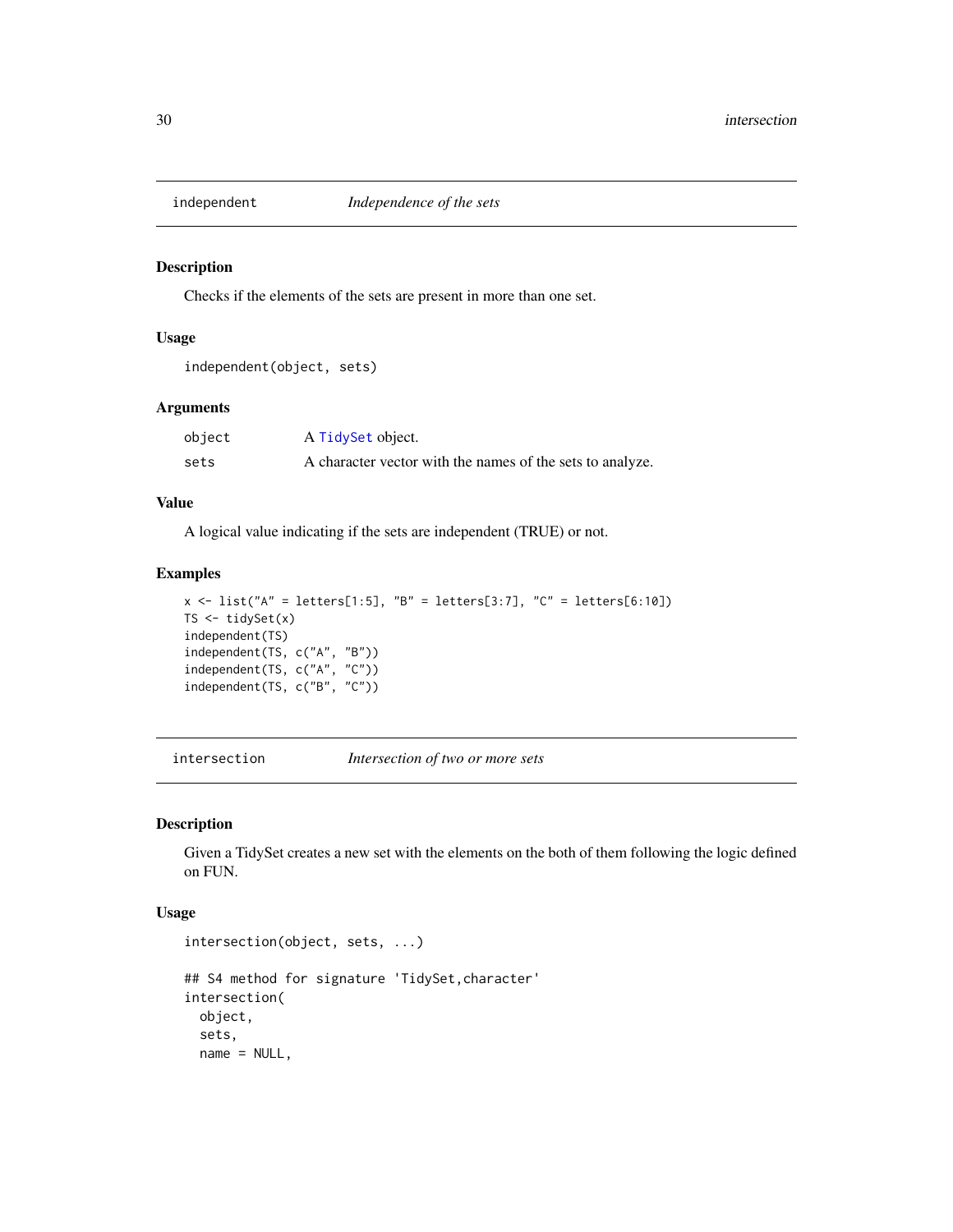#### intersection 31

```
FUN = "min",keep = FALSE,
  keep_relations = keep,
  keep_elements = keep,
 keep_sets = keep,
  ...
)
```
#### Arguments

| object        | A TidySet object.                                                                                                                                                                                      |
|---------------|--------------------------------------------------------------------------------------------------------------------------------------------------------------------------------------------------------|
| sets          | The character of sets to be intersect.                                                                                                                                                                 |
| $\ddots$      | Other named arguments passed to FUN.                                                                                                                                                                   |
| name          | The name of the new set. By defaults joins the sets with an $\cup$ .                                                                                                                                   |
| <b>FUN</b>    | A function to be applied when performing the union. The standard intersection is<br>the "min" function, but you can provide any other function that given a numeric<br>vector returns a single number. |
| keep          | A logical value if you want to keep originals sets.                                                                                                                                                    |
|               | keep_relations A logical value if you wan to keep old relations.                                                                                                                                       |
| keep_elements | A logical value if you wan to keep old elements.                                                                                                                                                       |
| keep_sets     | A logical value if you wan to keep old sets.                                                                                                                                                           |

### Details

#' The default uses the min function following the [standard fuzzy definition,](https://en.wikipedia.org/wiki/Fuzzy_set_operations) but it can be changed.

#### Value

A TidySet object.

### Methods (by class)

• object = TidySet, sets = character: Applies the standard intersection

### See Also

Other methods that create new sets: [complement\\_element\(](#page-16-1)), [complement\\_set\(](#page-17-1)), [subtract\(](#page-60-1)), [union\(](#page-65-1))

```
Other methods: TidySet-class, activate(), add_column(), add_relation(), arrange.TidySet(),
cartesian(), complement_element(), complement_set(), complement(), element_size(),
elements(), filter.TidySet(), group_by.TidySet(), group(), incidence(), is.fuzzy(),
is_nested(), move_to(), mutate.TidySet(), nElements(), nRelations(), nSets(), name_elements<-(),
name_sets<-(), name_sets(), power_set(), pull.TidySet(), relations(), remove_column(),
remove_element(), remove_relation(), remove_set(), rename_elements(), rename_set(),
select.TidySet(), set_size(), sets(), subtract(), union()
```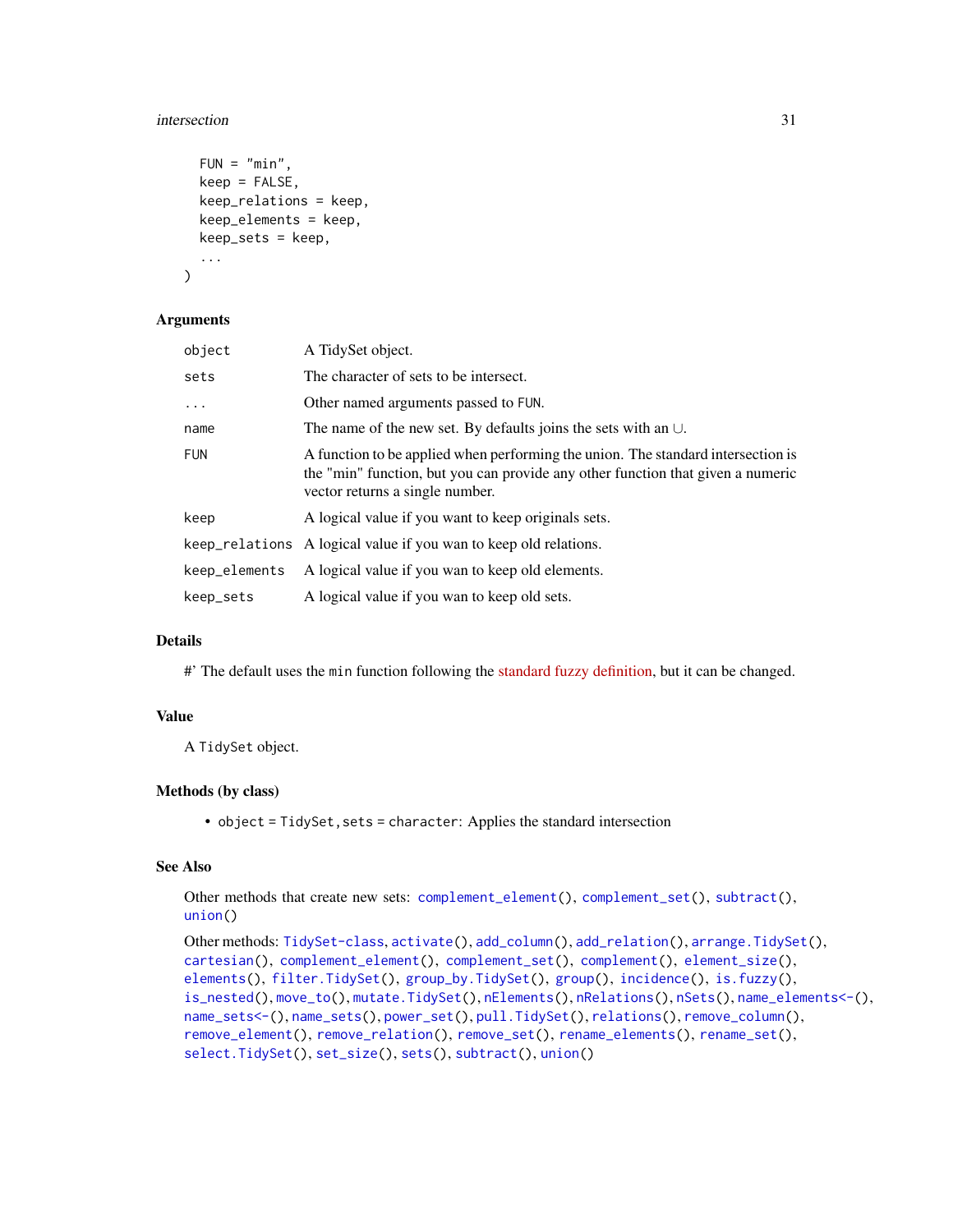#### Examples

```
rel <- data.frame(
   sets = c(rep("A", 5), "B"),elements = c("a", "b", "c", "d", "f", "f")\lambdaTS <- tidySet(rel)
intersection(TS, c("A", "B")) # Default Name
intersection(TS, c("A", "B"), "C") # Set the name
# Fuzzy set
rel <- data.frame(
   sets = c(rep("A", 5), "B"),elements = c("a", "b", "c", "d", "f", "f");fuzzy = runif(6)\lambdaTS2 <- tidySet(rel)
intersection(TS2, c("A", "B"), "C")
intersection(TS2, c("A", "B"), "C", FUN = function(x){max(sqrt(x))})
```
<span id="page-31-1"></span>is.fuzzy *Check if a TidySet is fuzzy.*

### Description

Check if there are fuzzy sets. A fuzzy set is a set where the relationship between elements is given by a probability (or uncertainty).

#### Usage

```
is.fuzzy(object)
```
## S4 method for signature 'TidySet' is.fuzzy(object)

### Arguments

object Object to be coerced or tested.

### Value

A logical value.

#### Methods (by class)

• TidySet: Check if it is fuzzy

<span id="page-31-0"></span>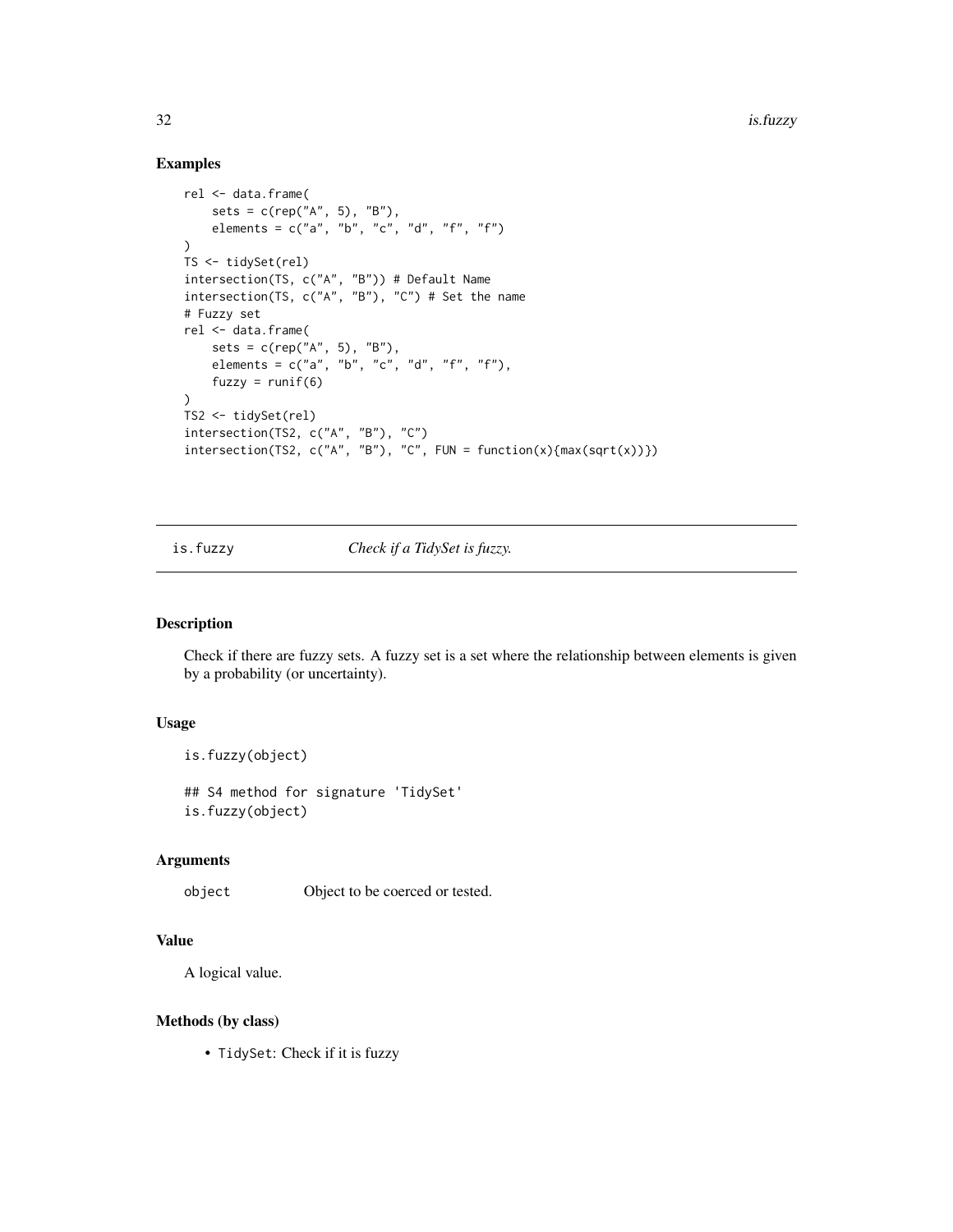#### <span id="page-32-0"></span>is\_nested 33

#### See Also

```
Other methods: TidySet-class, activate(), add_column(), add_relation(), arrange.TidySet(),
cartesian(), complement_element(), complement_set(), complement(), element_size(),
elements(), filter.TidySet(), group_by.TidySet(), group(), incidence(), intersection(),
is_nested(), move_to(), mutate.TidySet(), nElements(), nRelations(), nSets(), name_elements<-(),
name_sets<-(), name_sets(), power_set(), pull.TidySet(), relations(), remove_column(),
remove_element(), remove_relation(), remove_set(), rename_elements(), rename_set(),
select.TidySet(), set_size(), sets(), subtract(), union()
```
#### Examples

```
TS \le tidySet(list(A = letters[1:5], B = letters[2:10]))
is.fuzzy(TS)
```
<span id="page-32-1"></span>is\_nested *Are some sets as elements of other sets?*

#### **Description**

Check if some elements are also sets of others. This is also known as hierarchical sets.

#### Usage

```
is_nested(object)
```
## S3 method for class 'TidySet' is\_nested(object)

#### Arguments

object A TidySet object.

#### Value

A logical value: TRUE if there are some sets included as elements of others.

#### See Also

adjacency

```
Other methods: TidySet-class, activate(), add_column(), add_relation(), arrange.TidySet(),
cartesian(), complement_element(), complement_set(), complement(), element_size(),
elements(), filter.TidySet(), group_by.TidySet(), group(), incidence(), intersection(),
is.fuzzy(), move_to(), mutate.TidySet(), nElements(), nRelations(), nSets(), name_elements<-(),
name_sets<-(), name_sets(), power_set(), pull.TidySet(), relations(), remove_column(),
remove_element(), remove_relation(), remove_set(), rename_elements(), rename_set(),
select.TidySet(), set_size(), sets(), subtract(), union()
```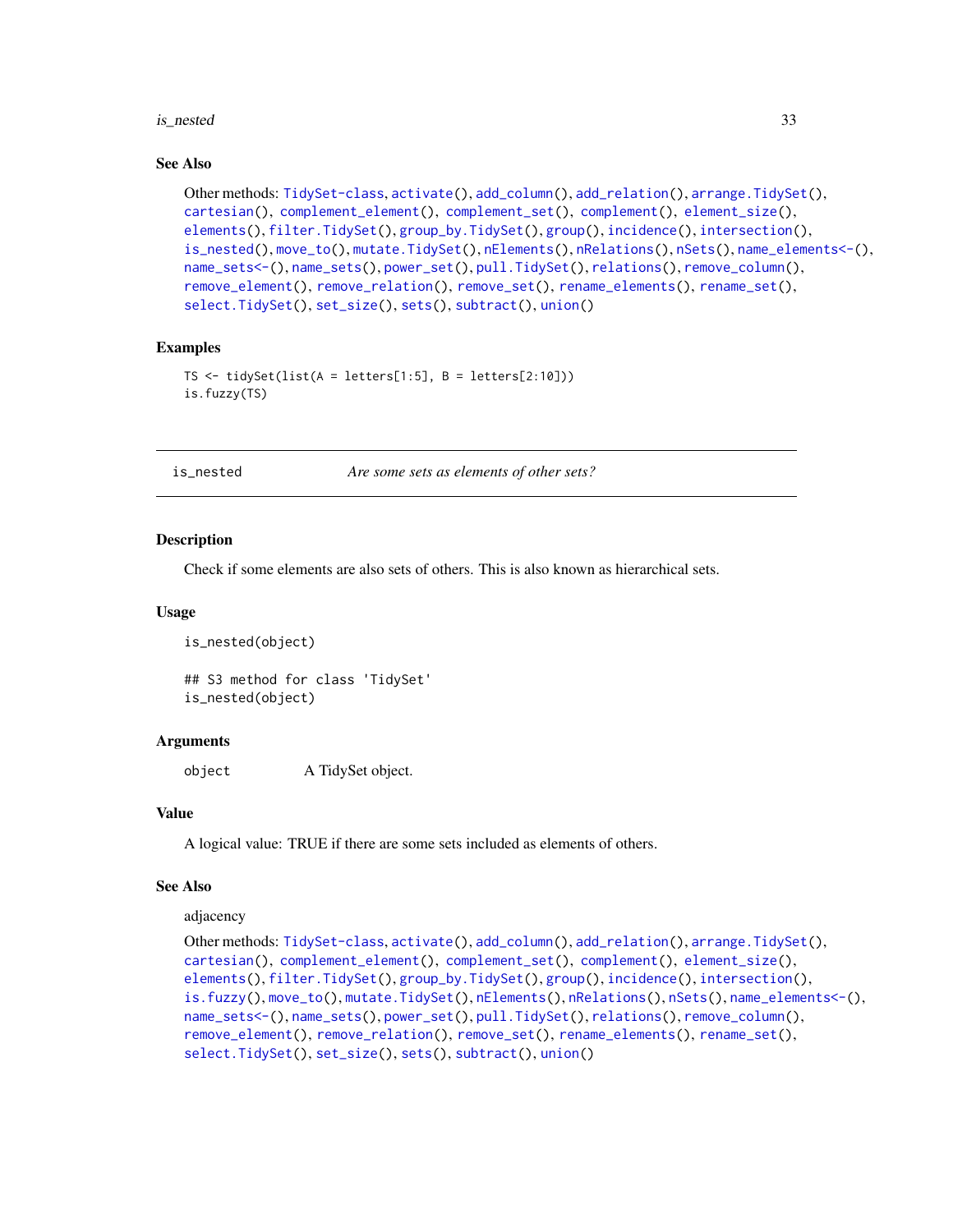### Examples

```
relations \le list(A = letters[1:3], B = c(letters[4:5]))
TS <- tidySet(relations)
is_nested(TS)
TS2 <- add_relation(TS, data.frame(elements = "A", sets = "B"))
# Note that A is both a set and an element of B
TS2
is_nested(TS2)
```
<span id="page-33-1"></span>length\_set *Calculates the probability*

### **Description**

Given several probabilities it looks for how probable is to have a vector of each length

### Usage

```
length_set(probability)
```
### Arguments

probability A numeric vector of probabilities.

## Value

A vector with the probability of each set.

### See Also

[length\\_probability\(\)](#page-66-1) to calculate the probability of a specific length.

### Examples

length\_set(c(0.5, 0.1, 0.3, 0.5, 0.25, 0.23))

<span id="page-33-0"></span>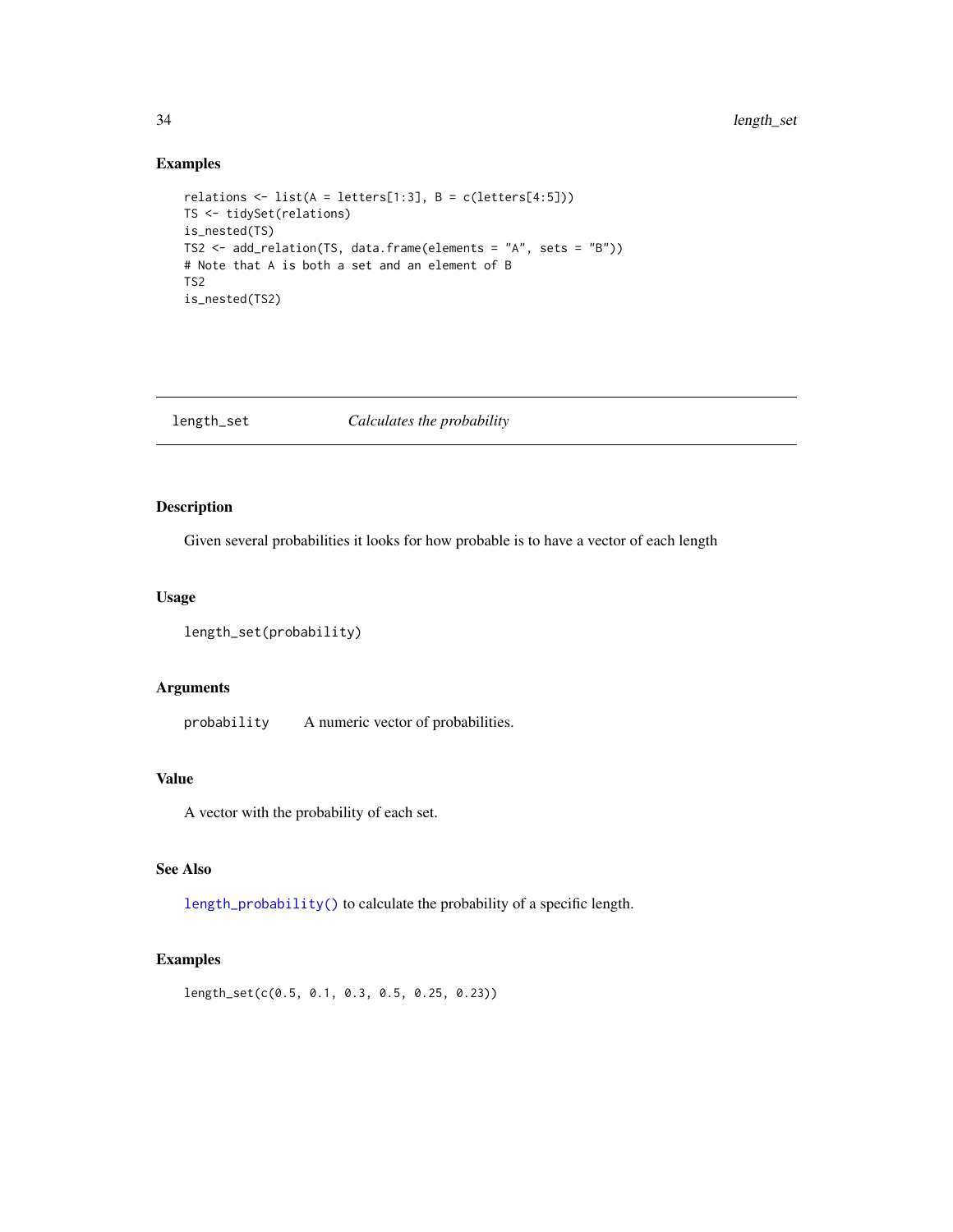<span id="page-34-1"></span><span id="page-34-0"></span>

#### Description

Moves information from one slot to other slots. For instance from the sets to the relations.

#### Usage

```
move_to(object, from, to, columns)
```

```
## S4 method for signature
## 'TidySet,characterORfactor,characterORfactor,character'
move_to(object, from, to, columns)
```
#### Arguments

| object  | A TidySet object.                             |
|---------|-----------------------------------------------|
| from    | The name of the slot where the content is.    |
| to      | The name of the slot to move the content.     |
| columns | The name of the columns that should be moved. |

#### Value

A TidySet object where the content is moved from one slot to other.

#### Methods (by class)

• object = TidySet, from = characterORfactor, to = characterORfactor, columns = character: Move columns

#### See Also

```
Other methods: TidySet-class, activate(), add_column(), add_relation(), arrange.TidySet(),
cartesian(), complement_element(), complement_set(), complement(), element_size(),
elements(), filter.TidySet(), group_by.TidySet(), group(), incidence(), intersection(),
is.fuzzy(), is_nested(), mutate.TidySet(), nElements(), nRelations(), nSets(), name_elements<-(),
name_sets<-(), name_sets(), power_set(), pull.TidySet(), relations(), remove_column(),
remove_element(), remove_relation(), remove_set(), rename_elements(), rename_set(),
select.TidySet(), set_size(), sets(), subtract(), union()
```

```
x \le - list("A" = c("a" = 0.1, "b" = 0.5), "B" = c("a" = 0.2, "b" = 1))
TS \leftarrow tidySet(x)TS \le mutate_element(TS, b = runif(2))
TS2 <- move_to(TS, from = "elements", to = "relations", "b")
```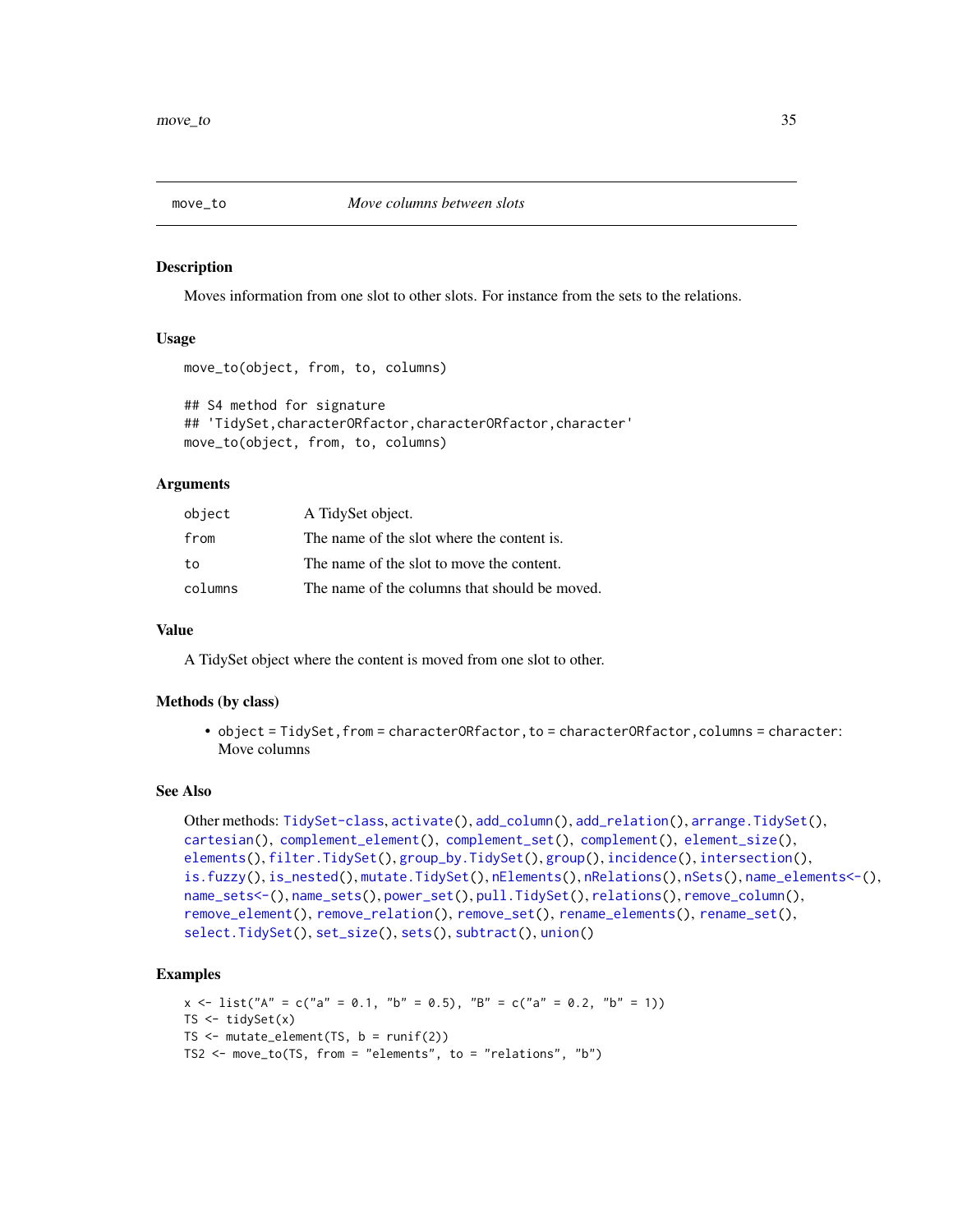```
# Note that apparently we haven't changed anything:
TS2
```
multiply\_probabilities

*Probability of a vector of probabilities*

### Description

Calculates the probability that all probabilities happened simultaneously. independent\_probabilities just multiply the probabilities of the index passed.

### Usage

```
multiply_probabilities(p, i)
```
independent\_probabilities(p, i)

### Arguments

| Numeric vector of probabilities.                        |
|---------------------------------------------------------|
| Numeric integer index of the complementary probability. |

### Value

A numeric value of the probability.

#### See Also

[length\\_probability\(\)](#page-66-1)

```
multiply_probabilities(c(0.5, 0.1, 0.3, 0.5, 0.25, 0.23), c(1, 3))
independent_probabilities(c(0.5, 0.1, 0.3, 0.5, 0.25, 0.23), c(1, 3))
```
<span id="page-35-0"></span>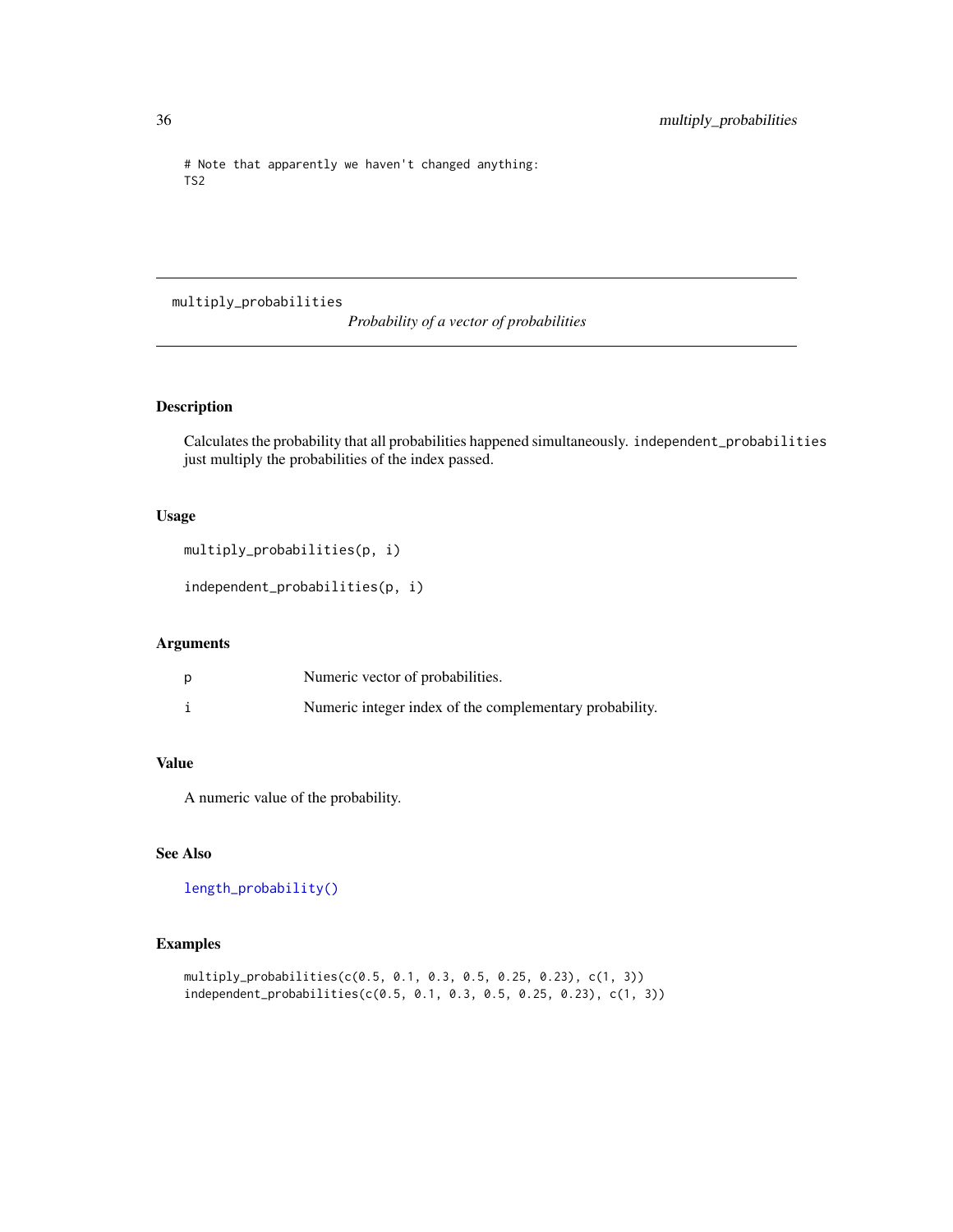#### <span id="page-36-1"></span><span id="page-36-0"></span>**Description**

Use mutate to alter the TidySet object. You can use activate with mutate or use the specific function. The S3 method filters using all the information on the TidySet.

#### Usage

```
## S3 method for class 'TidySet'
mutate(.data, ...)
mutate_set(.data, ...)
mutate_element(.data, ...)
mutate_relation(.data, ...)
```
#### Arguments

| .data    | The TidySet object.                                           |
|----------|---------------------------------------------------------------|
| $\cdots$ | The logical predicates in terms of the variables of the sets. |

#### Value

A TidySet object

#### See Also

[mutate](#page-0-0) and [activate](#page-3-0)

```
Other methods: TidySet-class, activate(), add_column(), add_relation(), arrange.TidySet(),
cartesian(), complement_element(), complement_set(), complement(), element_size(),
elements(), filter.TidySet(), group_by.TidySet(), group(), incidence(), intersection(),
is.fuzzy(), is_nested(), move_to(), nElements(), nRelations(), nSets(), name_elements<-(),
name_sets<-(), name_sets(), power_set(), pull.TidySet(), relations(), remove_column(),
remove_element(), remove_relation(), remove_set(), rename_elements(), rename_set(),
select.TidySet(), set_size(), sets(), subtract(), union()
```

```
relations <- data.frame(
    sets = c(rep("a", 5), "b", rep("a2", 5), "b2"),
    elements = rep(letters[seq_len(6)], 2),
    fuzzy = runif(12)\lambdaa <- tidySet(relations)
```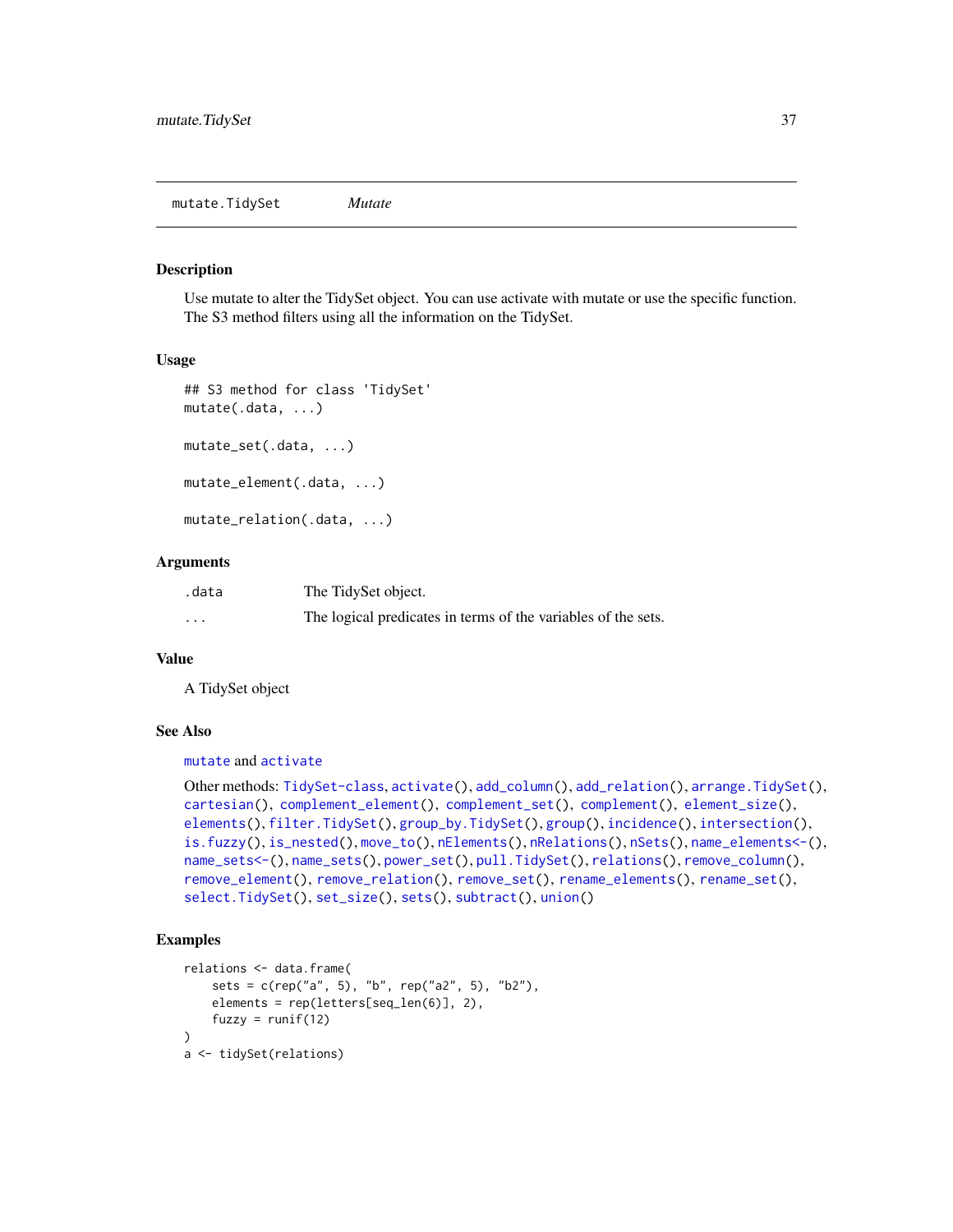<span id="page-37-1"></span>38 name\_elements

```
a \leq mutate_element(a, Type = c(rep("Gene", 4), rep("lncRNA", 2)))
a
b \le mutate_relation(a, Type = sample(c("PPI", "PF", "MP"), 12,
   replace = TRUE
))
```
<span id="page-37-0"></span>name\_elements *Name elements*

#### Description

Retrieve the name of the elements.

#### Usage

name\_elements(object)

## S4 method for signature 'TidySet' name\_elements(object)

## S4 replacement method for signature 'TidySet,characterORfactor' name\_elements(object) <- value

#### Arguments

| object | A TidySet object.                                |
|--------|--------------------------------------------------|
| value  | A character with the new names for the elements. |

#### Value

A TidySet object.

#### Methods (by class)

- TidySet: Name elements
- object = TidySet,value = characterORfactor: Rename elements

#### See Also

Other names: [name\\_elements<-\(](#page-38-0)), [name\\_sets<-\(](#page-40-0)), [name\\_sets\(](#page-39-0)), [rename\\_elements\(](#page-52-0)), [rename\\_set\(](#page-53-0))

```
relations <- data.frame(
    sets = c(rep("A", 5), "B"),
    elements = letters[seq_len(6)],
    fuzzy = runif(6)\lambdaTS <- tidySet(relations)
name_elements(TS)
```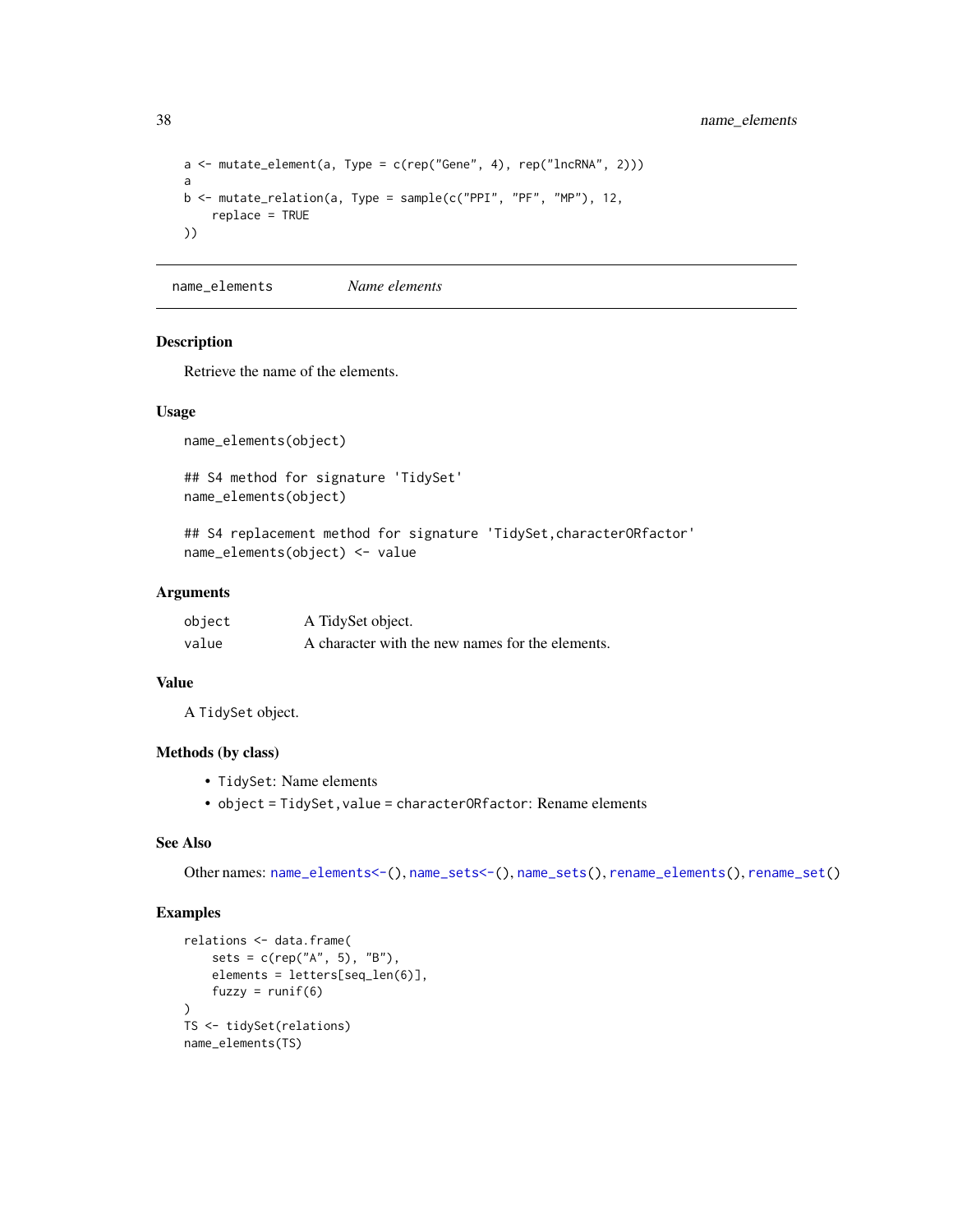<span id="page-38-1"></span><span id="page-38-0"></span>name\_elements<- *Rename elements*

#### **Description**

Rename elements.

#### Usage

name\_elements(object) <- value

#### Arguments

| object | A TidySet object.                                |
|--------|--------------------------------------------------|
| value  | A character with the new names for the elements. |

#### Value

A TidySet object.

#### See Also

#### [rename\\_elements](#page-52-0)

Other names: [name\\_elements\(](#page-37-0)), [name\\_sets<-\(](#page-40-0)), [name\\_sets\(](#page-39-0)), [rename\\_elements\(](#page-52-0)), [rename\\_set\(](#page-53-0))

```
Other methods: TidySet-class, activate(), add_column(), add_relation(), arrange.TidySet(),
cartesian(), complement_element(), complement_set(), complement(), element_size(),
elements(), filter.TidySet(), group_by.TidySet(), group(), incidence(), intersection(),
is.fuzzy(), is_nested(), move_to(), mutate.TidySet(), nElements(), nRelations(), nSets(),
name_sets<-(), name_sets(), power_set(), pull.TidySet(), relations(), remove_column(),
remove_element(), remove_relation(), remove_set(), rename_elements(), rename_set(),
select.TidySet(), set_size(), sets(), subtract(), union()
```

```
relations <- data.frame(
    sets = c(rep("A", 5), "B"),
    elements = letters[seq_len(6)],
    fuzzy = runif(6)\mathcal{L}TS <- tidySet(relations)
TS
name_elements(TS) <- letters[1:6]
```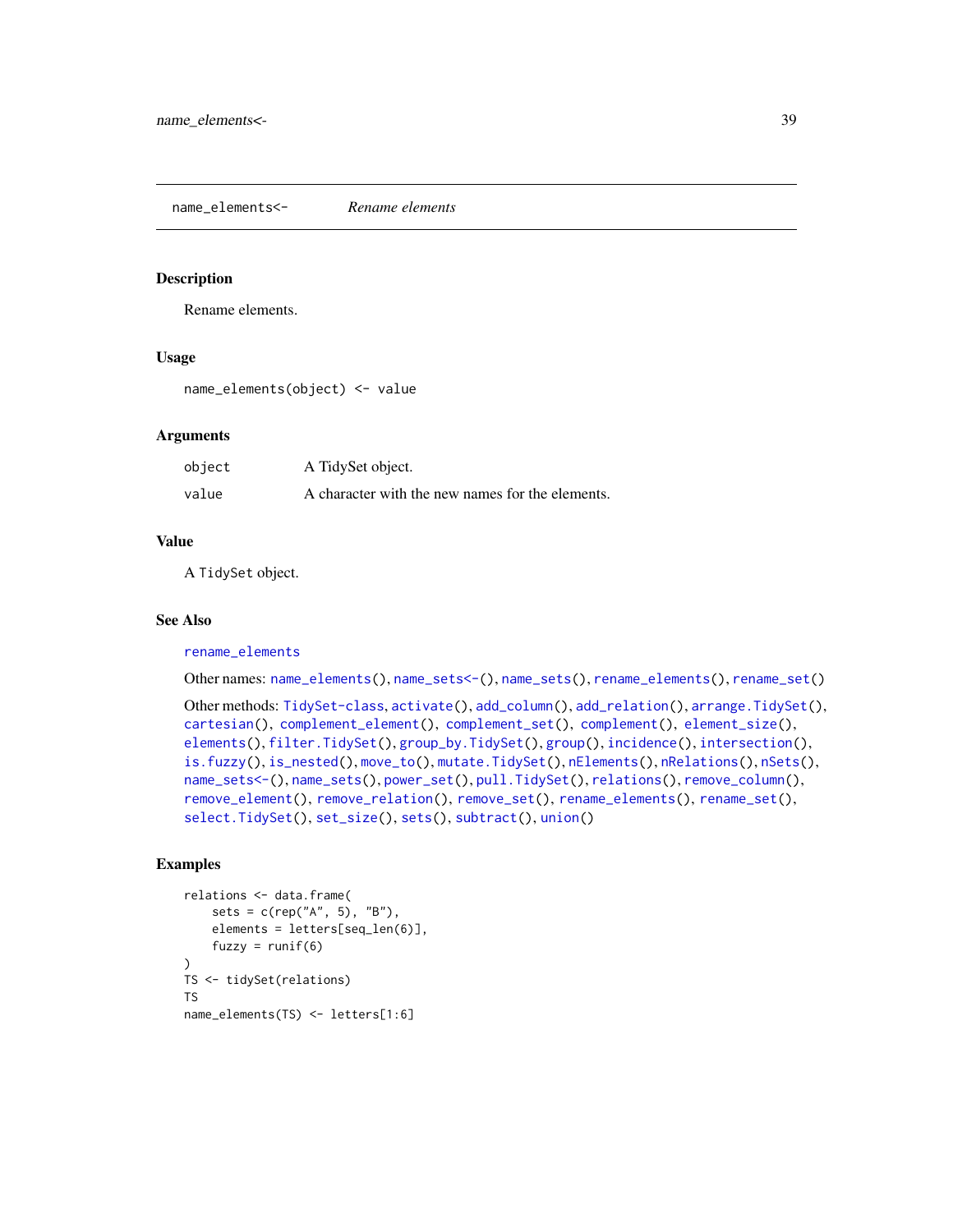<span id="page-39-1"></span><span id="page-39-0"></span>name\_sets *Name sets*

#### Description

Retrieve the name of the sets.

#### Usage

```
name_sets(object)
```

```
## S4 method for signature 'TidySet'
name_sets(object)
```

```
## S4 replacement method for signature 'TidySet, characterORfactor'
name_sets(object) <- value
```
#### Arguments

| object | A TidySet object.                            |
|--------|----------------------------------------------|
| value  | A character with the new names for the sets. |

#### Value

A TidySet object.

#### Methods (by class)

- TidySet: Name sets
- object = TidySet, value = characterORfactor: Rename sets

#### See Also

Other names: [name\\_elements<-\(](#page-38-0)), [name\\_elements\(](#page-37-0)), [name\\_sets<-\(](#page-40-0)), [rename\\_elements\(](#page-52-0)), [rename\\_set\(](#page-53-0))

```
Other methods: TidySet-class, activate(), add_column(), add_relation(), arrange.TidySet(),
cartesian(), complement_element(), complement_set(), complement(), element_size(),
elements(), filter.TidySet(), group_by.TidySet(), group(), incidence(), intersection(),
is.fuzzy(), is_nested(), move_to(), mutate.TidySet(), nElements(), nRelations(), nSets(),
name_elements<-(), name_sets<-(), power_set(), pull.TidySet(), relations(), remove_column(),
remove_element(), remove_relation(), remove_set(), rename_elements(), rename_set(),
select.TidySet(), set_size(), sets(), subtract(), union()
```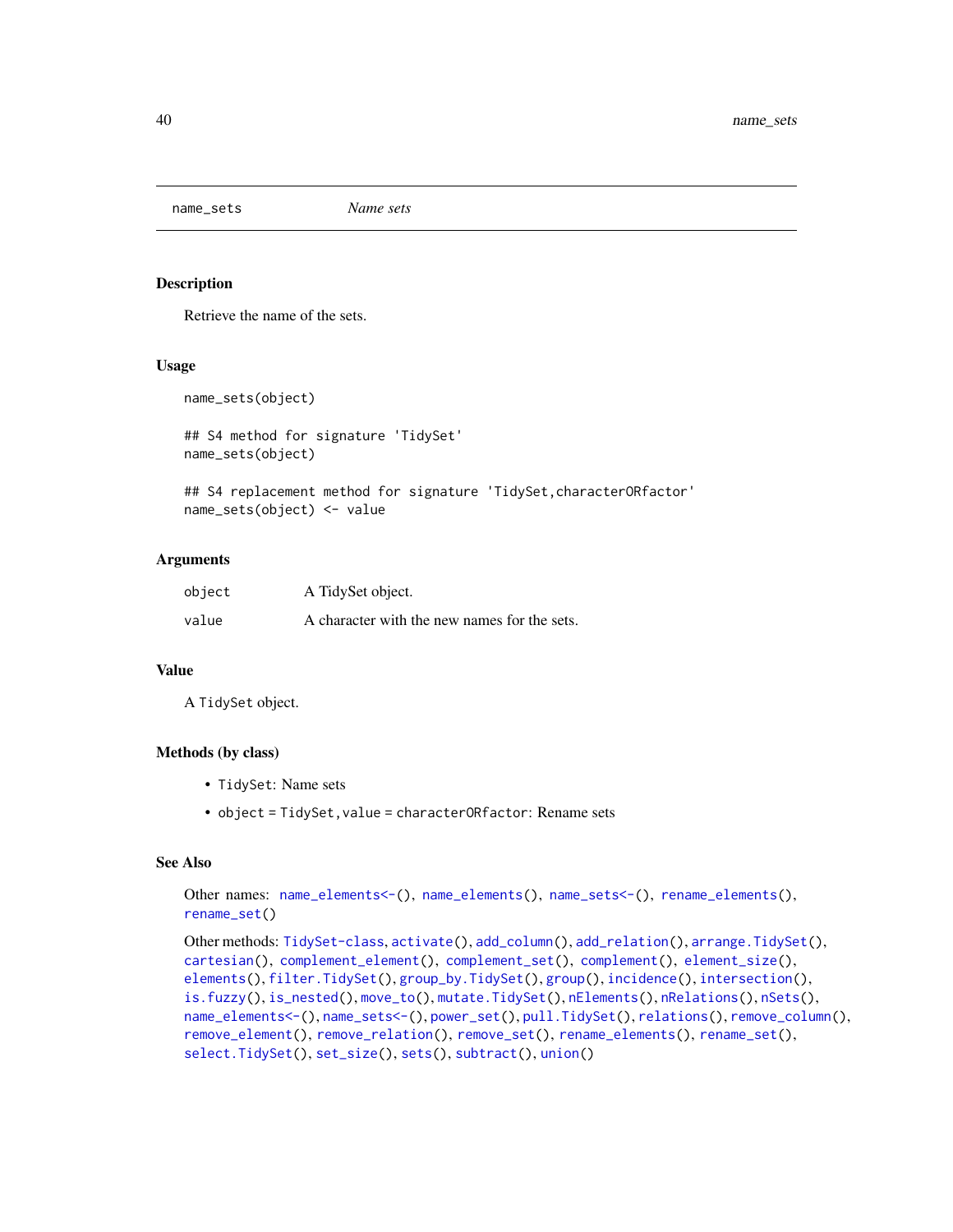#### <span id="page-40-1"></span>name\_sets<- 41

#### Examples

```
relations <- data.frame(
    sets = c(rep("A", 5), "B"),elements = letters[seq_len(6)],
    fuzzy = runif(6)\mathcal{L}TS <- tidySet(relations)
name_sets(TS)
```
<span id="page-40-0"></span>name\_sets<- *Rename sets*

#### Description

Rename sets.

#### Usage

name\_sets(object) <- value

#### **Arguments**

| object | A TidySet object.                            |
|--------|----------------------------------------------|
| value  | A character with the new names for the sets. |

#### Value

A TidySet object.

#### See Also

#### [rename\\_set](#page-53-0)

Other names: [name\\_elements<-\(](#page-38-0)), [name\\_elements\(](#page-37-0)), [name\\_sets\(](#page-39-0)), [rename\\_elements\(](#page-52-0)), [rename\\_set\(](#page-53-0))

```
Other methods: TidySet-class, activate(), add_column(), add_relation(), arrange.TidySet(),
cartesian(), complement_element(), complement_set(), complement(), element_size(),
elements(), filter.TidySet(), group_by.TidySet(), group(), incidence(), intersection(),
is.fuzzy(), is_nested(), move_to(), mutate.TidySet(), nElements(), nRelations(), nSets(),
name_elements<-(), name_sets(), power_set(), pull.TidySet(), relations(), remove_column(),
remove_element(), remove_relation(), remove_set(), rename_elements(), rename_set(),
select.TidySet(), set_size(), sets(), subtract(), union()
```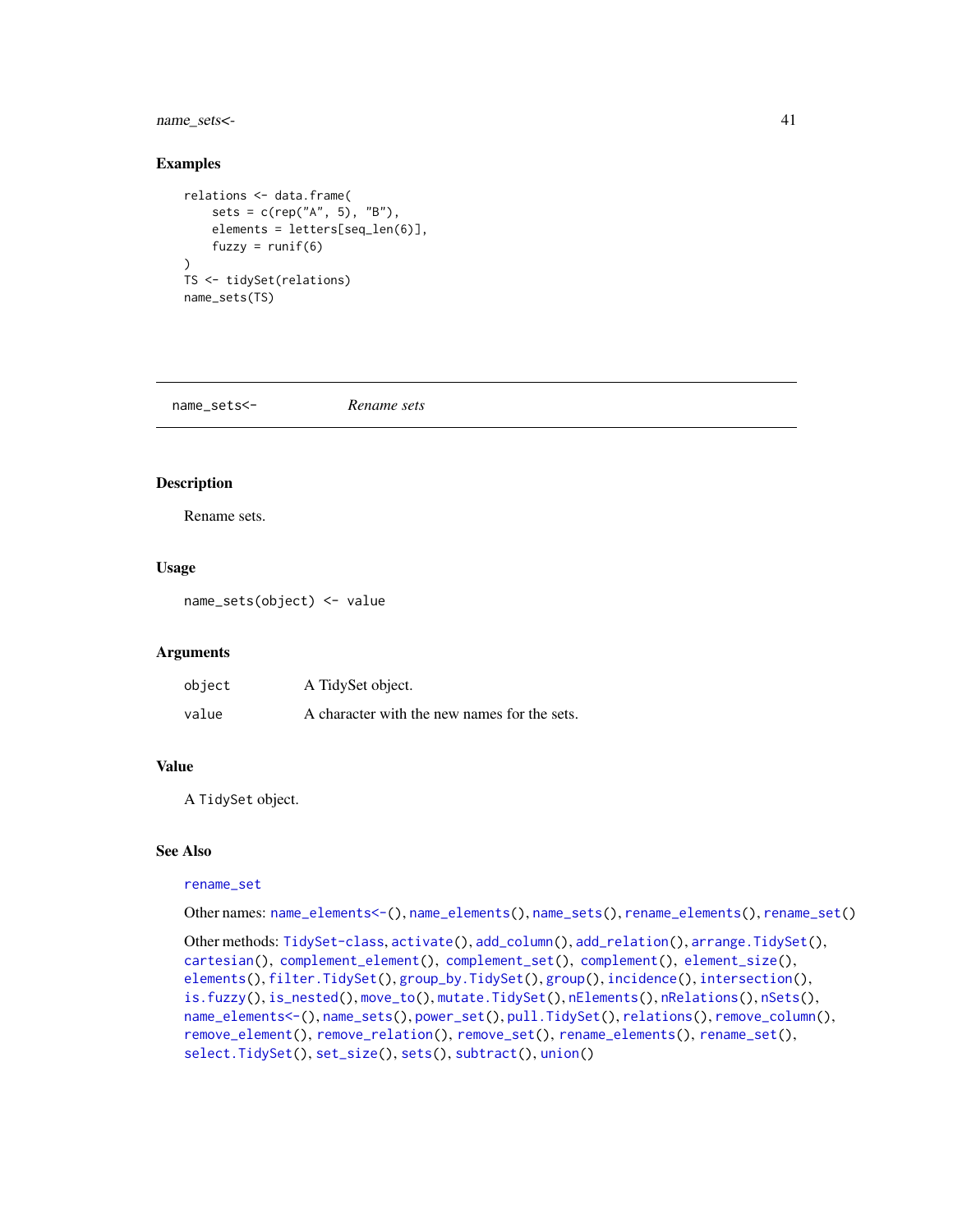#### <span id="page-41-0"></span>42 **naming** the control of the control of the control of the control of the control of the control of the control of the control of the control of the control of the control of the control of the control of the control of

### Examples

```
relations <- data.frame(
   sets = c(rep("a", 5), "b"),elements = letters[seq_len(6)],
   fuzzy = runif(6))
TS <- tidySet(relations)
TS
name_sets(TS) <- LETTERS[1:2]
```
#### naming *Name an operation*

### Description

Helps setting up the name of an operation.

#### Usage

```
naming(
 start = NULL,
 sets1,
 middle = NULL,
 sets2 = NULL,
  collapse_symbol = "union"
)
```
### Arguments

|                               | start, middle Character used as a start symbol or to divide sets1 and sets2. |
|-------------------------------|------------------------------------------------------------------------------|
| sets1.sets2 Character of sets |                                                                              |
| collapse_symbol               |                                                                              |
|                               | Name of the symbol that joins the sets on sets1 and sets2.                   |

## Value

A character vector combining the sets

#### See Also

[set\\_symbols](#page-58-0)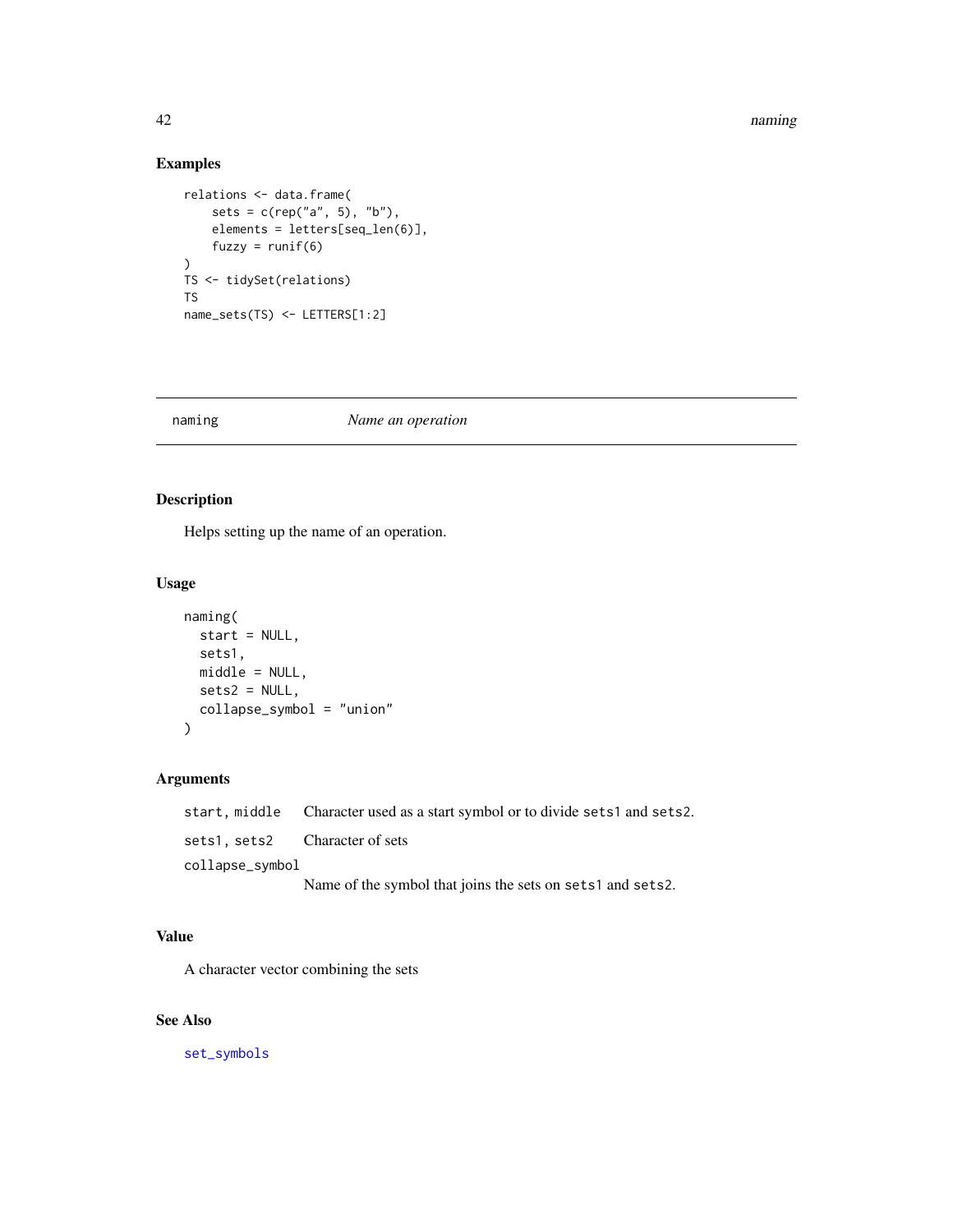#### <span id="page-42-1"></span>nElements and the set of the set of the set of the set of the set of the set of the set of the set of the set of the set of the set of the set of the set of the set of the set of the set of the set of the set of the set of

#### Examples

```
naming(sets1 = c("a", "b"))naming(sets1 = "a", middle = "union", sets2 = "b")
naming(sets1 = "a", middle = "intersection", sets2 = c("b", "c"))
naming(sets1 = "a", middle = "intersection", sets2 = c("b", "c"))
naming(
   start = "complement", sets1 = "a", middle = "intersection",
    sets2 = c("b", "c"), collapse\_symbol = "intersection")
```
<span id="page-42-0"></span>nElements *Number of elements*

#### Description

Check the number of elements of the TidySet.

#### Usage

nElements(object)

#### **Arguments**

object Object to be coerced or tested.

#### Value

A numeric value with the number of elements.

#### See Also

```
Other count functions: nRelations(), nSets()
```

```
Other methods: TidySet-class, activate(), add_column(), add_relation(), arrange.TidySet(),
cartesian(), complement_element(), complement_set(), complement(), element_size(),
elements(), filter.TidySet(), group_by.TidySet(), group(), incidence(), intersection(),
is.fuzzy(), is_nested(), move_to(), mutate.TidySet(), nRelations(), nSets(), name_elements<-(),
name_sets<-(), name_sets(), power_set(), pull.TidySet(), relations(), remove_column(),
remove_element(), remove_relation(), remove_set(), rename_elements(), rename_set(),
select.TidySet(), set_size(), sets(), subtract(), union()
```

```
TS \le tidySet(list(A = letters[1:2], B = letters[5:7]))
nElements(TS)
```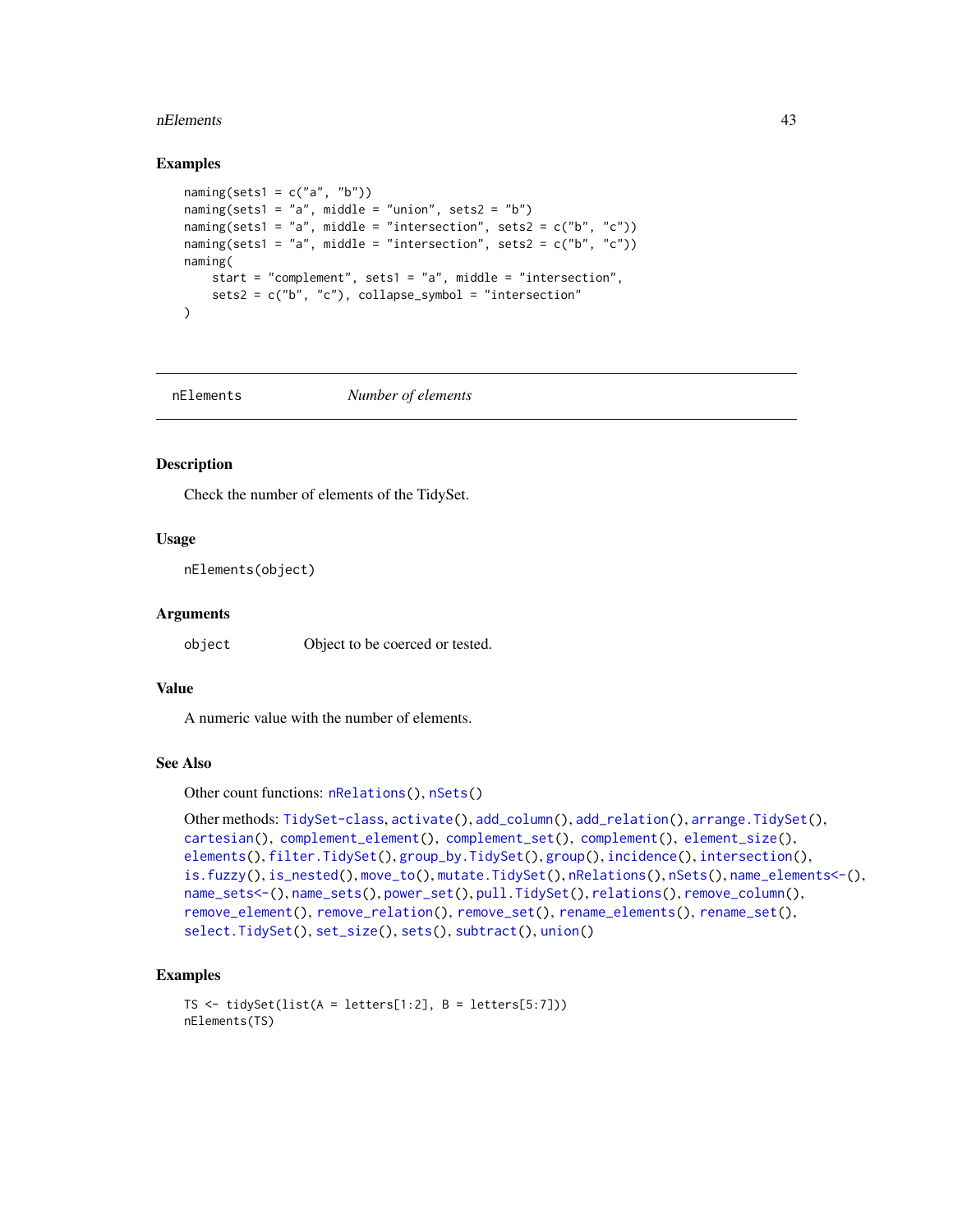<span id="page-43-2"></span><span id="page-43-0"></span>

#### Description

Check the number of relations of the TidySet.

#### Usage

```
nRelations(object)
```
#### Arguments

object Object to be coerced or tested.

#### Value

A numeric value with the number of the relations.

#### See Also

```
Other count functions: nElements(), nSets()
```

```
Other methods: TidySet-class, activate(), add_column(), add_relation(), arrange.TidySet(),
cartesian(), complement_element(), complement_set(), complement(), element_size(),
elements(), filter.TidySet(), group_by.TidySet(), group(), incidence(), intersection(),
is.fuzzy(), is_nested(), move_to(), mutate.TidySet(), nElements(), nSets(), name_elements<-(),
name_sets<-(), name_sets(), power_set(), pull.TidySet(), relations(), remove_column(),
remove_element(), remove_relation(), remove_set(), rename_elements(), rename_set(),
select.TidySet(), set_size(), sets(), subtract(), union()
```
#### Examples

```
TS \le tidySet(list(A = letters[1:2], B = letters[5:7]))
nRelations(TS)
```
<span id="page-43-1"></span>

nSets *Number of sets*

#### **Description**

Check the number of sets of the TidySet

#### Usage

nSets(object)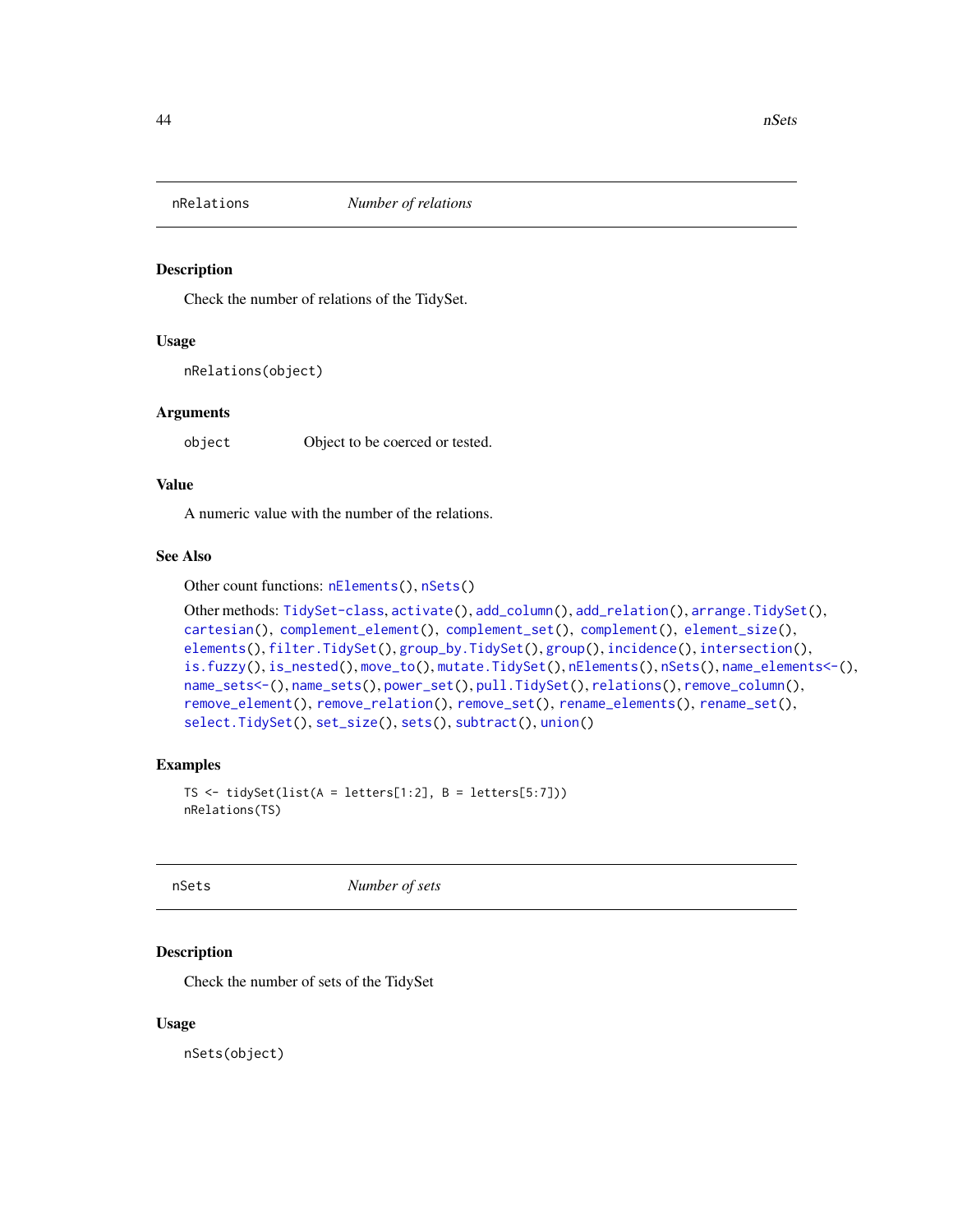#### <span id="page-44-1"></span>power\_set 45

#### **Arguments**

object Object to be coerced or tested.

#### Value

The number of sets present.

#### See Also

Other count functions: [nElements\(](#page-42-0)), [nRelations\(](#page-43-0))

```
Other methods: TidySet-class, activate(), add_column(), add_relation(), arrange.TidySet(),
cartesian(), complement_element(), complement_set(), complement(), element_size(),
elements(), filter.TidySet(), group_by.TidySet(), group(), incidence(), intersection(),
is.fuzzy(), is_nested(), move_to(), mutate.TidySet(), nElements(), nRelations(), name_elements<-(),
name_sets<-(), name_sets(), power_set(), pull.TidySet(), relations(), remove_column(),
remove_element(), remove_relation(), remove_set(), rename_elements(), rename_set(),
select.TidySet(), set_size(), sets(), subtract(), union()
```
#### Examples

```
TS \le tidySet(list(A = letters[1:2], B = letters[5:7]))
nSets(TS)
```
<span id="page-44-0"></span>power\_set *Create the power set*

#### **Description**

Create the power set

#### Usage

```
power_set(object, set, name, ...)
```
#### Arguments

| object   | A TidySet object.                                           |
|----------|-------------------------------------------------------------|
| set      | The name of the set to be used for the power set            |
| name     | The root name of the new set.                               |
| $\cdots$ | Other arguments passed down if possible. Currently ignored. |

#### Value

A TidySet object with the new set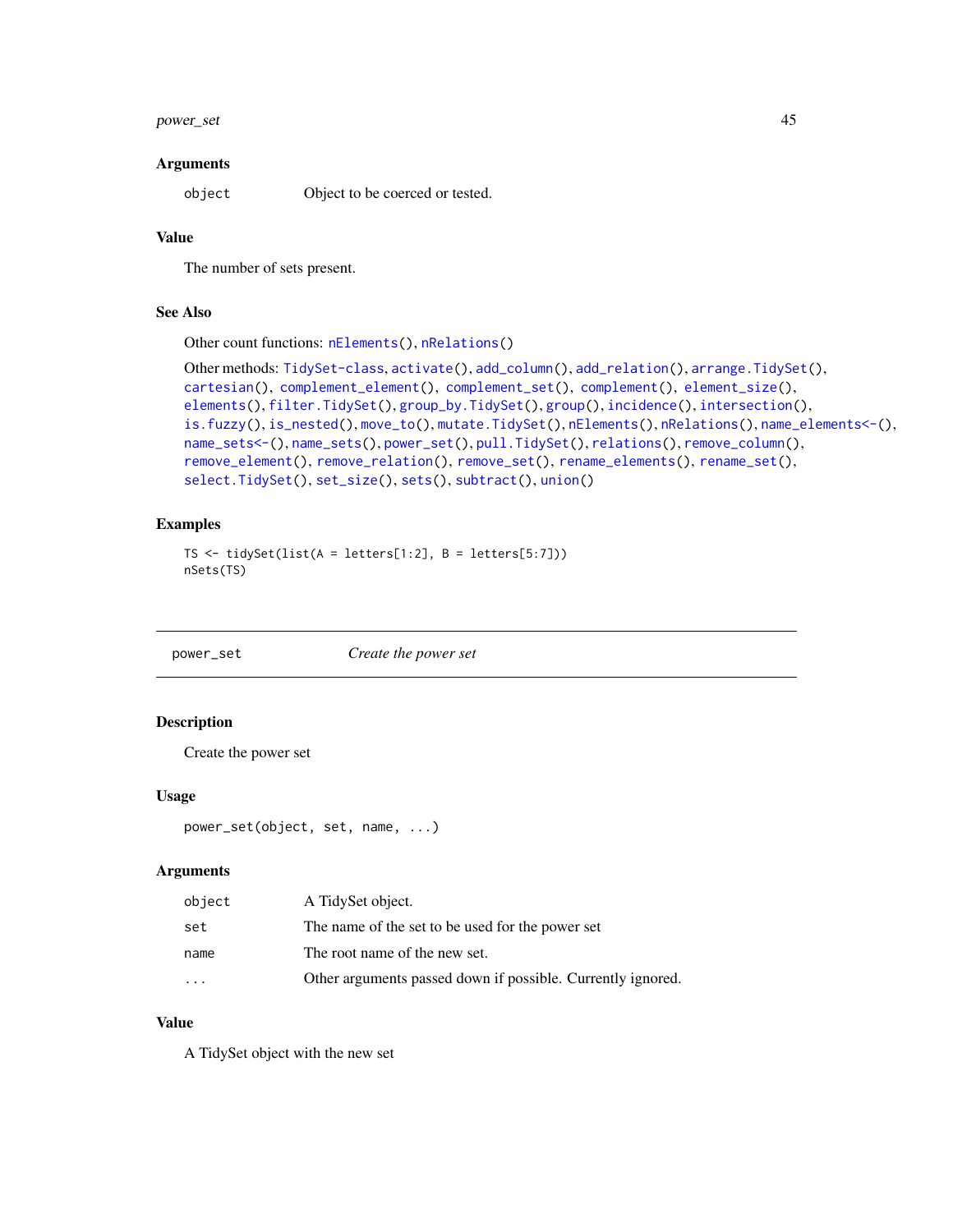#### See Also

```
Other methods: TidySet-class, activate(), add_column(), add_relation(), arrange.TidySet(),
cartesian(), complement_element(), complement_set(), complement(), element_size(),
elements(), filter.TidySet(), group_by.TidySet(), group(), incidence(), intersection(),
is.fuzzy(), is_nested(), move_to(), mutate.TidySet(), nElements(), nRelations(), nSets(),
name_elements<-(), name_sets<-(), name_sets(), pull.TidySet(), relations(), remove_column(),
remove_element(), remove_relation(), remove_set(), rename_elements(), rename_set(),
select.TidySet(), set_size(), sets(), subtract(), union()
```
#### Examples

```
relations <- data.frame(
    sets = c(rep("a", 5), "b"),
    elements = letters[seq_len(6)]
\lambdaTS <- tidySet(relations)
power_set(TS, "a", name = "power_set")
```
<span id="page-45-0"></span>pull.TidySet *Pull from a TidySet*

#### Description

Use pull to extract the columns of a TidySet object. You can use activate with filter or use the specific function. The S3 method filters using all the information on the TidySet.

#### Usage

```
## S3 method for class 'TidySet'
pull(.data, var = -1, name = NULL, ...)pull_set(.data, var = -1, name = NULL, ...)pull\_element(.data, var = -1, name = NULL, ...)pull\_relation(.data, var = -1, name = NULL, ...)
```
#### Arguments

| .data     | The TidySet object                                                                        |
|-----------|-------------------------------------------------------------------------------------------|
| var       | The literal variable name, a positive integer or a negative integer column posi-<br>tion. |
| name      | Column used to name the output.                                                           |
| $\ddotsc$ | Currently not used.                                                                       |

<span id="page-45-1"></span>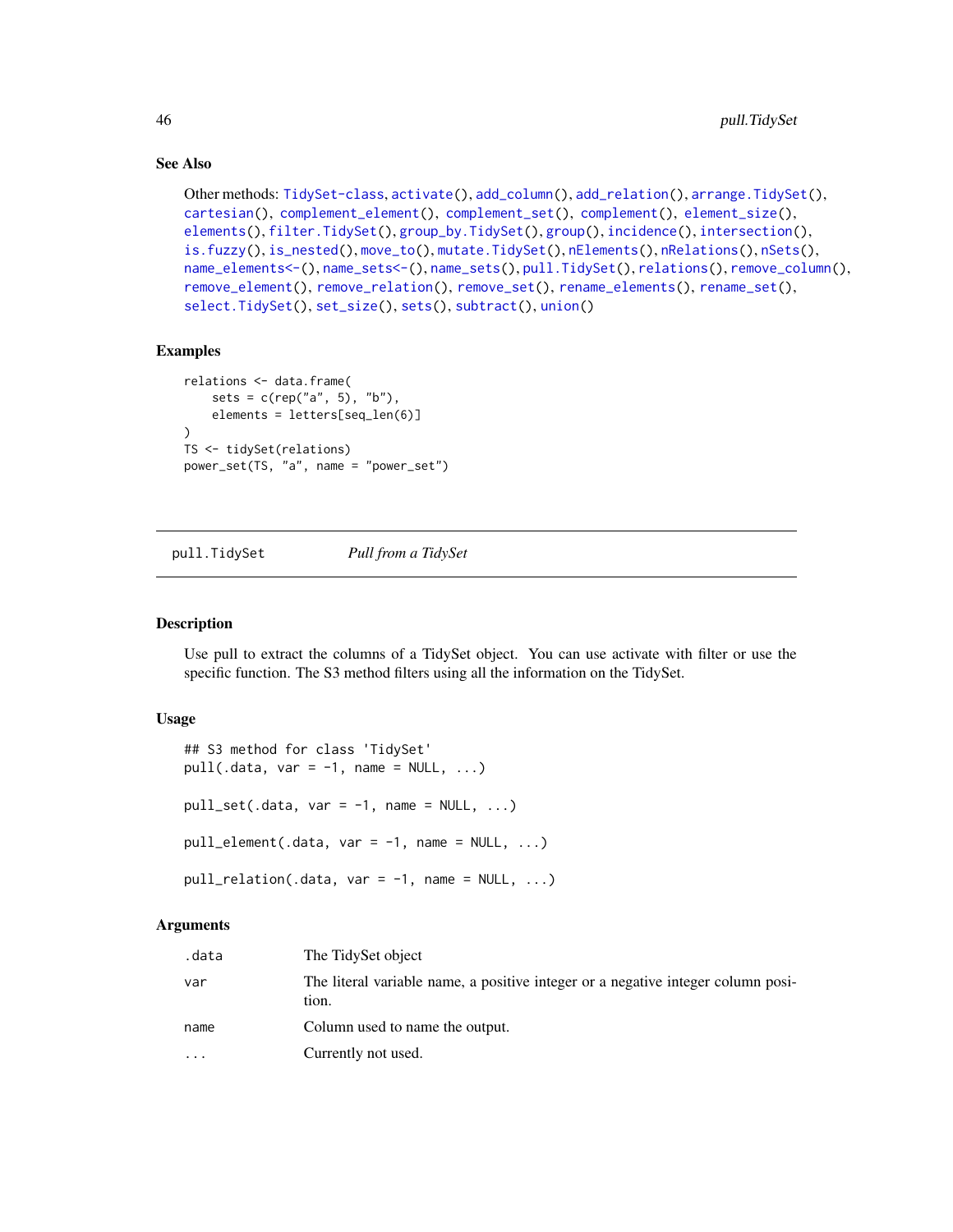<span id="page-46-1"></span>relations and the contract of the contract of the contract of the contract of the contract of the contract of the contract of the contract of the contract of the contract of the contract of the contract of the contract of

#### Value

A TidySet object

#### See Also

dplyr [pull](#page-0-0) and [activate](#page-3-0)

```
Other methods: TidySet-class, activate(), add_column(), add_relation(), arrange.TidySet(),
cartesian(), complement_element(), complement_set(), complement(), element_size(),
elements(), filter.TidySet(), group_by.TidySet(), group(), incidence(), intersection(),
is.fuzzy(), is_nested(), move_to(), mutate.TidySet(), nElements(), nRelations(), nSets(),
name_elements<-(), name_sets<-(), name_sets(), power_set(), relations(), remove_column(),
remove_element(), remove_relation(), remove_set(), rename_elements(), rename_set(),
select.TidySet(), set_size(), sets(), subtract(), union()
```
#### Examples

```
relations <- data.frame(
    sets = c(rep("a", 5), "b", rep("a2", 5), "b2"),
    elements = rep(letters[seq_len(6)], 2),
    fuzzy = runif(12)\lambdaa <- tidySet(relations)
a <- mutate_element(a, type = c(rep("Gene", 4), rep("lncRNA", 2)))
pull(a, type)
# Equivalent to pull_relation
b <- activate(a, "relations")
pull_relation(b, elements)
pull_element(b, elements)
# Filter element
pull_element(a, type)
# Filter sets
pull_set(a, sets)
```
<span id="page-46-0"></span>

relations *Relations of the TidySet*

#### **Description**

Given TidySet retrieve the relations or substitute them. [TidySet](#page-64-1) object

#### Usage

```
relations(object)
relations(object) <- value
## S4 method for signature 'TidySet'
relations(object)
```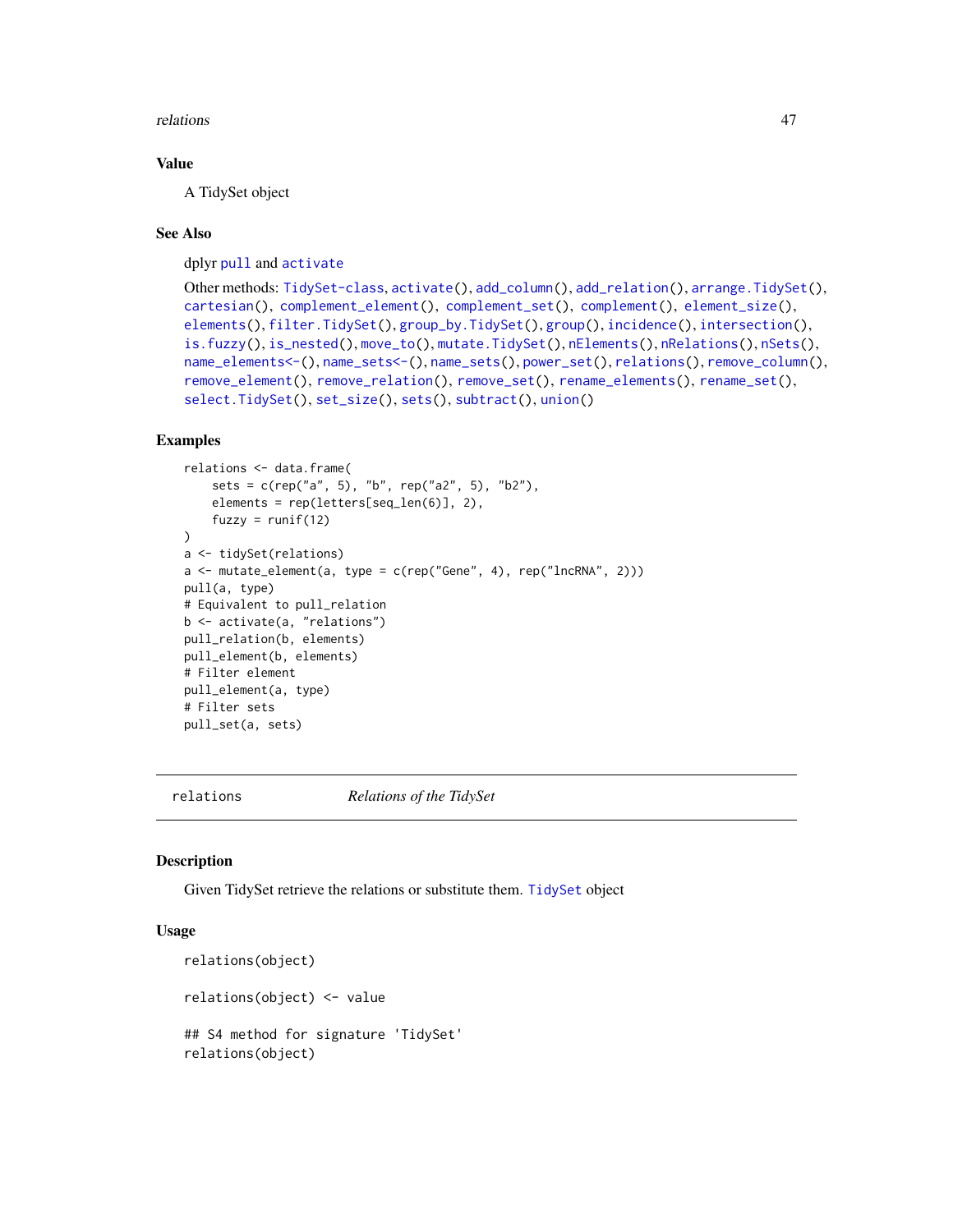#### <span id="page-47-0"></span>48 relations and the contract of the contract of the contract of the contract of the contract of the contract of the contract of the contract of the contract of the contract of the contract of the contract of the contract

```
replace_relations(object, value)
## S4 replacement method for signature 'TidySet'
relations(object) <- value
## S4 method for signature 'TidySet'
nRelations(object)
```
#### Arguments

| object | Object to be coerced or tested. |
|--------|---------------------------------|
| value  | Modification of the relations.  |

#### Value

A data.frame with information about the relations between elements and sets.

#### Methods (by class)

- TidySet: Retrieve the relations
- TidySet: Modify the relations
- TidySet: Return the number of unique relations

#### See Also

#### [nRelations](#page-43-0)

Other slots: [elements\(](#page-20-0)), [sets\(](#page-55-0))

```
Other methods: TidySet-class, activate(), add_column(), add_relation(), arrange.TidySet(),
cartesian(), complement_element(), complement_set(), complement(), element_size(),
elements(), filter.TidySet(), group_by.TidySet(), group(), incidence(), intersection(),
is.fuzzy(), is_nested(), move_to(), mutate.TidySet(), nElements(), nRelations(), nSets(),
name_elements<-(), name_sets<-(), name_sets(), power_set(), pull.TidySet(), remove_column(),
remove_element(), remove_relation(), remove_set(), rename_elements(), rename_set(),
select.TidySet(), set_size(), sets(), subtract(), union()
```

```
TS \le tidySet(list(A = letters[1:2], B = letters[5:7]))
relations(TS)
```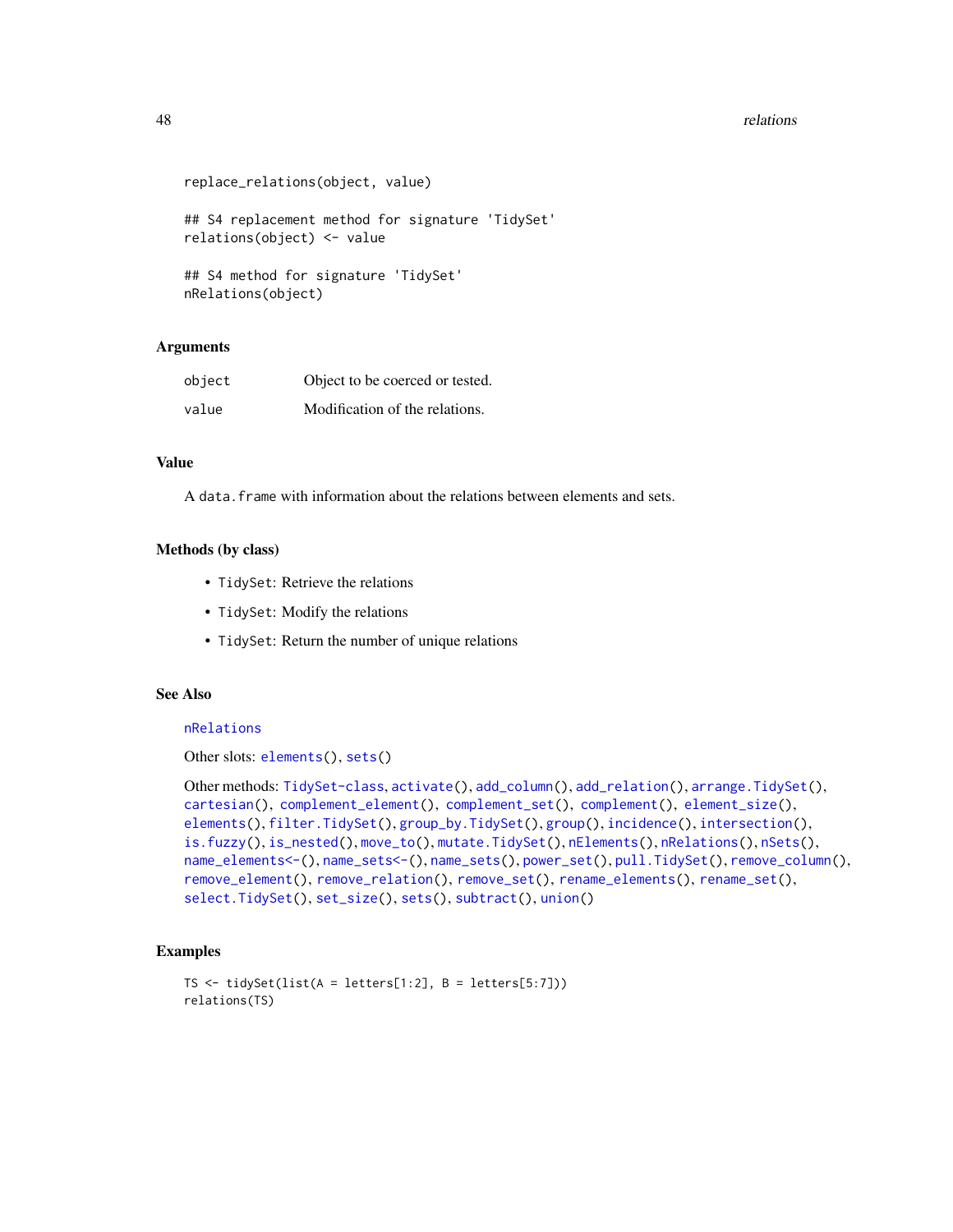<span id="page-48-1"></span><span id="page-48-0"></span>remove\_column *Remove column*

#### Description

Removes column from a slot of the TidySet object.

#### Usage

```
remove_column(object, slot, column_names)
```
## S4 method for signature 'TidySet, character, character' remove\_column(object, slot, column\_names)

#### Arguments

| object       | A TidySet object.        |
|--------------|--------------------------|
| slot         | A TidySet slot.          |
| column_names | The name of the columns. |

#### Value

A TidySet object.

#### Methods (by class)

• object = TidySet, slot = character, column\_names = character: Remove columns to any slot

#### See Also

#### [rename\\_set](#page-53-0)

Other column: [add\\_column\(](#page-4-0))

```
Other methods: TidySet-class, activate(), add_column(), add_relation(), arrange.TidySet(),
cartesian(), complement_element(), complement_set(), complement(), element_size(),
elements(), filter.TidySet(), group_by.TidySet(), group(), incidence(), intersection(),
is.fuzzy(), is_nested(), move_to(), mutate.TidySet(), nElements(), nRelations(), nSets(),
name_elements<-(), name_sets<-(), name_sets(), power_set(), pull.TidySet(), relations(),
remove_element(), remove_relation(), remove_set(), rename_elements(), rename_set(),
select.TidySet(), set_size(), sets(), subtract(), union()
```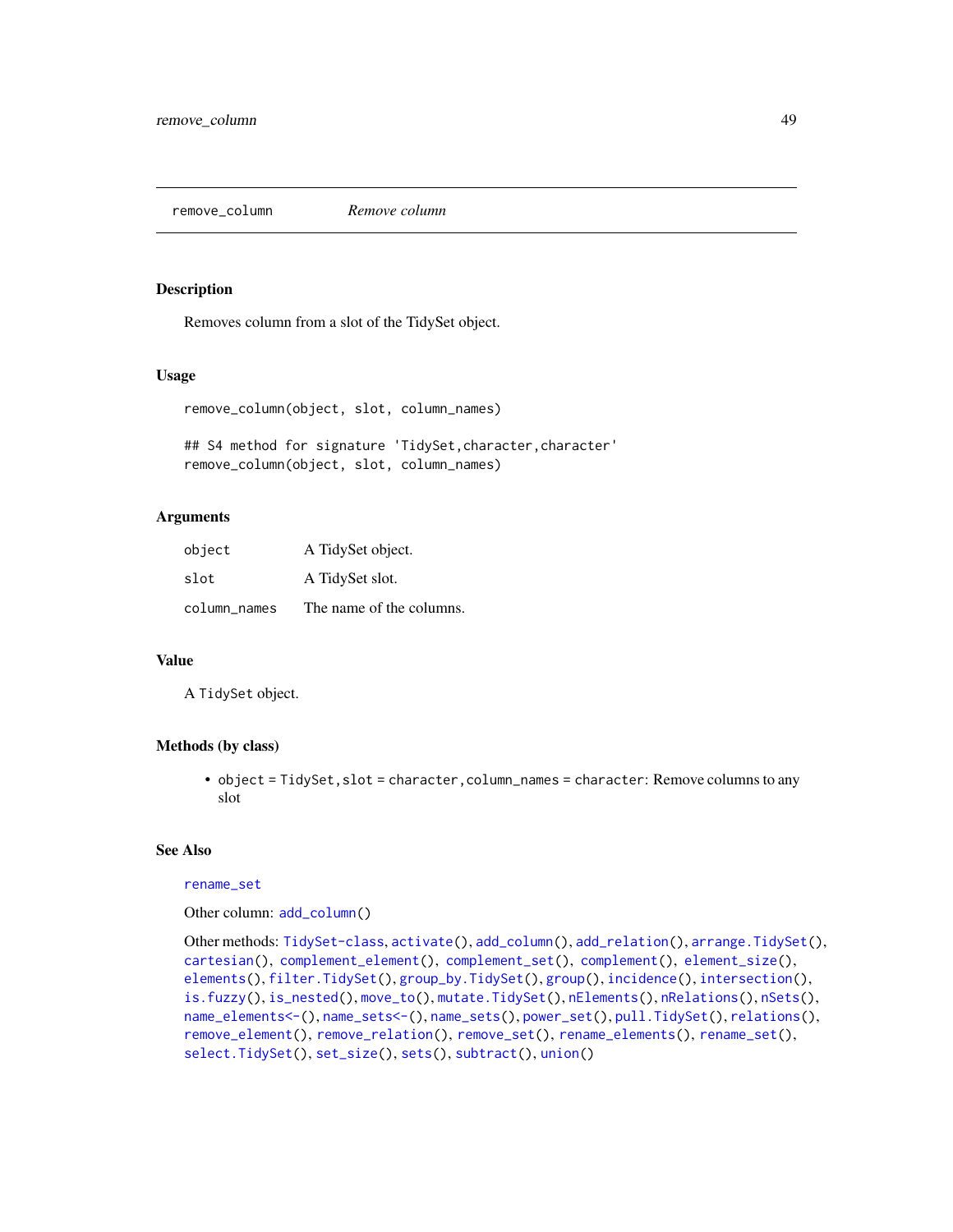#### Examples

```
x \le - data.frame(sets = c(rep("A", 5), rep("B", 5)),
                 elements = c(letters[1:5], letters[3:7]),
                 extra = sample(c("YES", "NO"), 10, replace = TRUE))TS \leftarrow tidySet(x)TS
remove_column(TS, "relations", "extra")
```
<span id="page-49-0"></span>remove\_element *Remove elements*

#### Description

Given a TidySet remove elements and the related relations and if required also the sets.

#### Usage

```
remove_element(object, elements, ...)
```
## S4 method for signature 'TidySet,characterORfactor' remove\_element(object, elements)

#### Arguments

| object                  | A TidySet object.                                                                          |
|-------------------------|--------------------------------------------------------------------------------------------|
| elements                | The elements to be removed.                                                                |
| $\cdot$ $\cdot$ $\cdot$ | Placeholder for other arguments that could be passed to the method. Currently<br>not used. |

#### Value

A TidySet object.

#### Methods (by class)

• object = TidySet, elements = characterORfactor: Removes everything related to an element

#### See Also

Other remove functions: [remove\\_relation\(](#page-50-0)), [remove\\_set\(](#page-51-0))

```
Other methods: TidySet-class, activate(), add_column(), add_relation(), arrange.TidySet(),
cartesian(), complement_element(), complement_set(), complement(), element_size(),
elements(), filter.TidySet(), group_by.TidySet(), group(), incidence(), intersection(),
is.fuzzy(), is_nested(), move_to(), mutate.TidySet(), nElements(), nRelations(), nSets(),
name_elements<-(), name_sets<-(), name_sets(), power_set(), pull.TidySet(), relations(),
remove_column(), remove_relation(), remove_set(), rename_elements(), rename_set(),
select.TidySet(), set_size(), sets(), subtract(), union()
```
<span id="page-49-1"></span>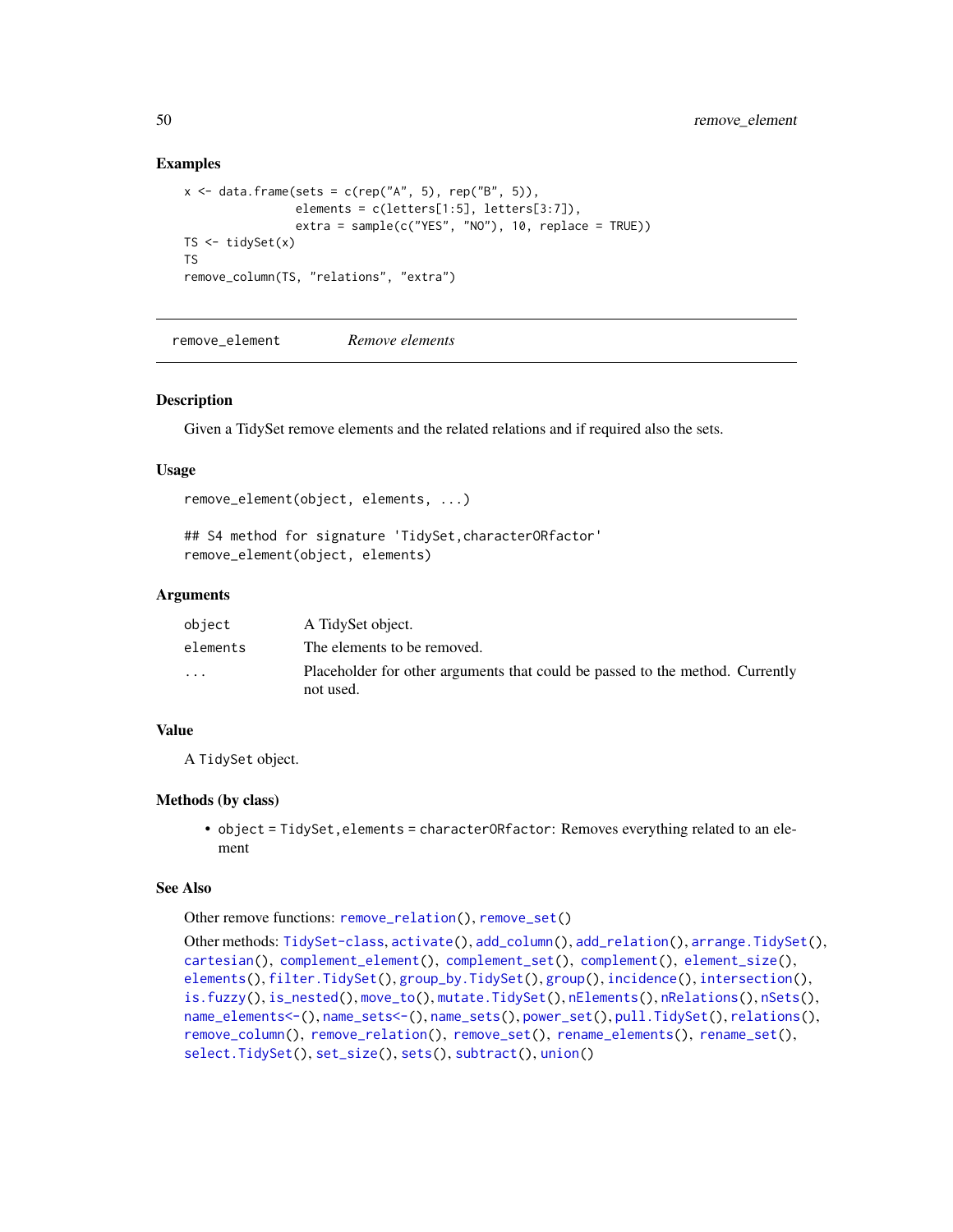#### <span id="page-50-1"></span>remove\_relation 51

#### Examples

```
relations <- data.frame(
    sets = c(rep("A", 5), "B"),
    elements = letters[seq_len(6)],
    fuzzy = runif(6)\lambdaTS <- tidySet(relations)
remove_element(TS, "c")
```
<span id="page-50-0"></span>remove\_relation *Remove a relation*

#### Description

Given a TidySet removes relations between elements and sets

#### Usage

```
remove_relation(object, elements, sets, ...)
```
## S4 method for signature 'TidySet,characterORfactor,characterORfactor' remove\_relation(object, elements, sets)

#### Arguments

| object   | A TidySet object                                                                           |
|----------|--------------------------------------------------------------------------------------------|
| elements | The elements of the sets.                                                                  |
| sets     | The name of the new set.                                                                   |
| $\cdots$ | Placeholder for other arguments that could be passed to the method. Currently<br>not used. |

#### Value

A TidySet object.

#### Methods (by class)

• object = TidySet, elements = characterORfactor, sets = characterORfactor: Removes a relation between elements and sets.

#### See Also

Other remove functions: [remove\\_element\(](#page-49-0)), [remove\\_set\(](#page-51-0))

Other methods: [TidySet-class](#page-64-0), [activate\(](#page-3-0)), [add\\_column\(](#page-4-0)), [add\\_relation\(](#page-6-0)), [arrange.TidySet\(](#page-10-0)), [cartesian\(](#page-13-0)), [complement\\_element\(](#page-16-0)), [complement\\_set\(](#page-17-0)), [complement\(](#page-15-0)), [element\\_size\(](#page-21-0)), [elements\(](#page-20-0)), [filter.TidySet\(](#page-22-0)), [group\\_by.TidySet\(](#page-27-0)), [group\(](#page-26-0)), [incidence\(](#page-28-0)), [intersection\(](#page-29-0)), [is.fuzzy\(](#page-31-0)), [is\\_nested\(](#page-32-0)), [move\\_to\(](#page-34-0)), [mutate.TidySet\(](#page-36-0)), [nElements\(](#page-42-0)), [nRelations\(](#page-43-0)), [nSets\(](#page-43-1)),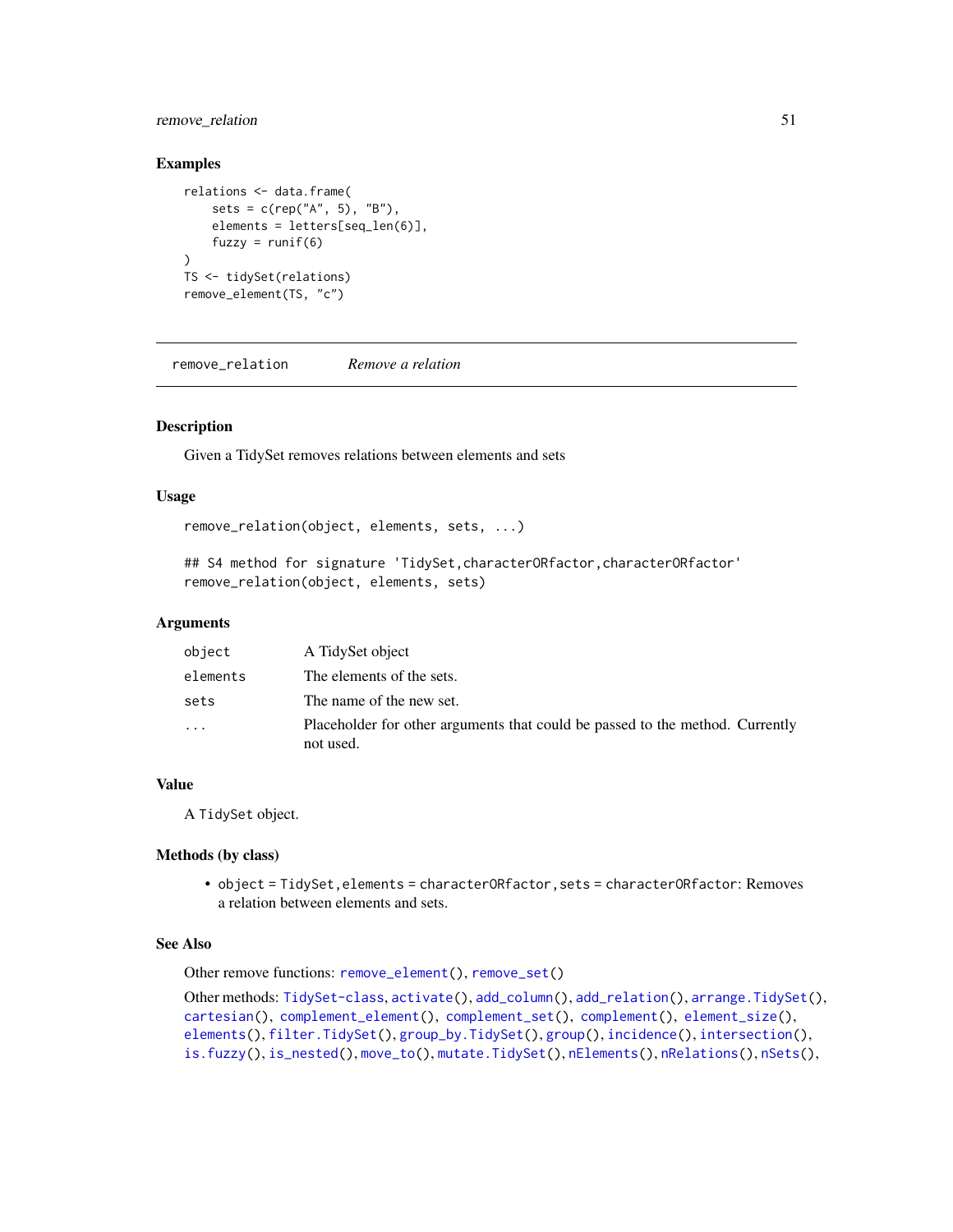#### <span id="page-51-1"></span>52 remove\_set

```
name_elements<-(), name_sets<-(), name_sets(), power_set(), pull.TidySet(), relations(),
remove_column(), remove_element(), remove_set(), rename_elements(), rename_set(), select.TidySet(),
set_size(), sets(), subtract(), union()
```
#### Examples

```
relations <- data.frame(
    sets = c(rep("A", 5), "B"),elements = letters[seq_len(6)],
    fuzzy = runif(6)\mathcal{L}TS <- tidySet(relations)
remove_relation(TS, "A", "a")
```
<span id="page-51-0"></span>remove\_set *Remove sets*

#### Description

Given a TidySet remove sets and the related relations and if required also the elements

#### Usage

```
remove_set(object, sets, ...)
```

```
## S4 method for signature 'TidySet, characterORfactor'
remove_set(object, sets)
```
#### Arguments

| object   | A TidySet object.                                                                          |
|----------|--------------------------------------------------------------------------------------------|
| sets     | The sets to be removed.                                                                    |
| $\cdots$ | Placeholder for other arguments that could be passed to the method. Currently<br>not used. |

#### Value

A TidySet object.

#### Methods (by class)

• object = TidySet, sets = characterORfactor: Removes everything related to a set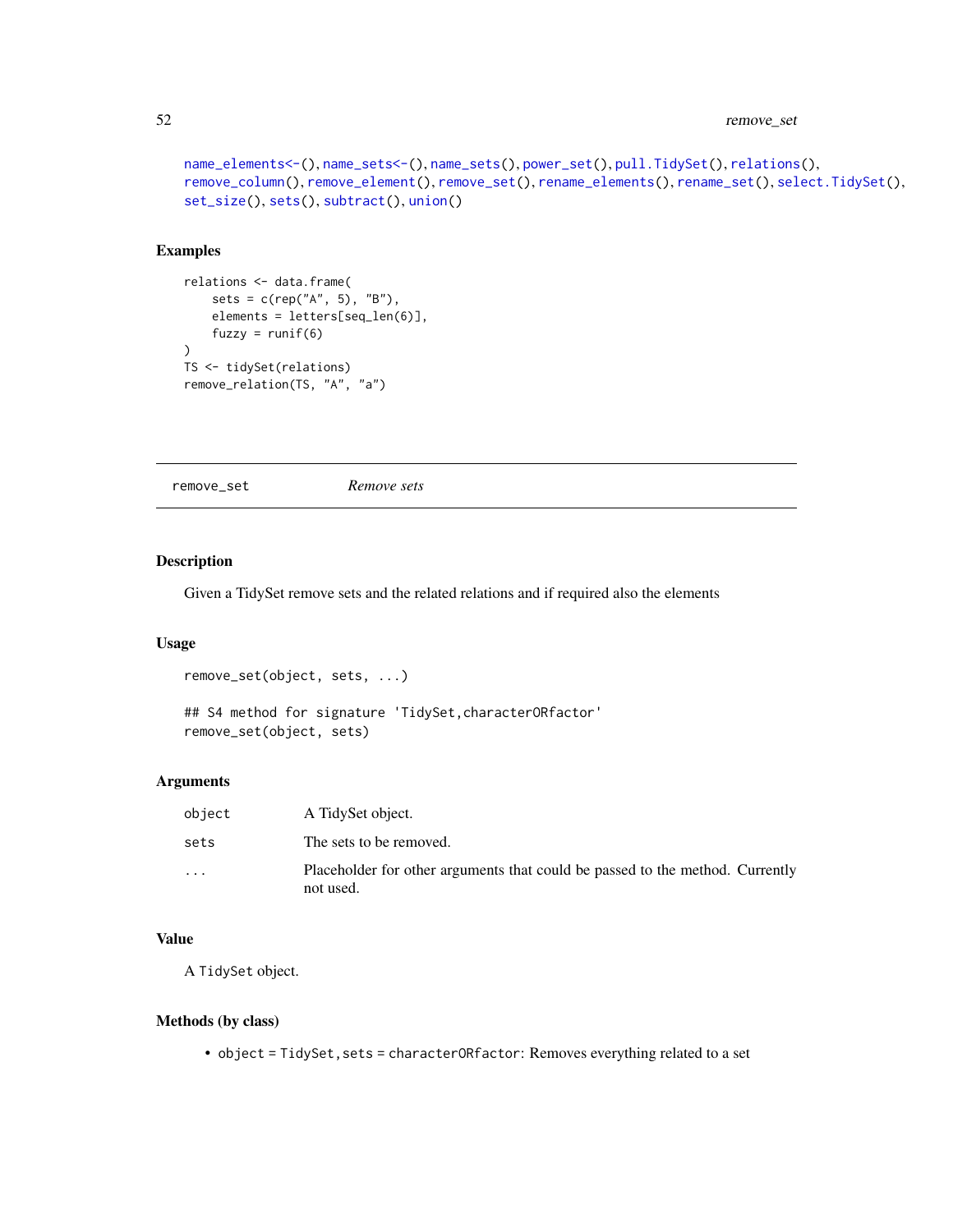<span id="page-52-1"></span>rename\_elements 53

#### See Also

Other remove functions: [remove\\_element\(](#page-49-0)), [remove\\_relation\(](#page-50-0))

```
Other methods: TidySet-class, activate(), add_column(), add_relation(), arrange.TidySet(),
cartesian(), complement_element(), complement_set(), complement(), element_size(),
elements(), filter.TidySet(), group_by.TidySet(), group(), incidence(), intersection(),
is.fuzzy(), is_nested(), move_to(), mutate.TidySet(), nElements(), nRelations(), nSets(),
name_elements<-(), name_sets<-(), name_sets(), power_set(), pull.TidySet(), relations(),
remove_column(), remove_element(), remove_relation(), rename_elements(), rename_set(),
select.TidySet(), set_size(), sets(), subtract(), union()
```
#### Examples

```
relations <- data.frame(
   sets = c("A", "A", "B", "B", "C", "C"),
   elements = letters[seq_len(6)],
   fuzzy = runif(6))
TS <- tidySet(relations)
remove_set(TS, "B")
```
<span id="page-52-0"></span>rename\_elements *Rename elements*

#### Description

Change the default names of sets and elements.

#### Usage

```
rename_elements(object, old, new)
```
## S4 method for signature 'TidySet' rename\_elements(object, old, new)

#### Arguments

| object | A TidySet object.                     |
|--------|---------------------------------------|
| old    | A character vector of to be renamed.  |
| new    | A character vector of with new names. |

#### Value

A TidySet object.

#### Methods (by class)

• TidySet: Rename elements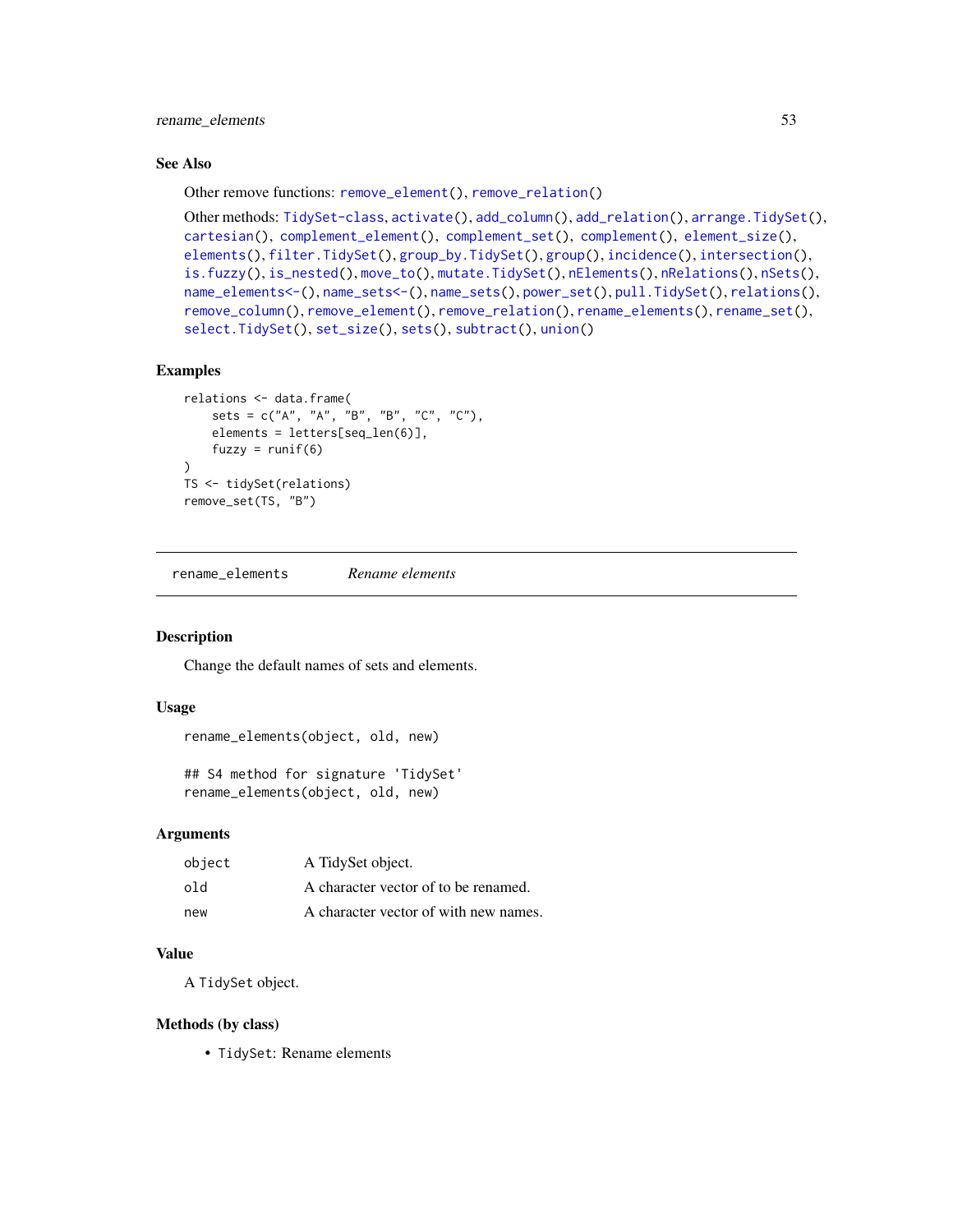#### See Also

[name\\_elements](#page-37-0)

```
Other renames: rename_set()
```
Other names: [name\\_elements<-\(](#page-38-0)), [name\\_elements\(](#page-37-0)), [name\\_sets<-\(](#page-40-0)), [name\\_sets\(](#page-39-0)), [rename\\_set\(](#page-53-0))

Other methods: [TidySet-class](#page-64-0), [activate\(](#page-3-0)), [add\\_column\(](#page-4-0)), [add\\_relation\(](#page-6-0)), [arrange.TidySet\(](#page-10-0)), [cartesian\(](#page-13-0)), [complement\\_element\(](#page-16-0)), [complement\\_set\(](#page-17-0)), [complement\(](#page-15-0)), [element\\_size\(](#page-21-0)), [elements\(](#page-20-0)), [filter.TidySet\(](#page-22-0)), [group\\_by.TidySet\(](#page-27-0)), [group\(](#page-26-0)), [incidence\(](#page-28-0)), [intersection\(](#page-29-0)), [is.fuzzy\(](#page-31-0)), [is\\_nested\(](#page-32-0)), [move\\_to\(](#page-34-0)), [mutate.TidySet\(](#page-36-0)), [nElements\(](#page-42-0)), [nRelations\(](#page-43-0)), [nSets\(](#page-43-1)), [name\\_elements<-\(](#page-38-0)), [name\\_sets<-\(](#page-40-0)), [name\\_sets\(](#page-39-0)), [power\\_set\(](#page-44-0)), [pull.TidySet\(](#page-45-0)), [relations\(](#page-46-0)), [remove\\_column\(](#page-48-0)), [remove\\_element\(](#page-49-0)), [remove\\_relation\(](#page-50-0)), [remove\\_set\(](#page-51-0)), [rename\\_set\(](#page-53-0)), [select.TidySet\(](#page-54-0)), [set\\_size\(](#page-57-0)), [sets\(](#page-55-0)), [subtract\(](#page-60-0)), [union\(](#page-65-0))

#### Examples

```
x \le - list("A" = letters[1:5], "B" = letters[3:7])
TS \leftarrow tidySet(x)name_elements(TS)
TS2 <- rename_elements(TS, "a", "first")
name_elements(TS2)
```
<span id="page-53-0"></span>rename\_set *Rename sets*

#### Description

Change the default names of sets and elements.

#### Usage

```
rename_set(object, old, new)
## S4 method for signature 'TidySet'
rename_set(object, old, new)
```
#### **Arguments**

| object | A TidySet object.                     |
|--------|---------------------------------------|
| old    | A character vector of to be renamed.  |
| new    | A character vector of with new names. |

#### Value

A TidySet object.

#### Methods (by class)

• TidySet: Rename sets

<span id="page-53-1"></span>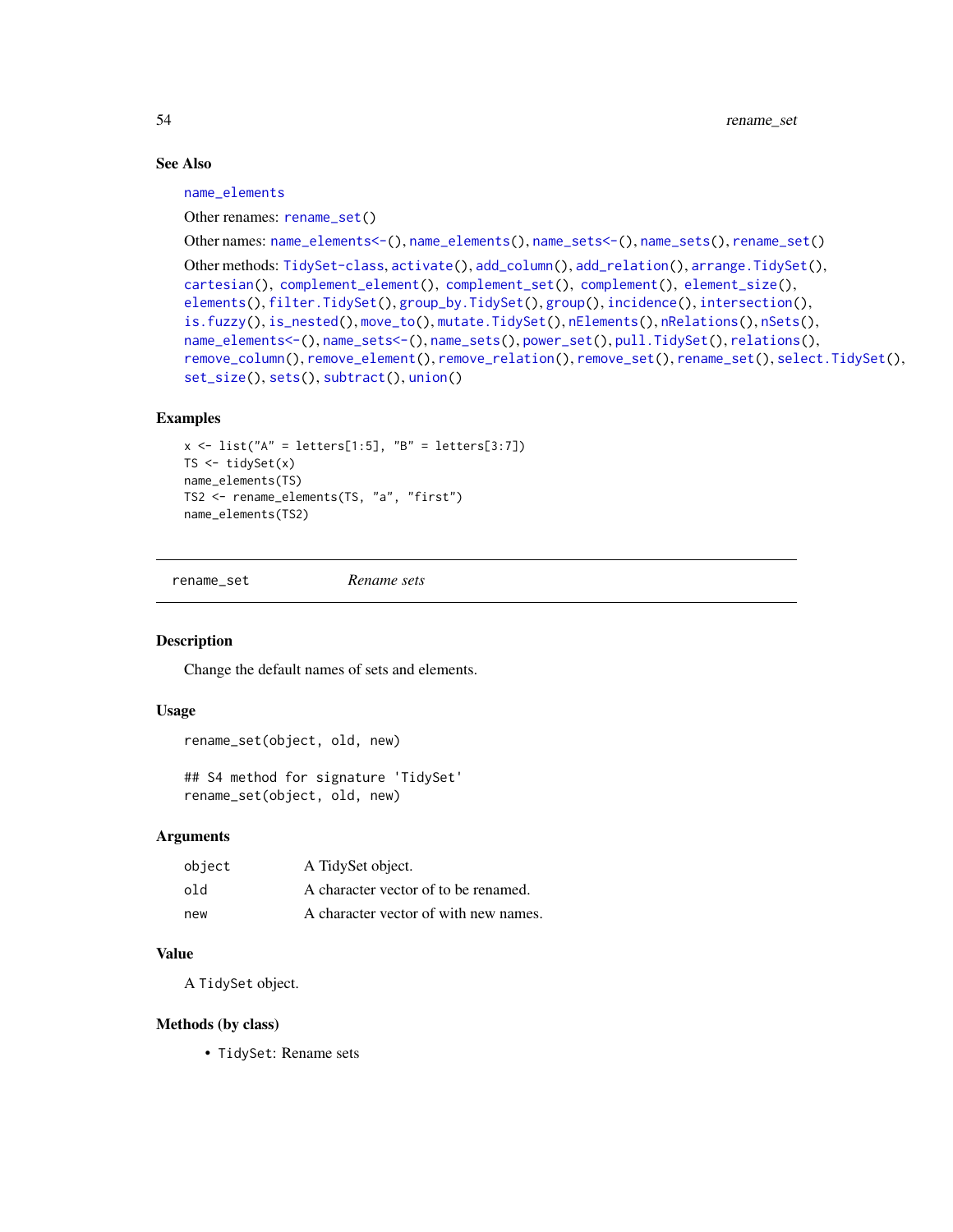<span id="page-54-1"></span>select. TidySet 55

#### See Also

[name\\_sets](#page-39-0)

Other renames: [rename\\_elements\(](#page-52-0))

Other names: [name\\_elements<-\(](#page-38-0)), [name\\_elements\(](#page-37-0)), [name\\_sets<-\(](#page-40-0)), [name\\_sets\(](#page-39-0)), [rename\\_elements\(](#page-52-0))

```
Other methods: TidySet-class, activate(), add_column(), add_relation(), arrange.TidySet(),
cartesian(), complement_element(), complement_set(), complement(), element_size(),
elements(), filter.TidySet(), group_by.TidySet(), group(), incidence(), intersection(),
is.fuzzy(), is_nested(), move_to(), mutate.TidySet(), nElements(), nRelations(), nSets(),
name_elements<-(), name_sets<-(), name_sets(), power_set(), pull.TidySet(), relations(),
remove_column(), remove_element(), remove_relation(), remove_set(), rename_elements(),
select.TidySet(), set_size(), sets(), subtract(), union()
```
#### Examples

```
x \le - list("A" = letters[1:5], "B" = letters[3:7])
TS \leftarrow tidySet(x)name_sets(TS)
TS2 <- rename_set(TS, "A", "C")
name_sets(TS2)
```
<span id="page-54-0"></span>select.TidySet *select from a TidySet*

#### Description

Use select to extract the columns of a TidySet object. You can use activate with filter or use the specific function. The S3 method filters using all the information on the TidySet.

#### Usage

```
## S3 method for class 'TidySet'
select(.data, ...)
select_set(.data, ...)
select_element(.data, ...)
select_relation(.data, ...)
```
#### Arguments

| .data    | The TidySet object                                          |
|----------|-------------------------------------------------------------|
| $\cdots$ | The name of the columns you want to keep, remove or rename. |

#### Value

A TidySet object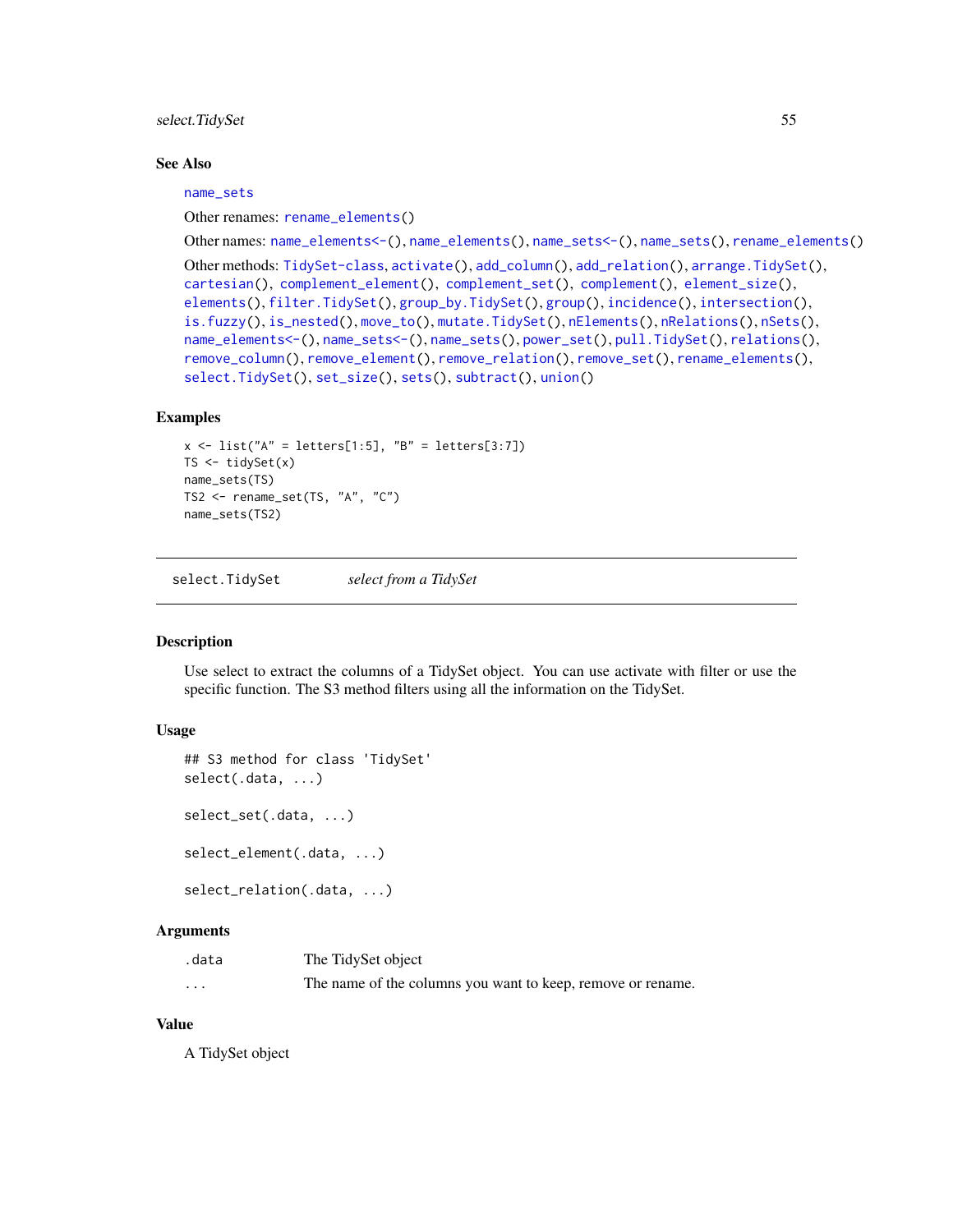#### See Also

dplyr [select](#page-0-0) and [activate](#page-3-0)

```
Other methods: TidySet-class, activate(), add_column(), add_relation(), arrange.TidySet(),
cartesian(), complement_element(), complement_set(), complement(), element_size(),
elements(), filter.TidySet(), group_by.TidySet(), group(), incidence(), intersection(),
is.fuzzy(), is_nested(), move_to(), mutate.TidySet(), nElements(), nRelations(), nSets(),
name_elements<-(), name_sets<-(), name_sets(), power_set(), pull.TidySet(), relations(),
remove_column(), remove_element(), remove_relation(), remove_set(), rename_elements(),
rename_set(), set_size(), sets(), subtract(), union()
```
#### Examples

```
relations <- data.frame(
    sets = c(rep("a", 5), "b", rep("a2", 5), "b2"),elements = rep(letters[seq_len(6)], 2),
    fuzzy = runif(12)\lambdaa <- tidySet(relations)
a <- mutate_element(a,
    type = c(rep("Gene", 4), rep("IncRNA", 2)))
a \leq mutate_set(a, Group = c("UFM", "UAB", "UPF", "MIT"))
b \leq select(a, -type)
elements(b)
b <- select_element(a, elements)
elements(b)
# Select sets
select_set(a, sets)
```
<span id="page-55-0"></span>

sets *Sets of the TidySet*

#### Description

Given TidySet retrieve the sets or substitute them.

#### Usage

```
sets(object)
sets(object) <- value
## S4 method for signature 'TidySet'
sets(object)
## S4 replacement method for signature 'TidySet'
sets(object) <- value
```
<span id="page-55-1"></span>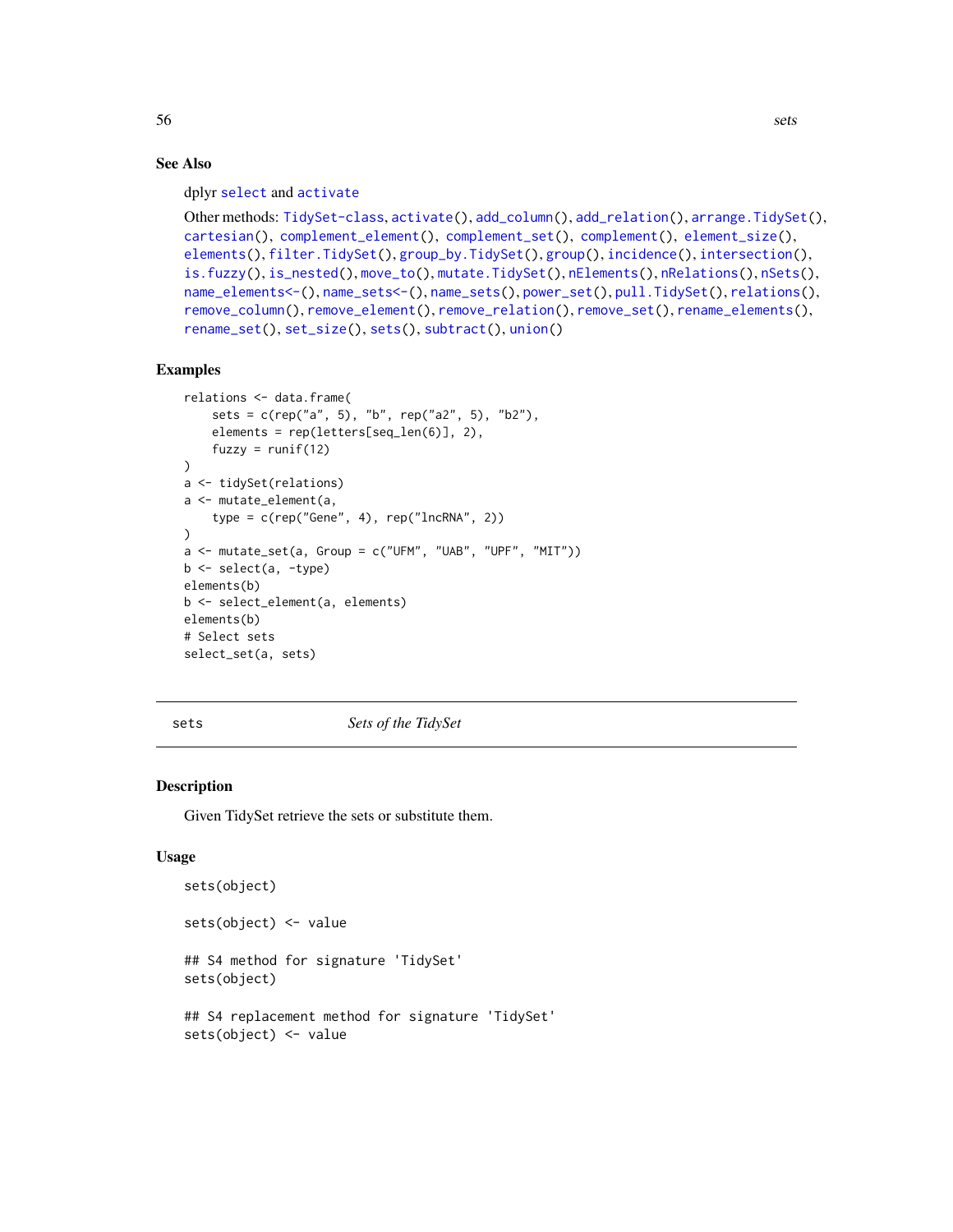```
replace_sets(object, value)
```
## S4 method for signature 'TidySet' nSets(object)

#### Arguments

| object | A SetCollection object.   |
|--------|---------------------------|
| value  | Modification of the sets. |

#### Value

A data.frame with information from the sets.

#### Methods (by class)

- TidySet: Retrieve the sets information
- TidySet: Modify the sets information
- TidySet: Return the number of sets

#### See Also

#### [nSets](#page-43-1)

Other slots: [elements\(](#page-20-0)), [relations\(](#page-46-0))

```
Other methods: TidySet-class, activate(), add_column(), add_relation(), arrange.TidySet(),
cartesian(), complement_element(), complement_set(), complement(), element_size(),
elements(), filter.TidySet(), group_by.TidySet(), group(), incidence(), intersection(),
is.fuzzy(), is_nested(), move_to(), mutate.TidySet(), nElements(), nRelations(), nSets(),
name_elements<-(), name_sets<-(), name_sets(), power_set(), pull.TidySet(), relations(),
remove_column(), remove_element(), remove_relation(), remove_set(), rename_elements(),
rename_set(), select.TidySet(), set_size(), subtract(), union()
```

```
TS \le tidySet(list(A = letters[1:5], B = letters[2:10]))
sets(TS)
sets(TS) \le data.frame(sets = c("B", "A"))
TS2 \leq replace_sets(TS, data.frame(sets = c("A", "B", "C")))
sets(TS2)
nSets(TS)
nSets(TS2)
```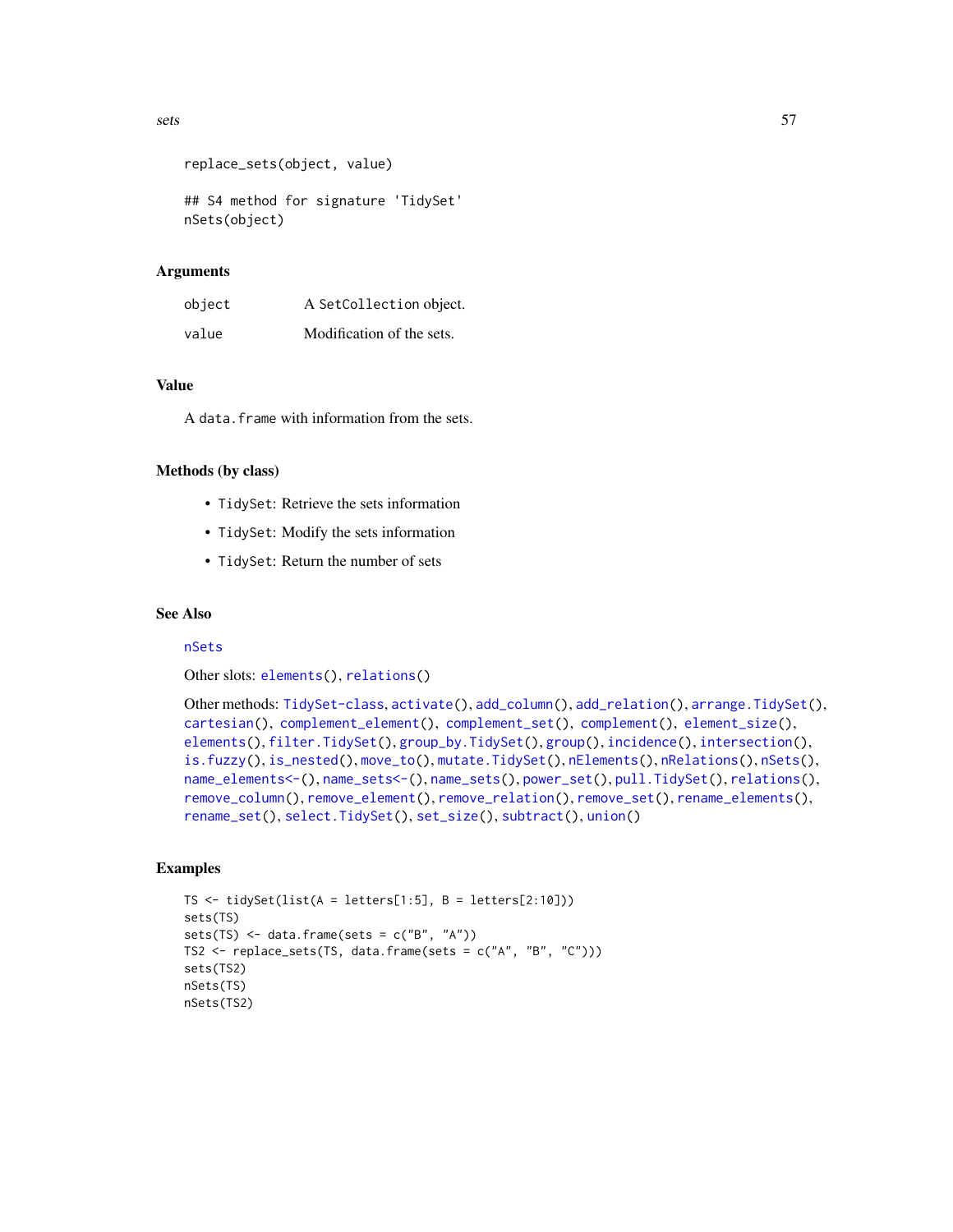<span id="page-57-1"></span><span id="page-57-0"></span>

#### Description

Assuming that the fuzzy values are probabilities, calculates the probability of being of different sizes for a given set.

#### Usage

```
set_size(object, sets = NULL)
```

```
## S4 method for signature 'TidySet'
set_size(object, sets = NULL)
```
#### Arguments

| object | A TidySet object.                             |
|--------|-----------------------------------------------|
| sets   | The sets from which the length is calculated. |

#### Value

A list with the size of the set or the probability of having that size.

#### Methods (by class)

• TidySet: Calculates the size of a set using [length\\_set\(\)](#page-33-0)

#### See Also

cardinality

```
Other sizes: element_size()
```

```
Other methods: TidySet-class, activate(), add_column(), add_relation(), arrange.TidySet(),
cartesian(), complement_element(), complement_set(), complement(), element_size(),
elements(), filter.TidySet(), group_by.TidySet(), group(), incidence(), intersection(),
is.fuzzy(), is_nested(), move_to(), mutate.TidySet(), nElements(), nRelations(), nSets(),
name_elements<-(), name_sets<-(), name_sets(), power_set(), pull.TidySet(), relations(),
remove_column(), remove_element(), remove_relation(), remove_set(), rename_elements(),
rename_set(), select.TidySet(), sets(), subtract(), union()
```

```
relations <- data.frame(
   sets = c(rep("A", 5), "B", "C"),elements = c(letters[seq_len(6)], letters[6]),
   fuzzy = runif(7))
```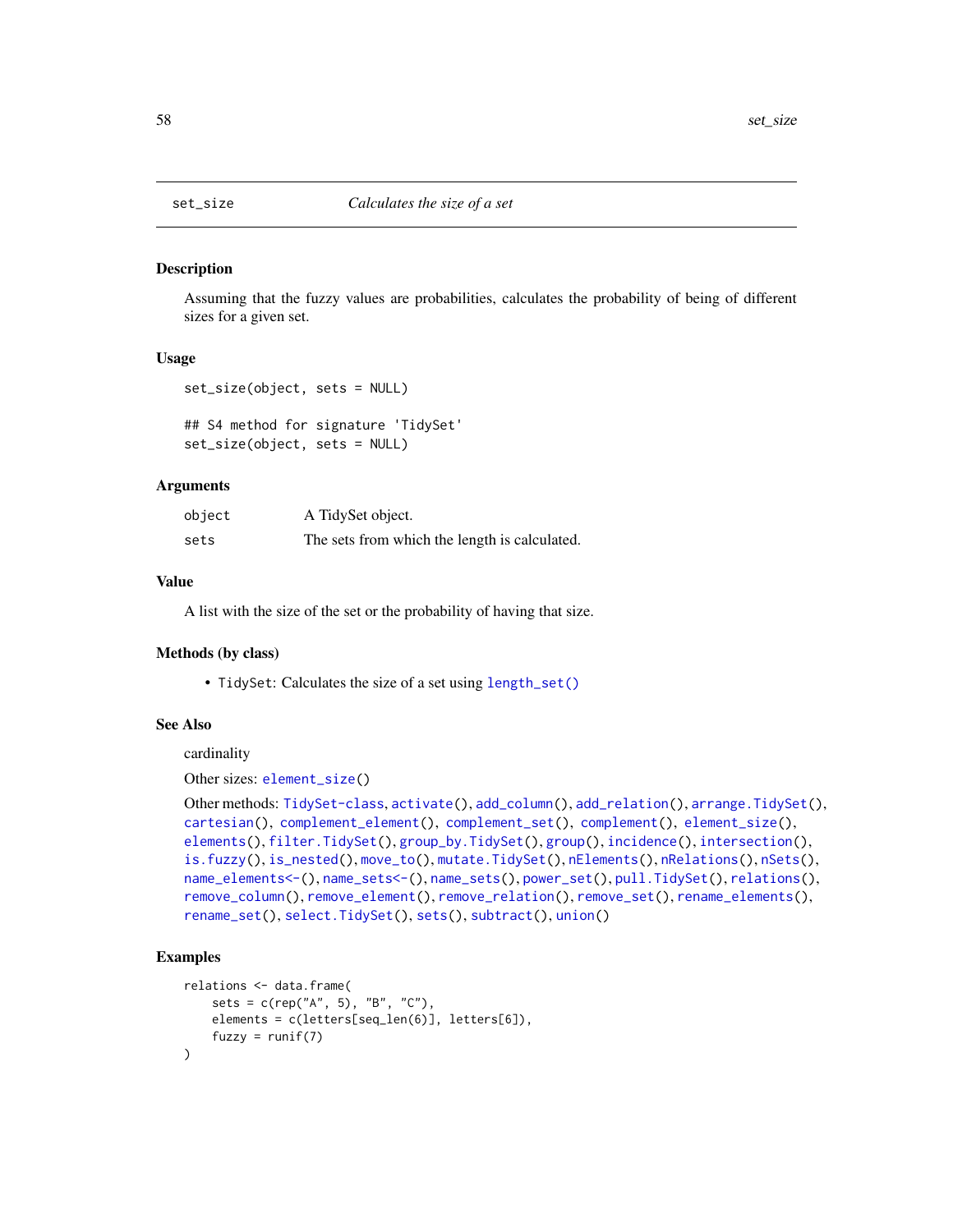#### <span id="page-58-1"></span>set\_symbols 59

```
a <- tidySet(relations)
set_size(a)
```
<span id="page-58-0"></span>set\_symbols *A subset of symbols related to sets*

#### Description

Name and symbol of operations related to sets, including intersection and union among others:

#### Usage

set\_symbols

#### Format

An object of class character of length 16.

#### References

<https://www.fileformat.info/info/unicode/category/Sm/list.htm>

#### Examples

set\_symbols

show,TidySet-method *Method to show the TidySet object*

#### Description

Prints the resulting table of a TidySet object. Does not shown elements or sets without any relationship (empty sets). To see them use [sets\(\)](#page-55-0) or [elements\(\)](#page-20-0).

#### Usage

```
## S4 method for signature 'TidySet'
show(object)
```
#### Arguments

object A TidySet

#### Value

A table with the information of the relationships.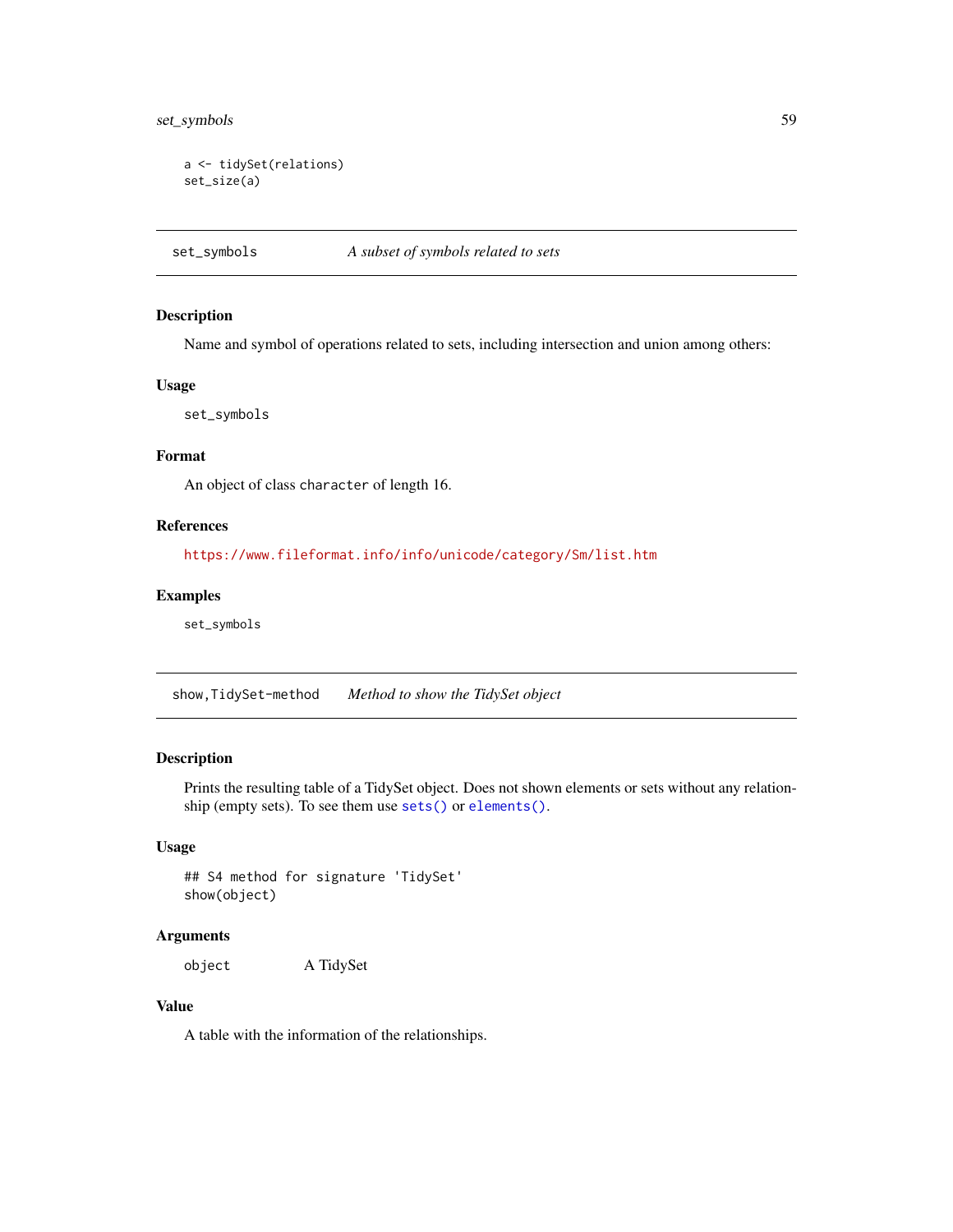<span id="page-59-0"></span>size *Size*

#### Description

Calculate the size of the elements or sets, using the fuzzy values as probabilities. First it must have active either sets or elements.

#### Usage

size(object, ...)

#### **Arguments**

| object   | A TidySet object                                                                         |
|----------|------------------------------------------------------------------------------------------|
| $\cdots$ | Character vector with the name of elements or sets you want to calculate the size<br>of. |

#### Value

The size of the elements or sets. If there is no active slot or it is the relations slot returns the TidySet object with a warning.

#### See Also

A related concept [cardinality\(\)](#page-12-0). It is calculated using [length\\_set\(\)](#page-33-0).

```
rel <- data.frame(
   sets = c(rep("A", 5), "B", "C"),
   elements = c(letters[seq_len(6)], letters[6])
\mathcal{L}TS <- tidySet(rel)
TS <- activate(TS, "elements")
size(TS)
TS <- activate(TS, "sets")
size(TS)
# With fuzzy sets
relations <- data.frame(
    sets = c(rep("A", 5), "B", "C"),
    elements = c(letters[seq_len(6)], letters[6]),
   fuzzy = runif(7))
TS <- tidySet(relations)
TS <- activate(TS, "elements")
size(TS)
TS <- activate(TS, "sets")
size(TS)
```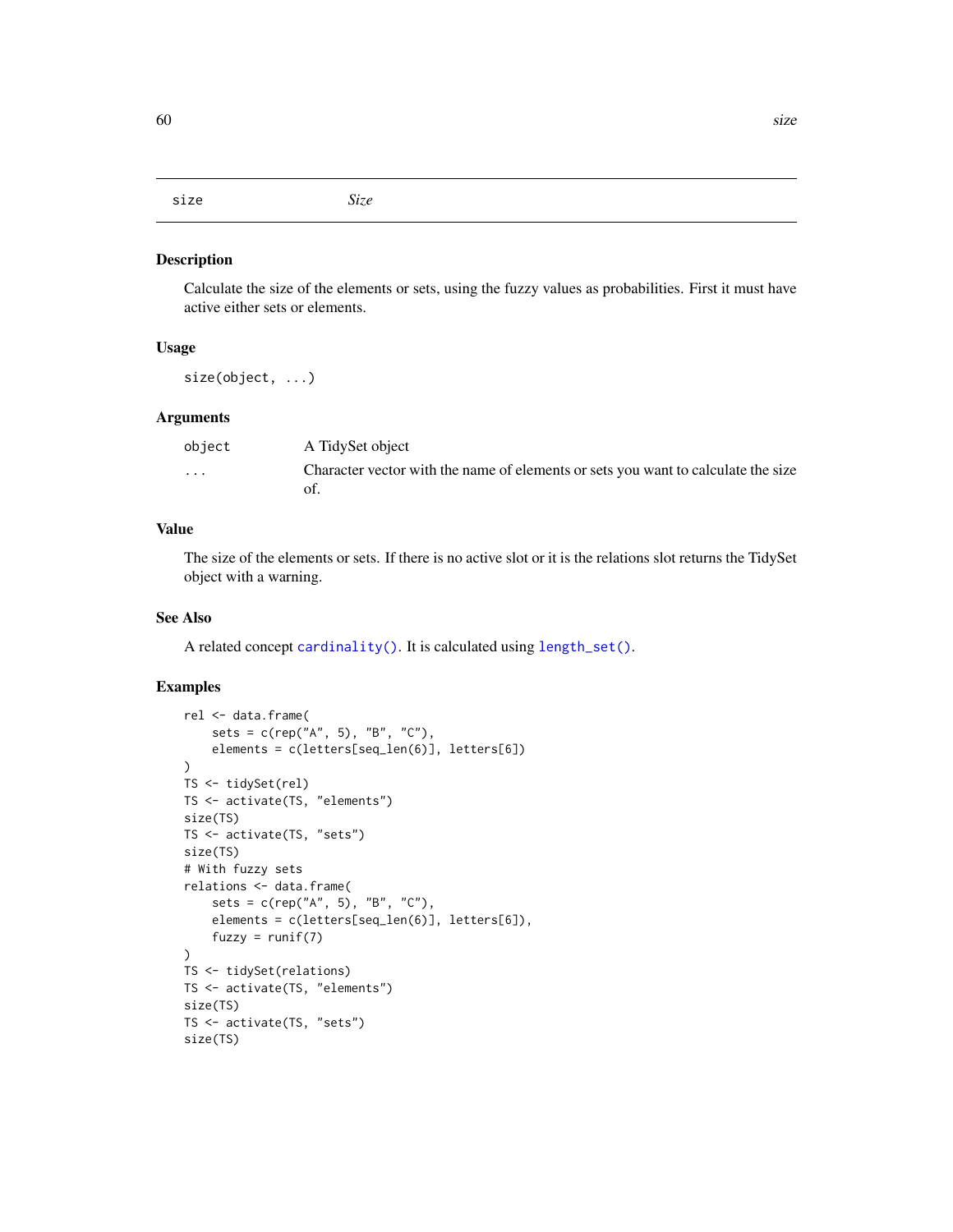<span id="page-60-1"></span><span id="page-60-0"></span>subtract *Subtract*

#### Description

Elements in a set not present in the other set. Equivalent to [setdiff](#page-0-0).

#### Usage

```
subtract(object, set_in, not_in, ...)
## S4 method for signature 'TidySet,characterORfactor,characterORfactor'
subtract(
 object,
 set_in,
 not_in,
 name = NULL,keep = TRUE,keep_relations = keep,
 keep_elements = keep,
 keep_sets = keep
)
```
#### Arguments

| object        | A TidySet object.                                                                          |
|---------------|--------------------------------------------------------------------------------------------|
| set_in        | Name of the sets where the elements should be present.                                     |
| $not_in$      | Name of the sets where the elements should not be present.                                 |
| $\ddotsc$     | Placeholder for other arguments that could be passed to the method. Currently<br>not used. |
| name          | Name of the new set. By default it adds a "C".                                             |
| keep          | Logical value to keep all the other sets.                                                  |
|               | keep_relations A logical value if you wan to keep old relations.                           |
| keep_elements | A logical value if you wan to keep old elements.                                           |
| keep_sets     | A logical value if you wan to keep old sets.                                               |

#### Value

A TidySet object.

#### Methods (by class)

• object = TidySet,set\_in = characterORfactor,not\_in = characterORfactor: Elements present in sets but not in other sets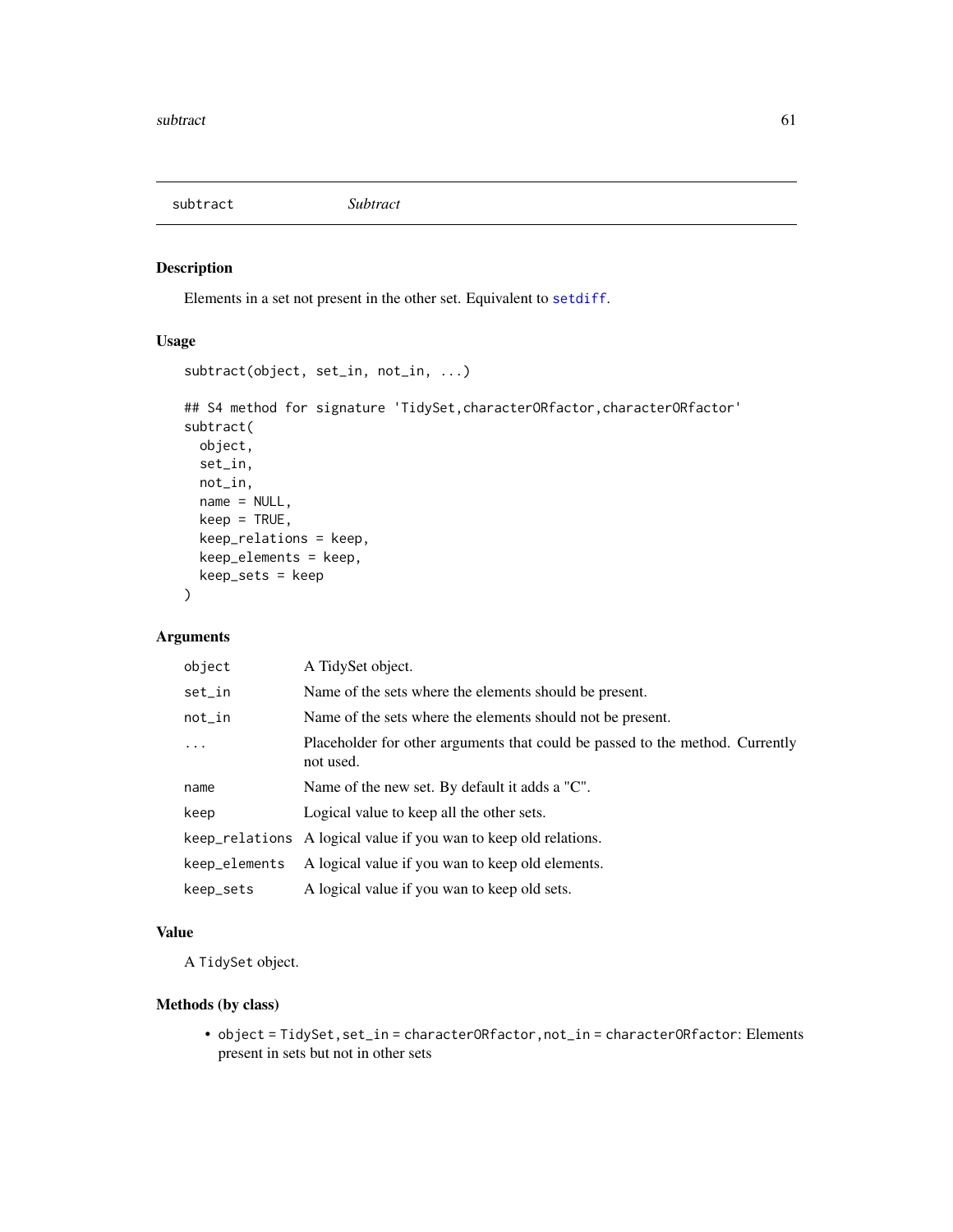#### See Also

#### [setdiff](#page-0-0)

Other complements: [complement\\_element\(](#page-16-0)), [complement\\_set\(](#page-17-0)), [complement\(](#page-15-0))

Other methods that create new sets: [complement\\_element\(](#page-16-0)), [complement\\_set\(](#page-17-0)), [intersection\(](#page-29-0)), [union\(](#page-65-0))

```
Other methods: TidySet-class, activate(), add_column(), add_relation(), arrange.TidySet(),
cartesian(), complement_element(), complement_set(), complement(), element_size(),
elements(), filter.TidySet(), group_by.TidySet(), group(), incidence(), intersection(),
is.fuzzy(), is_nested(), move_to(), mutate.TidySet(), nElements(), nRelations(), nSets(),
name_elements<-(), name_sets<-(), name_sets(), power_set(), pull.TidySet(), relations(),
remove_column(), remove_element(), remove_relation(), remove_set(), rename_elements(),
rename_set(), select.TidySet(), set_size(), sets(), union()
```
#### Examples

```
relations <- data.frame(
    sets = c("A", "A", "B", "B", "C", "C"),
    elements = letters[seq_len(6)],
    fuzzy = runif(6)\lambdaTS <- tidySet(relations)
subtract(TS, "A", "B")
subtract(TS, "A", "B", keep = FALSE)
```
#### tidy *Convert GSEABase classes to a TidySet*

#### Description

Convert GSEABase classes to a TidySet

#### Usage

```
tidy(object)
```
## S3 method for class 'GeneSetCollection' tidy(object)

## S3 method for class 'GeneSet' tidy(object)

#### Arguments

```
object A GeneSetCollection or a GeneSet derived object
```
<span id="page-61-0"></span>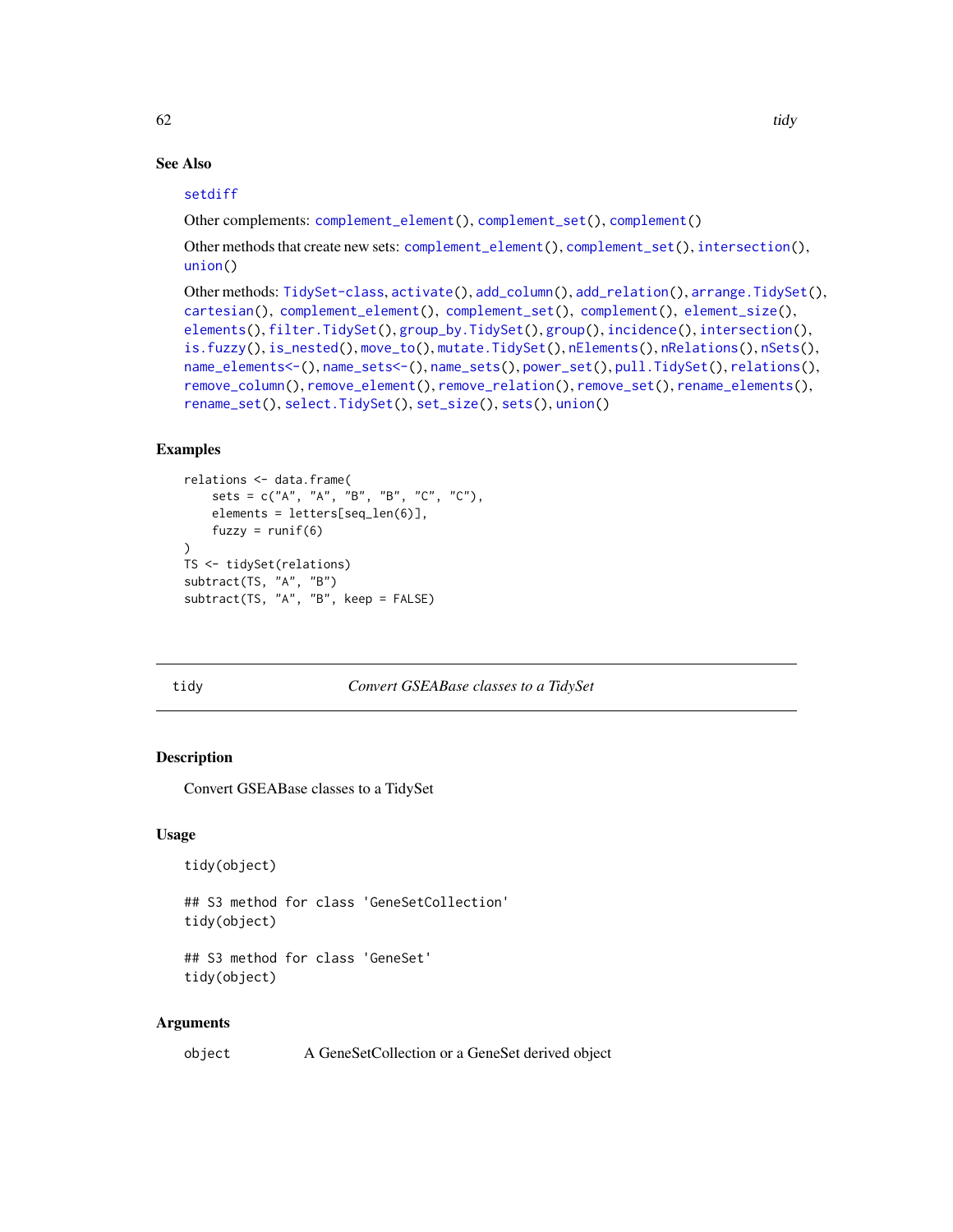<span id="page-62-1"></span>tidySet 63

#### Value

A TidySet object

#### Methods (by class)

- GeneSetCollection: Converts to a tidySet given a GeneSetCollection
- GeneSet: Converts to a tidySet given a GeneSet

#### Examples

```
# Needs GSEABase pacakge from Bioconductor
if (requireNamespace("GSEABase", quietly = TRUE)) {
    library("GSEABase")
   gs <- GeneSet()
   gs
   tidy(gs)
    fl <- system.file("extdata", "Broad.xml", package="GSEABase")
   gs2 <- getBroadSets(fl) # actually, a list of two gene sets
   TS <- tidy(gs2)
   dim(TS)
   sets(TS)
}
```
<span id="page-62-0"></span>

tidySet *Create a TidySet object*

#### Description

These functions help to create a TidySet object from data.frame, list, matrix, and GO3AnnDbBimap. They can create both fuzzy and standard sets.

#### Usage

tidySet(relations)

## S3 method for class 'data.frame' tidySet(relations)

## S3 method for class 'list' tidySet(relations)

## S3 method for class 'matrix' tidySet(relations)

## S3 method for class 'Go3AnnDbBimap' tidySet(relations)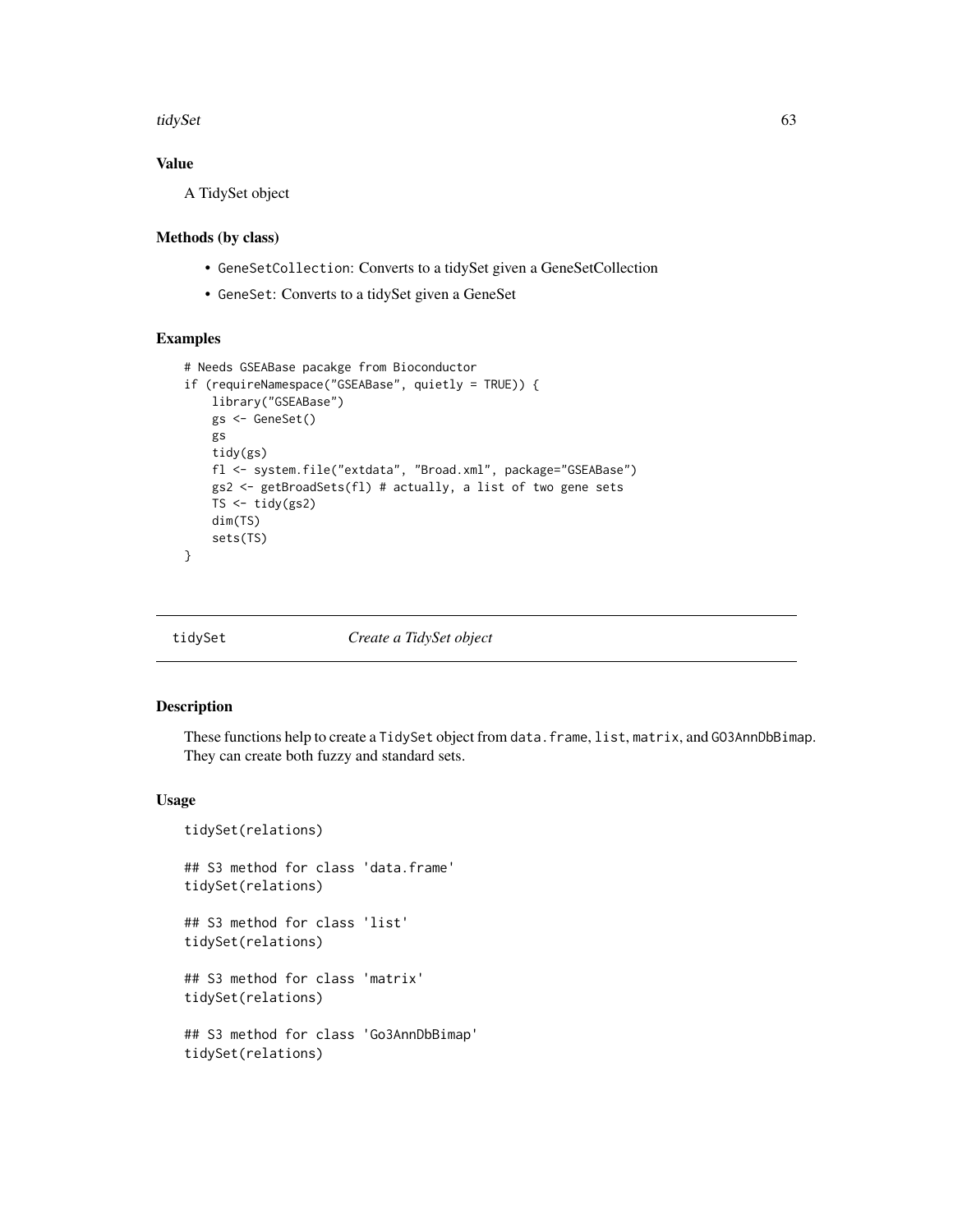#### Arguments

relations An object to be coerced to a TidySet.

#### Details

Elements or sets without any relation are not shown when printed.

#### Value

A TidySet object.

#### Methods (by class)

- data.frame: Given the relations in a data.frame
- list: Convert to a TidySet from a list
- matrix: Convert an incidence matrix into a TidySet
- Go3AnnDbBimap: Convert Go3AnnDbBimap into a TidySet object.

#### See Also

#### [TidySet-class](#page-64-0)

```
relations <- data.frame(
    sets = c(rep("a", 5), "b"),
    elements = letters[seq_len(6)]
\lambdatidySet(relations)
relations2 <- data.frame(
    sets = c(rep("A", 5), "B"),
    elements = letters[seq_len(6)],
    fuzzy = runif(6))
tidySet(relations2)
# A
x \le - list("A" = letters[1:5], "B" = LETTERS[3:7])
tidySet(x)
# A fuzzy set taken encoded as a list
A \leftarrow runif(5)names(A) <- letters[1:5]
B \leftarrow runif(5)names(B) <- letters[3:7]
relations <- list(A, B)
tidySet(relations)
# Will error
# x \le - list("A" = letters[1:5], "B" = LETTERS[3:7], "c" = runif(5))
# a <- tidySet(x) # Only characters or factors are allowed as elements.
M \leq - matrix(c(1, 0.5, 1, 0), ncol = 2,
            dimnames = list(c("A", "B"), c("a", "b")))tidySet(M)
```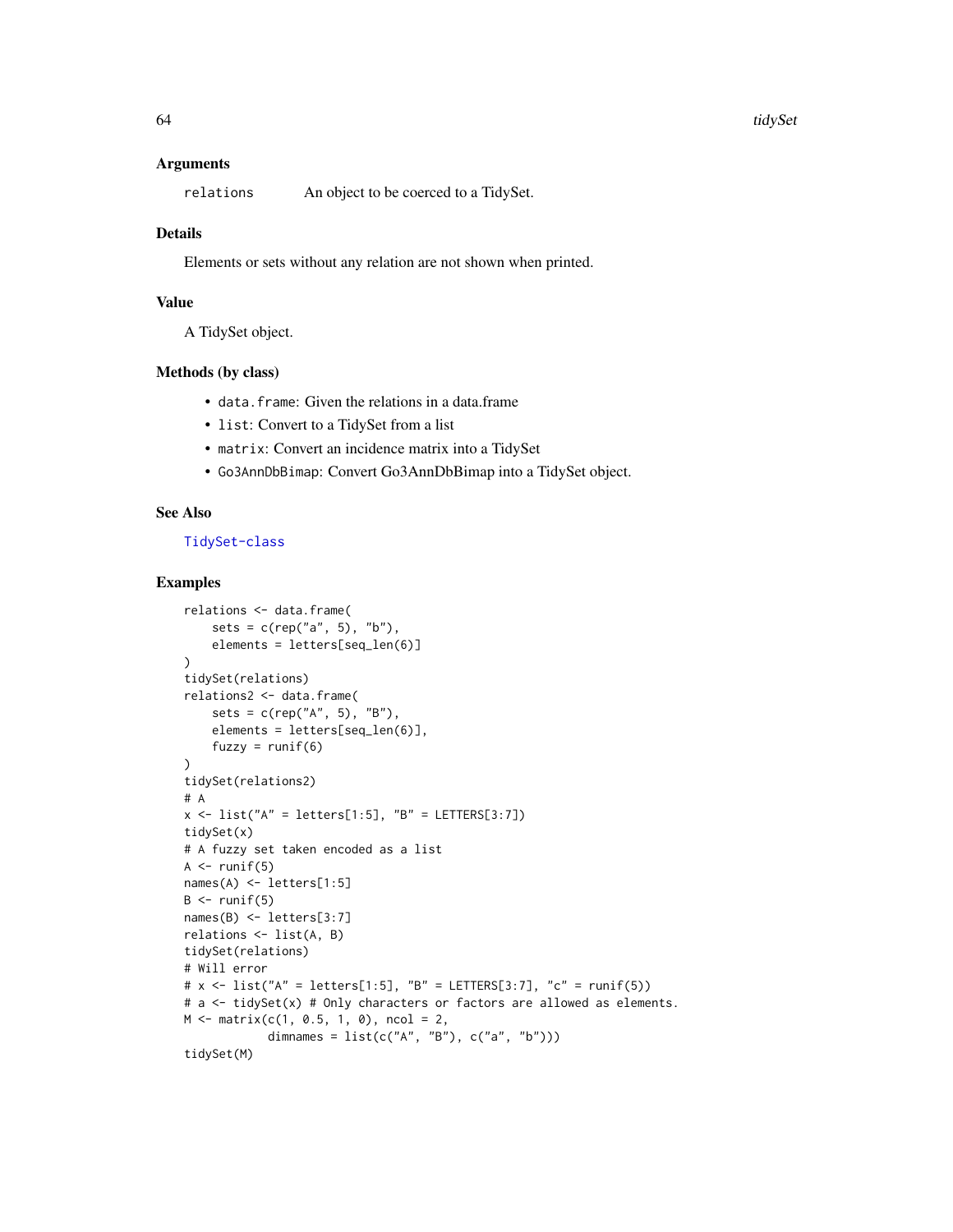#### <span id="page-64-2"></span><span id="page-64-1"></span><span id="page-64-0"></span>Description

A set is a group of unique elements it can be either a fuzzy set, where the relationship is between 0 or 1 or nominal.

#### Details

When printed if an element or a set do not have any relationship is not shown. They can be created from lists, matrices or data.frames. Check [tidySet\(\)](#page-62-0) constructor for more information.

#### **Slots**

relations A data.frame with elements and the sets were they belong.

elements A data.frame of unique elements and related information.

sets A data.frame of unique sets and related information.

#### See Also

#### [tidySet](#page-62-0)

```
Other methods: activate(), add_column(), add_relation(), arrange.TidySet(), cartesian(),
complement_element(), complement_set(), complement(), element_size(), elements(), filter.TidySet(),
group_by.TidySet(), group(), incidence(), intersection(), is.fuzzy(), is_nested(), move_to(),
mutate.TidySet(), nElements(), nRelations(), nSets(), name_elements<-(), name_sets<-(),
name_sets(), power_set(), pull.TidySet(), relations(), remove_column(), remove_element(),
remove_relation(), remove_set(), rename_elements(), rename_set(), select.TidySet(),
set_size(), sets(), subtract(), union()
```

```
x \le - list("A" = letters[1:5], "B" = LETTERS[3:7])
a \leftarrow tidySet(x)a
x \le - list("A" = letters[1:5], "B" = character())
b \leftarrow \text{tidySet}(x)b
name_sets(b)
```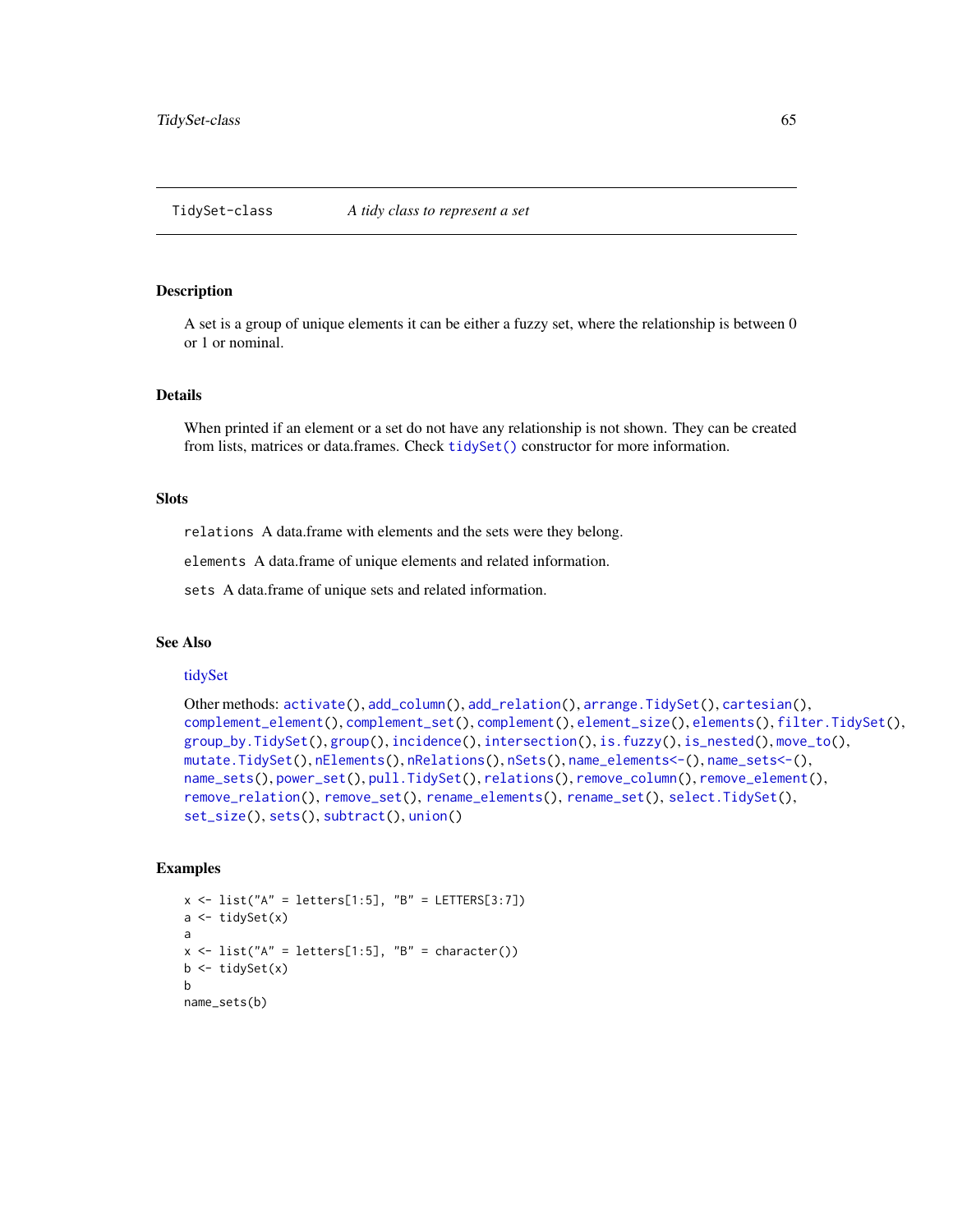<span id="page-65-1"></span><span id="page-65-0"></span>

#### Description

Given a TidySet merges several sets into the new one using the logic defined on FUN.

#### Usage

```
union(object, ...)
## S3 method for class 'TidySet'
union(
 object,
  sets,
 name = NULL,
  FUN = "max",
  keep = FALSE,
 keep_relations = keep,
 keep_elements = keep,
 keep_sets = keep,
  ...
)
```
#### Arguments

| object        | A TidySet object.                                                                                                                                                                               |
|---------------|-------------------------------------------------------------------------------------------------------------------------------------------------------------------------------------------------|
| $\ddots$ .    | Other named arguments passed to FUN.                                                                                                                                                            |
| sets          | The name of the sets to be used.                                                                                                                                                                |
| name          | The name of the new set. By defaults joins the sets with an $\cap$ .                                                                                                                            |
| <b>FUN</b>    | A function to be applied when performing the union. The standard union is the<br>"max" function, but you can provide any other function that given a numeric<br>vector returns a single number. |
| keep          | A logical value if you want to keep.                                                                                                                                                            |
|               | keep relations A logical value if you wan to keep old relations.                                                                                                                                |
| keep_elements | A logical value if you wan to keep old elements.                                                                                                                                                |
| keep_sets     | A logical value if you wan to keep old sets.                                                                                                                                                    |

#### Details

The default uses the max function following the [standard fuzzy definition,](https://en.wikipedia.org/wiki/Fuzzy_set_operations) but it can be changed. See examples below.

#### Value

A TidySet object.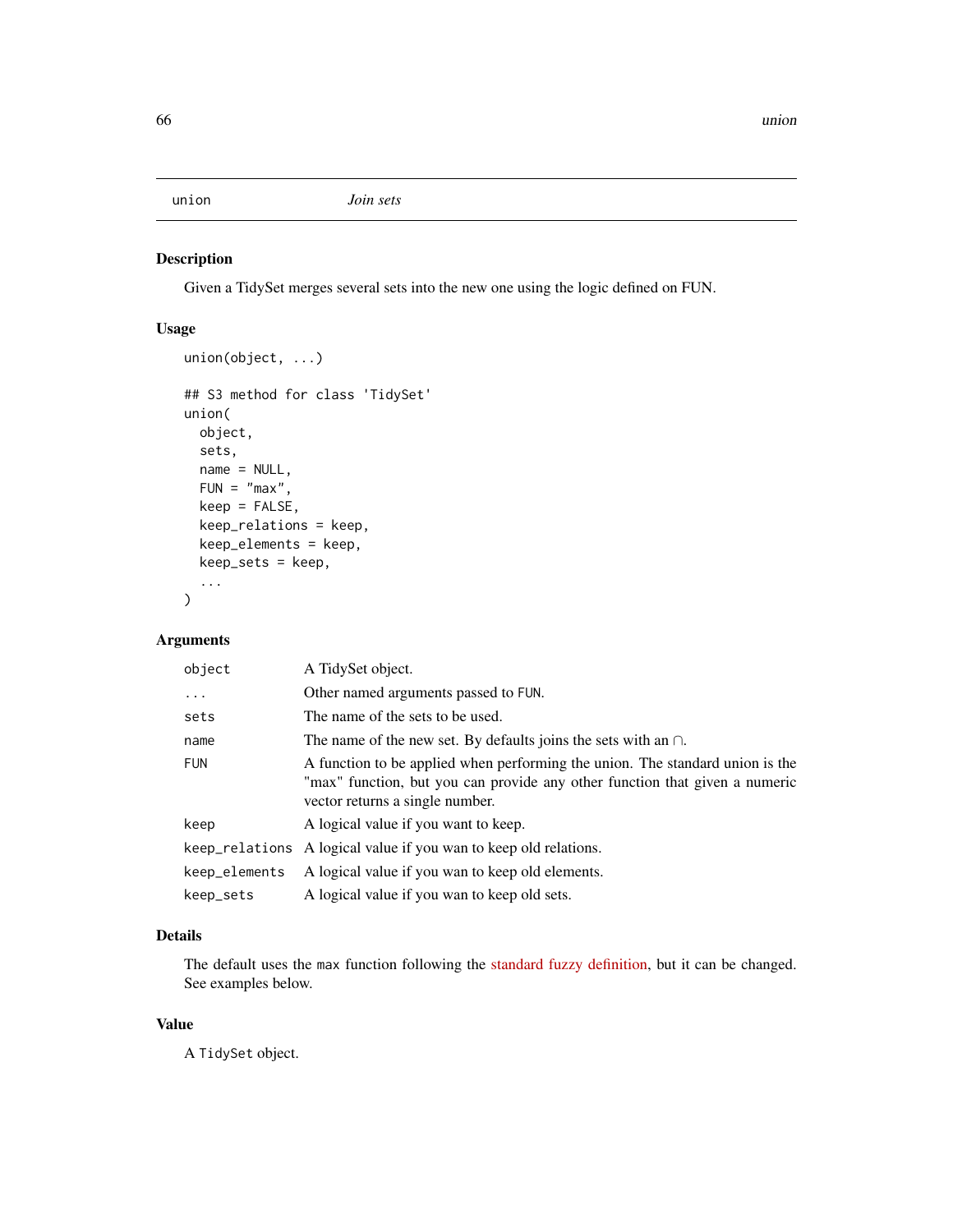#### <span id="page-66-1"></span>union\_probability 67

#### See Also

#### [union\\_probability\(\)](#page-66-0)

Other methods that create new sets: [complement\\_element\(](#page-16-0)), [complement\\_set\(](#page-17-0)), [intersection\(](#page-29-0)), [subtract\(](#page-60-0))

```
Other methods: TidySet-class, activate(), add_column(), add_relation(), arrange.TidySet(),
cartesian(), complement_element(), complement_set(), complement(), element_size(),
elements(), filter.TidySet(), group_by.TidySet(), group(), incidence(), intersection(),
is.fuzzy(), is_nested(), move_to(), mutate.TidySet(), nElements(), nRelations(), nSets(),
name_elements<-(), name_sets<-(), name_sets(), power_set(), pull.TidySet(), relations(),
remove_column(), remove_element(), remove_relation(), remove_set(), rename_elements(),
rename_set(), select.TidySet(), set_size(), sets(), subtract()
```
#### Examples

```
# Classical set
rel <- data.frame(
    sets = c(rep("A", 5), "B", "B"),
    elements = c(letters[seq_len(6)], "a")
\lambdaTS <- tidySet(rel)
union(TS, c("B", "A"))
# Fuzzy set
rel <- data.frame(
   sets = c(rep("A", 5), "B", "B"),
    elements = c(letters[seq_len(6)], "a"),
    fuzzy = runif(7))
TS2 <- tidySet(rel)
# Standard default logic
union(TS2, c("B", "A"), "C")
# Probability logic
union(TS2, c("B", "A"), "C", FUN = union_probability)
```
<span id="page-66-0"></span>union\_probability *Calculates the probability of a single length*

#### Description

Creates all the possibilities and then add them up. union\_probability Assumes independence between the probabilities to calculate the final size.

#### Usage

union\_probability(p)

length\_probability(p, size)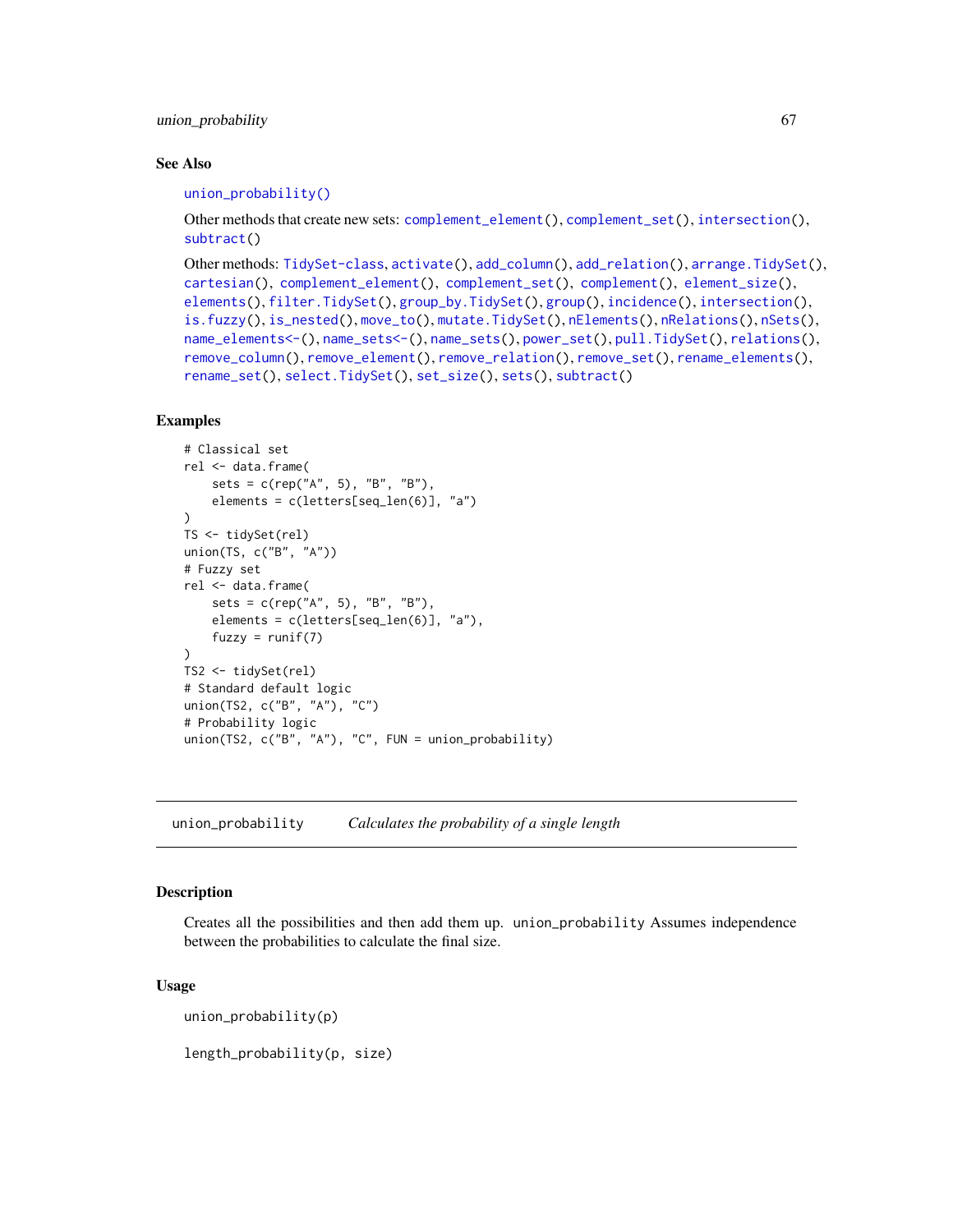#### <span id="page-67-0"></span>Arguments

|      | Numeric vector of probabilities.                  |
|------|---------------------------------------------------|
| size | Integer value of the size of the selected values. |

### Value

A numeric value of the probability of the given size.

#### See Also

[multiply\\_probabilities\(\)](#page-35-0) and [length\\_set\(\)](#page-33-0)

```
length_probability(c(0.5, 0.75), 2)
length_probability(c(0.5, 0.75, 0.66), 1)
length_probability(c(0.5, 0.1, 0.3, 0.5, 0.25, 0.23), 2)
union_probability(c(0.5, 0.1, 0.3))
```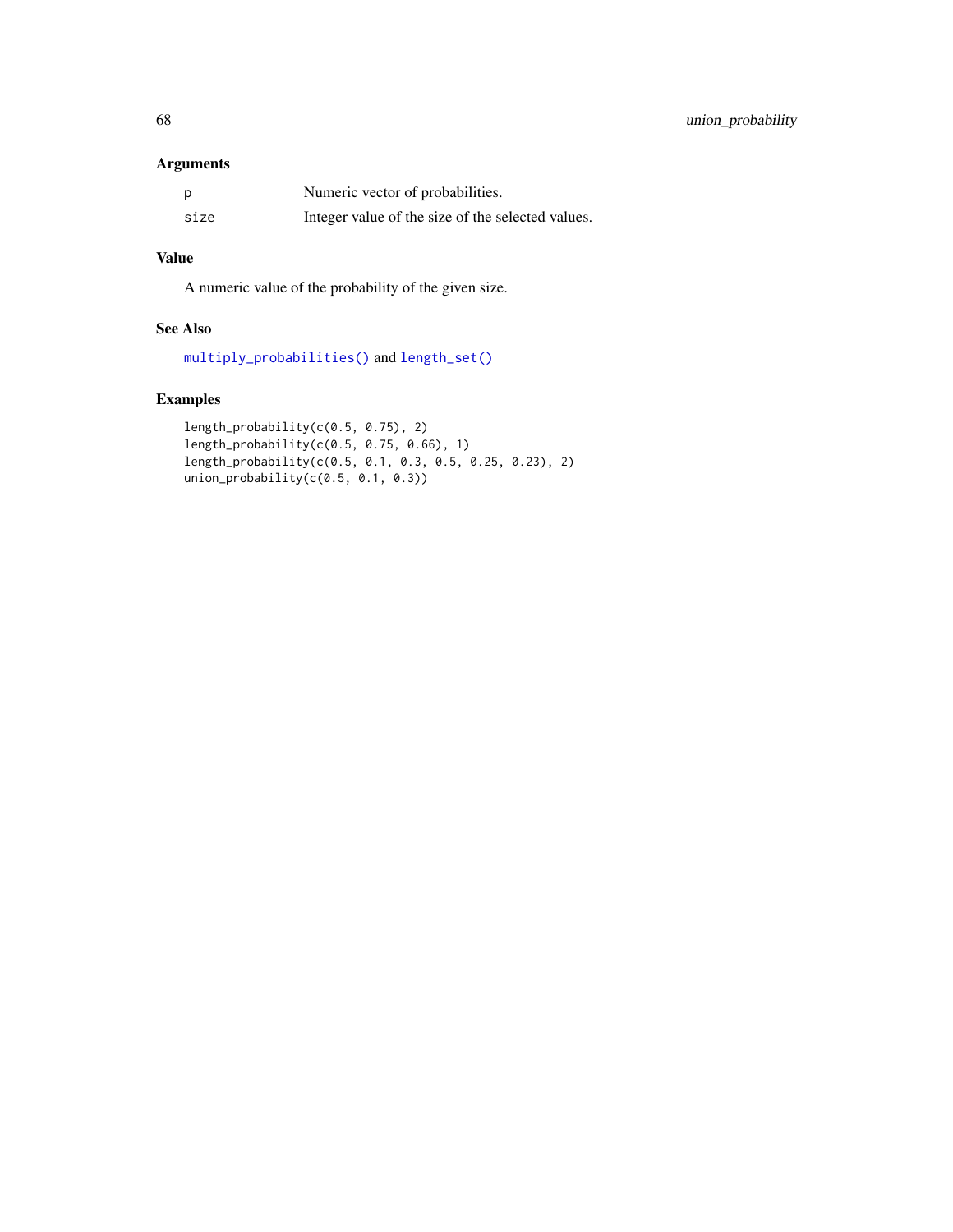# Index

∗ IO functions getGAF, [24](#page-23-0) getGMT, [25](#page-24-0) getOBO, [26](#page-25-0) ∗ add functions add\_relation, [7](#page-6-1) ∗ add\_\* add\_elements, [6](#page-5-0) add\_relations, [8](#page-7-0) add\_sets, [9](#page-8-0) ∗ column add\_column, [5](#page-4-1) remove\_column, [49](#page-48-1) ∗ complements complement, [16](#page-15-1) complement\_element, [17](#page-16-1) complement\_set, [18](#page-17-1) subtract, [61](#page-60-1) ∗ count functions nElements, [43](#page-42-1) nRelations, [44](#page-43-2) nSets, [44](#page-43-2) ∗ datasets set\_symbols, [59](#page-58-1) ∗ methods that create new sets complement\_element, [17](#page-16-1) complement\_set, [18](#page-17-1) intersection, [30](#page-29-1) subtract, [61](#page-60-1) union, [66](#page-65-1) ∗ methods activate, [4](#page-3-1) add\_column, [5](#page-4-1) add\_relation, [7](#page-6-1) arrange.TidySet, [11](#page-10-1) cartesian, [14](#page-13-1) complement, [16](#page-15-1) complement\_element, [17](#page-16-1) complement\_set, [18](#page-17-1)

element\_size, [22](#page-21-1) elements, [21](#page-20-1) filter.TidySet, [23](#page-22-1) group, [27](#page-26-1) group\_by.TidySet, [28](#page-27-1) incidence, [29](#page-28-1) intersection, [30](#page-29-1) is.fuzzy, [32](#page-31-1) is\_nested, [33](#page-32-1) move to, [35](#page-34-1) mutate.TidySet, [37](#page-36-1) name\_elements<-, [39](#page-38-1) name\_sets, [40](#page-39-1) name\_sets<-, [41](#page-40-1) nElements, [43](#page-42-1) nRelations, [44](#page-43-2) nSets, [44](#page-43-2) power\_set, [45](#page-44-1) pull.TidySet, [46](#page-45-1) relations, [47](#page-46-1) remove\_column, [49](#page-48-1) remove\_element, [50](#page-49-1) remove\_relation, [51](#page-50-1) remove\_set, [52](#page-51-1) rename\_elements, [53](#page-52-1) rename\_set, [54](#page-53-1) select.TidySet, [55](#page-54-1) set\_size, [58](#page-57-1) sets, [56](#page-55-1) subtract, [61](#page-60-1) TidySet-class, [65](#page-64-2) union, [66](#page-65-1) ∗ names name\_elements, [38](#page-37-1) name\_elements<-, [39](#page-38-1) name\_sets, [40](#page-39-1) name\_sets<-, [41](#page-40-1) rename\_elements, [53](#page-52-1) rename\_set, [54](#page-53-1)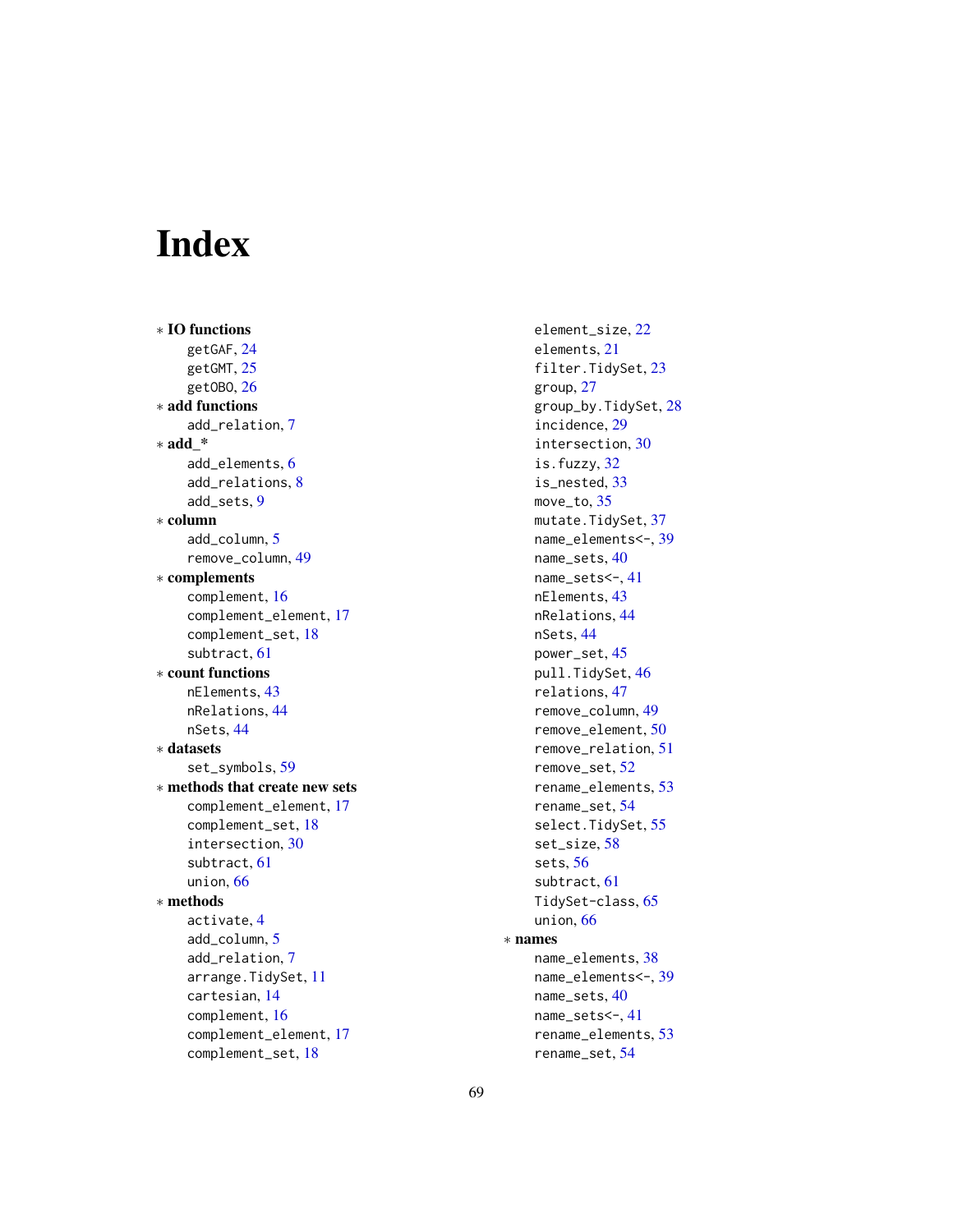∗ remove functions remove\_element, [50](#page-49-1) remove\_relation, [51](#page-50-1) remove\_set, [52](#page-51-1) ∗ renames rename\_elements, [53](#page-52-1) rename\_set, [54](#page-53-1) ∗ sizes element\_size, [22](#page-21-1) set\_size, [58](#page-57-1) ∗ slots elements, [21](#page-20-1) relations, [47](#page-46-1) sets, [56](#page-55-1) activate, [4,](#page-3-1) *[6](#page-5-0)*, *[8](#page-7-0)*, *[12](#page-11-0)*, *[15,](#page-14-0) [16](#page-15-1)*, *[18,](#page-17-1) [19](#page-18-0)*, *[21](#page-20-1)*, *[23,](#page-22-1) [24](#page-23-0)*, *[27](#page-26-1)[–29](#page-28-1)*, *[31](#page-30-0)*, *[33](#page-32-1)*, *[35](#page-34-1)*, *[37](#page-36-1)*, *[39–](#page-38-1)[41](#page-40-1)*, *[43](#page-42-1)[–51](#page-50-1)*, *[53](#page-52-1)[–58](#page-57-1)*, *[62](#page-61-0)*, *[65](#page-64-2)*, *[67](#page-66-1)* active *(*activate*)*, [4](#page-3-1) add\_column, *[5](#page-4-1)*, [5,](#page-4-1) *[8](#page-7-0)*, *[12](#page-11-0)*, *[15,](#page-14-0) [16](#page-15-1)*, *[18,](#page-17-1) [19](#page-18-0)*, *[21](#page-20-1)*, *[23,](#page-22-1) [24](#page-23-0)*, *[27](#page-26-1)[–29](#page-28-1)*, *[31](#page-30-0)*, *[33](#page-32-1)*, *[35](#page-34-1)*, *[37](#page-36-1)*, *[39–](#page-38-1)[41](#page-40-1)*, *[43](#page-42-1)[–51](#page-50-1)*, *[53](#page-52-1)[–58](#page-57-1)*, *[62](#page-61-0)*, *[65](#page-64-2)*, *[67](#page-66-1)* add\_column,TidySet,character-method *(*add\_column*)*, [5](#page-4-1) add\_elements, [6,](#page-5-0) *[9,](#page-8-0) [10](#page-9-0)* add\_relation, *[5,](#page-4-1) [6](#page-5-0)*, [7,](#page-6-1) *[9](#page-8-0)*, *[12](#page-11-0)*, *[15,](#page-14-0) [16](#page-15-1)*, *[18,](#page-17-1) [19](#page-18-0)*, *[21](#page-20-1)*, *[23,](#page-22-1) [24](#page-23-0)*, *[27–](#page-26-1)[29](#page-28-1)*, *[31](#page-30-0)*, *[33](#page-32-1)*, *[35](#page-34-1)*, *[37](#page-36-1)*, *[39](#page-38-1)[–41](#page-40-1)*, *[43](#page-42-1)[–51](#page-50-1)*, *[53–](#page-52-1)[58](#page-57-1)*, *[62](#page-61-0)*, *[65](#page-64-2)*, *[67](#page-66-1)* add\_relation,TidySet,data.frame-method *(*add\_relation*)*, [7](#page-6-1) add\_relations, *[7](#page-6-1)*, [8,](#page-7-0) *[10](#page-9-0)* add\_sets, *[7](#page-6-1)*, *[9](#page-8-0)*, [9](#page-8-0) adjacency, [10,](#page-9-0) *[29](#page-28-1)* adjacency\_element *(*adjacency*)*, [10](#page-9-0) adjacency\_set *(*adjacency*)*, [10](#page-9-0) arrange, *[12](#page-11-0)* arrange.TidySet, *[5,](#page-4-1) [6](#page-5-0)*, *[8](#page-7-0)*, [11,](#page-10-1) *[15,](#page-14-0) [16](#page-15-1)*, *[18,](#page-17-1) [19](#page-18-0)*, *[21](#page-20-1)*, *[23,](#page-22-1) [24](#page-23-0)*, *[27–](#page-26-1)[29](#page-28-1)*, *[31](#page-30-0)*, *[33](#page-32-1)*, *[35](#page-34-1)*, *[37](#page-36-1)*, *[39](#page-38-1)[–41](#page-40-1)*, *[43](#page-42-1)[–51](#page-50-1)*, *[53–](#page-52-1)[58](#page-57-1)*, *[62](#page-61-0)*, *[65](#page-64-2)*, *[67](#page-66-1)* arrange\_element *(*arrange.TidySet*)*, [11](#page-10-1) arrange\_relation *(*arrange.TidySet*)*, [11](#page-10-1) arrange\_set *(*arrange.TidySet*)*, [11](#page-10-1) as.data.frame.TidySet, [12](#page-11-0) as.list.TidySet, [13](#page-12-1) BaseSet *(*BaseSet-package*)*, [3](#page-2-0) BaseSet-package, [3](#page-2-0)

cardinality, [13](#page-12-1)

cardinality(), *[60](#page-59-0)* cardinality,TidySet-method *(*cardinality*)*, [13](#page-12-1) cartesian, *[5,](#page-4-1) [6](#page-5-0)*, *[8](#page-7-0)*, *[12](#page-11-0)*, [14,](#page-13-1) *[16](#page-15-1)*, *[18,](#page-17-1) [19](#page-18-0)*, *[21](#page-20-1)*, *[23,](#page-22-1) [24](#page-23-0)*, *[27](#page-26-1)[–29](#page-28-1)*, *[31](#page-30-0)*, *[33](#page-32-1)*, *[35](#page-34-1)*, *[37](#page-36-1)*, *[39](#page-38-1)[–41](#page-40-1)*, *[43](#page-42-1)[–51](#page-50-1)*, *[53](#page-52-1)[–58](#page-57-1)*, *[62](#page-61-0)*, *[65](#page-64-2)*, *[67](#page-66-1)* complement, *[5,](#page-4-1) [6](#page-5-0)*, *[8](#page-7-0)*, *[12](#page-11-0)*, *[15](#page-14-0)*, [16,](#page-15-1) *[18,](#page-17-1) [19](#page-18-0)*, *[21](#page-20-1)*, *[23,](#page-22-1) [24](#page-23-0)*, *[27](#page-26-1)[–29](#page-28-1)*, *[31](#page-30-0)*, *[33](#page-32-1)*, *[35](#page-34-1)*, *[37](#page-36-1)*, *[39](#page-38-1)[–41](#page-40-1)*, *[43](#page-42-1)[–51](#page-50-1)*, *[53](#page-52-1)[–58](#page-57-1)*, *[62](#page-61-0)*, *[65](#page-64-2)*, *[67](#page-66-1)* complement\_element, *[5,](#page-4-1) [6](#page-5-0)*, *[8](#page-7-0)*, *[12](#page-11-0)*, *[15,](#page-14-0) [16](#page-15-1)*, [17,](#page-16-1) *[19](#page-18-0)*, *[21](#page-20-1)*, *[23,](#page-22-1) [24](#page-23-0)*, *[27](#page-26-1)[–29](#page-28-1)*, *[31](#page-30-0)*, *[33](#page-32-1)*, *[35](#page-34-1)*, *[37](#page-36-1)*, *[39](#page-38-1)[–41](#page-40-1)*, *[43](#page-42-1)[–51](#page-50-1)*, *[53](#page-52-1)[–58](#page-57-1)*, *[62](#page-61-0)*, *[65](#page-64-2)*, *[67](#page-66-1)* complement\_element,TidySet,characterORfactor-method *(*complement\_element*)*, [17](#page-16-1) complement\_set, *[5,](#page-4-1) [6](#page-5-0)*, *[8](#page-7-0)*, *[12](#page-11-0)*, *[15,](#page-14-0) [16](#page-15-1)*, *[18](#page-17-1)*, [18,](#page-17-1) *[21](#page-20-1)*, *[23,](#page-22-1) [24](#page-23-0)*, *[27](#page-26-1)[–29](#page-28-1)*, *[31](#page-30-0)*, *[33](#page-32-1)*, *[35](#page-34-1)*, *[37](#page-36-1)*, *[39](#page-38-1)[–41](#page-40-1)*, *[43](#page-42-1)[–51](#page-50-1)*, *[53](#page-52-1)[–58](#page-57-1)*, *[62](#page-61-0)*, *[65](#page-64-2)*, *[67](#page-66-1)* complement\_set,TidySet,characterORfactor-method *(*complement\_set*)*, [18](#page-17-1) deactivate *(*activate*)*, [4](#page-3-1) droplevels.TidySet, [20](#page-19-0) element\_size, *[5,](#page-4-1) [6](#page-5-0)*, *[8](#page-7-0)*, *[12](#page-11-0)*, *[15,](#page-14-0) [16](#page-15-1)*, *[18,](#page-17-1) [19](#page-18-0)*, *[21](#page-20-1)*, [22,](#page-21-1) *[24](#page-23-0)*, *[27](#page-26-1)[–29](#page-28-1)*, *[31](#page-30-0)*, *[33](#page-32-1)*, *[35](#page-34-1)*, *[37](#page-36-1)*, *[39](#page-38-1)[–41](#page-40-1)*, *[43](#page-42-1)[–51](#page-50-1)*, *[53](#page-52-1)[–58](#page-57-1)*, *[62](#page-61-0)*, *[65](#page-64-2)*, *[67](#page-66-1)* element\_size,TidySet-method *(*element\_size*)*, [22](#page-21-1) elements, *[5,](#page-4-1) [6](#page-5-0)*, *[8](#page-7-0)*, *[12](#page-11-0)*, *[15,](#page-14-0) [16](#page-15-1)*, *[18,](#page-17-1) [19](#page-18-0)*, [21,](#page-20-1) *[23,](#page-22-1) [24](#page-23-0)*, *[27](#page-26-1)[–29](#page-28-1)*, *[31](#page-30-0)*, *[33](#page-32-1)*, *[35](#page-34-1)*, *[37](#page-36-1)*, *[39](#page-38-1)[–41](#page-40-1)*, *[43](#page-42-1)[–51](#page-50-1)*, *[53](#page-52-1)[–58](#page-57-1)*, *[62](#page-61-0)*, *[65](#page-64-2)*, *[67](#page-66-1)* elements(), *[59](#page-58-1)* elements,TidySet-method *(*elements*)*, [21](#page-20-1) elements<- *(*elements*)*, [21](#page-20-1) elements<-,TidySet-method *(*elements*)*, [21](#page-20-1) filter, *[19](#page-18-0)*, *[24](#page-23-0)* filter.TidySet, *[5,](#page-4-1) [6](#page-5-0)*, *[8](#page-7-0)*, *[12](#page-11-0)*, *[15,](#page-14-0) [16](#page-15-1)*, *[18,](#page-17-1) [19](#page-18-0)*, *[21](#page-20-1)*, *[23](#page-22-1)*, [23,](#page-22-1) *[27](#page-26-1)[–29](#page-28-1)*, *[31](#page-30-0)*, *[33](#page-32-1)*, *[35](#page-34-1)*, *[37](#page-36-1)*, *[39](#page-38-1)[–41](#page-40-1)*, *[43](#page-42-1)[–51](#page-50-1)*, *[53](#page-52-1)[–58](#page-57-1)*, *[62](#page-61-0)*, *[65](#page-64-2)*, *[67](#page-66-1)* filter\_element *(*filter.TidySet*)*, [23](#page-22-1) filter\_relation *(*filter.TidySet*)*, [23](#page-22-1) filter\_set *(*filter.TidySet*)*, [23](#page-22-1) getGAF, [24,](#page-23-0) *[26](#page-25-0)* getGMT, *[25](#page-24-0)*, [25,](#page-24-0) *[26](#page-25-0)* getOBO, *[25,](#page-24-0) [26](#page-25-0)*, [26](#page-25-0) group, *[5,](#page-4-1) [6](#page-5-0)*, *[8](#page-7-0)*, *[12](#page-11-0)*, *[15,](#page-14-0) [16](#page-15-1)*, *[18,](#page-17-1) [19](#page-18-0)*, *[21](#page-20-1)*, *[23,](#page-22-1) [24](#page-23-0)*,

[27,](#page-26-1) *[28,](#page-27-1) [29](#page-28-1)*, *[31](#page-30-0)*, *[33](#page-32-1)*, *[35](#page-34-1)*, *[37](#page-36-1)*, *[39](#page-38-1)[–41](#page-40-1)*, *[43](#page-42-1)[–51](#page-50-1)*, *[53](#page-52-1)[–58](#page-57-1)*, *[62](#page-61-0)*, *[65](#page-64-2)*, *[67](#page-66-1)*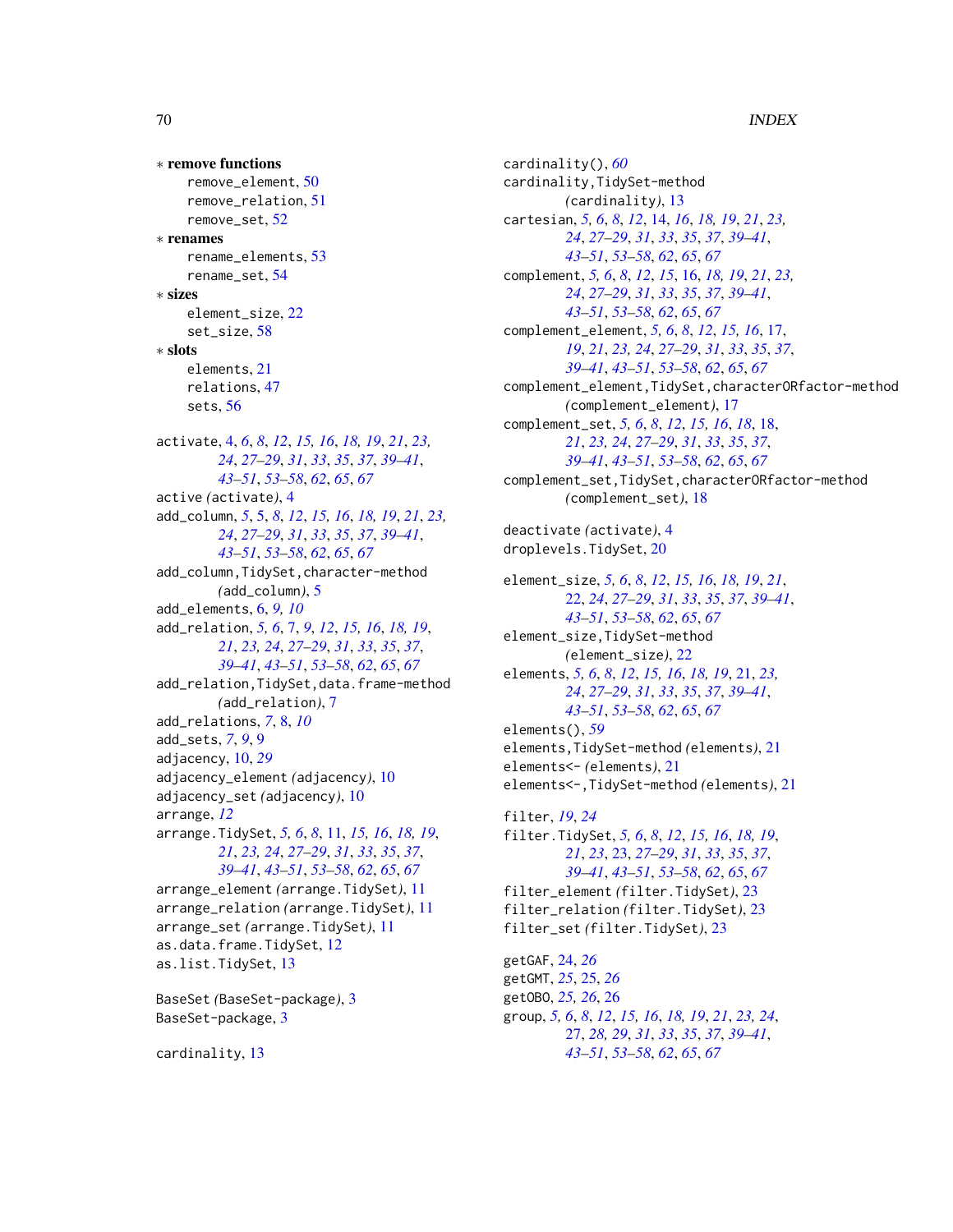#### $I<sub>N</sub>$  in  $I<sub>1</sub>$  is  $I<sub>2</sub>$  in  $I<sub>3</sub>$  in  $I<sub>4</sub>$  in  $I<sub>5</sub>$  in  $I<sub>6</sub>$  in  $I<sub>7</sub>$  in  $I<sub>8</sub>$  in  $I<sub>9</sub>$  in  $I<sub>9</sub>$  in  $I<sub>9</sub>$  in  $I<sub>9</sub>$  in  $I<sub>9</sub>$  in  $I<sub>9</sub>$  in  $I<sub>9</sub>$  i

group\_by, *[28](#page-27-1)* group\_by.TidySet, *[5,](#page-4-1) [6](#page-5-0)*, *[8](#page-7-0)*, *[12](#page-11-0)*, *[15,](#page-14-0) [16](#page-15-1)*, *[18,](#page-17-1) [19](#page-18-0)*, *[21](#page-20-1)*, *[23,](#page-22-1) [24](#page-23-0)*, *[27](#page-26-1)*, [28,](#page-27-1) *[29](#page-28-1)*, *[31](#page-30-0)*, *[33](#page-32-1)*, *[35](#page-34-1)*, *[37](#page-36-1)*, *[39](#page-38-1)[–41](#page-40-1)*, *[43](#page-42-1)[–51](#page-50-1)*, *[53–](#page-52-1)[58](#page-57-1)*, *[62](#page-61-0)*, *[65](#page-64-2)*, *[67](#page-66-1)* incidence, *[5,](#page-4-1) [6](#page-5-0)*, *[8](#page-7-0)*, *[11,](#page-10-1) [12](#page-11-0)*, *[15,](#page-14-0) [16](#page-15-1)*, *[18,](#page-17-1) [19](#page-18-0)*, *[21](#page-20-1)*, *[23,](#page-22-1) [24](#page-23-0)*, *[27,](#page-26-1) [28](#page-27-1)*, [29,](#page-28-1) *[31](#page-30-0)*, *[33](#page-32-1)*, *[35](#page-34-1)*, *[37](#page-36-1)*, *[39](#page-38-1)[–41](#page-40-1)*, *[43](#page-42-1)[–51](#page-50-1)*, *[53–](#page-52-1)[58](#page-57-1)*, *[62](#page-61-0)*, *[65](#page-64-2)*, *[67](#page-66-1)* incidence,TidySet-method *(*incidence*)*, [29](#page-28-1) independent, [30](#page-29-1) independent\_probabilities *(*multiply\_probabilities*)*, [36](#page-35-1) intersect *(*intersection*)*, [30](#page-29-1) intersection, *[5,](#page-4-1) [6](#page-5-0)*, *[8](#page-7-0)*, *[12](#page-11-0)*, *[15,](#page-14-0) [16](#page-15-1)*, *[18,](#page-17-1) [19](#page-18-0)*, *[21](#page-20-1)*, *[23,](#page-22-1) [24](#page-23-0)*, *[27](#page-26-1)[–29](#page-28-1)*, [30,](#page-29-1) *[33](#page-32-1)*, *[35](#page-34-1)*, *[37](#page-36-1)*, *[39–](#page-38-1)[41](#page-40-1)*, *[43](#page-42-1)[–51](#page-50-1)*, *[53](#page-52-1)[–58](#page-57-1)*, *[62](#page-61-0)*, *[65](#page-64-2)*, *[67](#page-66-1)* intersection,TidySet,character-method *(*intersection*)*, [30](#page-29-1) is.fuzzy, *[5,](#page-4-1) [6](#page-5-0)*, *[8](#page-7-0)*, *[12](#page-11-0)*, *[15,](#page-14-0) [16](#page-15-1)*, *[18,](#page-17-1) [19](#page-18-0)*, *[21](#page-20-1)*, *[23,](#page-22-1) [24](#page-23-0)*, *[27](#page-26-1)[–29](#page-28-1)*, *[31](#page-30-0)*, [32,](#page-31-1) *[33](#page-32-1)*, *[35](#page-34-1)*, *[37](#page-36-1)*, *[39–](#page-38-1)[41](#page-40-1)*, *[43](#page-42-1)[–51](#page-50-1)*, *[53](#page-52-1)[–58](#page-57-1)*, *[62](#page-61-0)*, *[65](#page-64-2)*, *[67](#page-66-1)* is.fuzzy,TidySet-method *(*is.fuzzy*)*, [32](#page-31-1) is\_nested, *[5,](#page-4-1) [6](#page-5-0)*, *[8](#page-7-0)*, *[12](#page-11-0)*, *[15,](#page-14-0) [16](#page-15-1)*, *[18,](#page-17-1) [19](#page-18-0)*, *[22–](#page-21-1)[24](#page-23-0)*, *[27](#page-26-1)[–29](#page-28-1)*, *[31](#page-30-0)*, *[33](#page-32-1)*, [33,](#page-32-1) *[35](#page-34-1)*, *[37](#page-36-1)*, *[39–](#page-38-1)[41](#page-40-1)*, *[43](#page-42-1)[–51](#page-50-1)*, *[53](#page-52-1)[–58](#page-57-1)*, *[62](#page-61-0)*, *[65](#page-64-2)*, *[67](#page-66-1)*

length\_probability *(*union\_probability*)*, [67](#page-66-1) length\_probability(), *[34](#page-33-1)*, *[36](#page-35-1)* length\_set, [34](#page-33-1) length\_set(), *[22](#page-21-1)*, *[58](#page-57-1)*, *[60](#page-59-0)*, *[68](#page-67-0)*

move\_to, *[5,](#page-4-1) [6](#page-5-0)*, *[8](#page-7-0)*, *[12](#page-11-0)*, *[15,](#page-14-0) [16](#page-15-1)*, *[18,](#page-17-1) [19](#page-18-0)*, *[22–](#page-21-1)[24](#page-23-0)*, *[27](#page-26-1)[–29](#page-28-1)*, *[31](#page-30-0)*, *[33](#page-32-1)*, [35,](#page-34-1) *[37](#page-36-1)*, *[39–](#page-38-1)[41](#page-40-1)*, *[43–](#page-42-1)[51](#page-50-1)*, *[53](#page-52-1)[–58](#page-57-1)*, *[62](#page-61-0)*, *[65](#page-64-2)*, *[67](#page-66-1)* move\_to,TidySet,characterORfactor,characterORfactor,character-method pull\_element *(*pull.TidySet*)*, [46](#page-45-1) *(*move\_to*)*, [35](#page-34-1) multiply\_probabilities, [36](#page-35-1) multiply\_probabilities(), *[68](#page-67-0)* mutate, *[7](#page-6-1)*, *[9,](#page-8-0) [10](#page-9-0)*, *[37](#page-36-1)* mutate.TidySet, *[5,](#page-4-1) [6](#page-5-0)*, *[8](#page-7-0)*, *[12](#page-11-0)*, *[15,](#page-14-0) [16](#page-15-1)*, *[18,](#page-17-1) [19](#page-18-0)*, *[22](#page-21-1)[–24](#page-23-0)*, *[27](#page-26-1)[–29](#page-28-1)*, *[31](#page-30-0)*, *[33](#page-32-1)*, *[35](#page-34-1)*, [37,](#page-36-1) *[39–](#page-38-1)[41](#page-40-1)*, *[43](#page-42-1)[–51](#page-50-1)*, *[53](#page-52-1)[–58](#page-57-1)*, *[62](#page-61-0)*, *[65](#page-64-2)*, *[67](#page-66-1)* mutate\_element, *[7](#page-6-1)* mutate\_element *(*mutate.TidySet*)*, [37](#page-36-1) mutate\_relation, *[9](#page-8-0)* mutate\_relation *(*mutate.TidySet*)*, [37](#page-36-1) mutate\_set, *[10](#page-9-0)* mutate\_set *(*mutate.TidySet*)*, [37](#page-36-1)

name\_elements, [38,](#page-37-1) *[39](#page-38-1)[–41](#page-40-1)*, *[54,](#page-53-1) [55](#page-54-1)* name\_elements,TidySet-method *(*name\_elements*)*, [38](#page-37-1) name\_elements<-, [39](#page-38-1) name\_elements<-,TidySet,characterORfactor-method *(*name\_elements*)*, [38](#page-37-1) name\_sets, *[5,](#page-4-1) [6](#page-5-0)*, *[8](#page-7-0)*, *[12](#page-11-0)*, *[15,](#page-14-0) [16](#page-15-1)*, *[18,](#page-17-1) [19](#page-18-0)*, *[22](#page-21-1)[–24](#page-23-0)*, *[27](#page-26-1)[–29](#page-28-1)*, *[31](#page-30-0)*, *[33](#page-32-1)*, *[35](#page-34-1)*, *[37](#page-36-1)[–39](#page-38-1)*, [40,](#page-39-1) *[41](#page-40-1)*, *[43](#page-42-1)[–50](#page-49-1)*, *[52](#page-51-1)[–58](#page-57-1)*, *[62](#page-61-0)*, *[65](#page-64-2)*, *[67](#page-66-1)* name\_sets,TidySet-method *(*name\_sets*)*, [40](#page-39-1) name\_sets<-, [41](#page-40-1) name\_sets<-,TidySet,characterORfactor-method *(*name\_sets*)*, [40](#page-39-1) naming, [42](#page-41-0) nElements, *[5,](#page-4-1) [6](#page-5-0)*, *[8](#page-7-0)*, *[12](#page-11-0)*, *[15,](#page-14-0) [16](#page-15-1)*, *[18,](#page-17-1) [19](#page-18-0)*, *[21](#page-20-1)[–24](#page-23-0)*, *[27](#page-26-1)[–29](#page-28-1)*, *[31](#page-30-0)*, *[33](#page-32-1)*, *[35](#page-34-1)*, *[37](#page-36-1)*, *[39](#page-38-1)[–41](#page-40-1)*, [43,](#page-42-1) *[44](#page-43-2)[–51](#page-50-1)*, *[53](#page-52-1)[–58](#page-57-1)*, *[62](#page-61-0)*, *[65](#page-64-2)*, *[67](#page-66-1)* nElements,TidySet-method *(*elements*)*, [21](#page-20-1) nRelations, *[5,](#page-4-1) [6](#page-5-0)*, *[8](#page-7-0)*, *[12](#page-11-0)*, *[15,](#page-14-0) [16](#page-15-1)*, *[18,](#page-17-1) [19](#page-18-0)*, *[22](#page-21-1)[–24](#page-23-0)*, *[27](#page-26-1)[–29](#page-28-1)*, *[31](#page-30-0)*, *[33](#page-32-1)*, *[35](#page-34-1)*, *[37](#page-36-1)*, *[39](#page-38-1)[–41](#page-40-1)*, *[43](#page-42-1)*, [44,](#page-43-2) *[45](#page-44-1)[–51](#page-50-1)*, *[53](#page-52-1)[–58](#page-57-1)*, *[62](#page-61-0)*, *[65](#page-64-2)*, *[67](#page-66-1)* nRelations,TidySet-method *(*relations*)*, [47](#page-46-1) nSets, *[5,](#page-4-1) [6](#page-5-0)*, *[8](#page-7-0)*, *[12](#page-11-0)*, *[15,](#page-14-0) [16](#page-15-1)*, *[18,](#page-17-1) [19](#page-18-0)*, *[22](#page-21-1)[–24](#page-23-0)*, *[27](#page-26-1)[–29](#page-28-1)*, *[31](#page-30-0)*, *[33](#page-32-1)*, *[35](#page-34-1)*, *[37](#page-36-1)*, *[39](#page-38-1)[–41](#page-40-1)*, *[43,](#page-42-1) [44](#page-43-2)*, [44,](#page-43-2) *[46](#page-45-1)[–51](#page-50-1)*, *[53](#page-52-1)[–58](#page-57-1)*, *[62](#page-61-0)*, *[65](#page-64-2)*, *[67](#page-66-1)* nSets,TidySet-method *(*sets*)*, [56](#page-55-1) power\_set, *[5,](#page-4-1) [6](#page-5-0)*, *[8](#page-7-0)*, *[12](#page-11-0)*, *[15,](#page-14-0) [16](#page-15-1)*, *[18,](#page-17-1) [19](#page-18-0)*, *[22](#page-21-1)[–24](#page-23-0)*, *[27](#page-26-1)[–29](#page-28-1)*, *[31](#page-30-0)*, *[33](#page-32-1)*, *[35](#page-34-1)*, *[37](#page-36-1)*, *[39](#page-38-1)[–41](#page-40-1)*, *[43](#page-42-1)[–45](#page-44-1)*, [45,](#page-44-1) *[47](#page-46-1)[–50](#page-49-1)*, *[52](#page-51-1)[–58](#page-57-1)*, *[62](#page-61-0)*, *[65](#page-64-2)*, *[67](#page-66-1)*

pull, *[47](#page-46-1)* pull.TidySet, *[5,](#page-4-1) [6](#page-5-0)*, *[8](#page-7-0)*, *[12](#page-11-0)*, *[15,](#page-14-0) [16](#page-15-1)*, *[18,](#page-17-1) [19](#page-18-0)*, *[22](#page-21-1)[–24](#page-23-0)*, *[27](#page-26-1)[–29](#page-28-1)*, *[31](#page-30-0)*, *[33](#page-32-1)*, *[35](#page-34-1)*, *[37](#page-36-1)*, *[39](#page-38-1)[–41](#page-40-1)*, *[43](#page-42-1)[–46](#page-45-1)*, [46,](#page-45-1) *[48](#page-47-0)[–50](#page-49-1)*, *[52](#page-51-1)[–58](#page-57-1)*, *[62](#page-61-0)*, *[65](#page-64-2)*, *[67](#page-66-1)*

pull\_relation *(*pull.TidySet*)*, [46](#page-45-1) pull\_set *(*pull.TidySet*)*, [46](#page-45-1)

relations, *[5,](#page-4-1) [6](#page-5-0)*, *[8](#page-7-0)*, *[12](#page-11-0)*, *[15,](#page-14-0) [16](#page-15-1)*, *[18,](#page-17-1) [19](#page-18-0)*, *[21](#page-20-1)[–24](#page-23-0)*, *[27](#page-26-1)[–29](#page-28-1)*, *[31](#page-30-0)*, *[33](#page-32-1)*, *[35](#page-34-1)*, *[37](#page-36-1)*, *[39](#page-38-1)[–41](#page-40-1)*, *[43](#page-42-1)[–47](#page-46-1)*, [47,](#page-46-1) *[49,](#page-48-1) [50](#page-49-1)*, *[52](#page-51-1)[–58](#page-57-1)*, *[62](#page-61-0)*, *[65](#page-64-2)*, *[67](#page-66-1)* relations,TidySet-method *(*relations*)*, [47](#page-46-1) relations<- *(*relations*)*, [47](#page-46-1) relations<-,TidySet-method *(*relations*)*, [47](#page-46-1) remove\_column, *[5,](#page-4-1) [6](#page-5-0)*, *[8](#page-7-0)*, *[12](#page-11-0)*, *[15,](#page-14-0) [16](#page-15-1)*, *[18,](#page-17-1) [19](#page-18-0)*, *[22](#page-21-1)[–24](#page-23-0)*, *[27](#page-26-1)[–29](#page-28-1)*, *[31](#page-30-0)*, *[33](#page-32-1)*, *[35](#page-34-1)*, *[37](#page-36-1)*, *[39](#page-38-1)[–41](#page-40-1)*, *[43](#page-42-1)[–48](#page-47-0)*, [49,](#page-48-1) *[50](#page-49-1)*, *[52](#page-51-1)[–58](#page-57-1)*, *[62](#page-61-0)*, *[65](#page-64-2)*, *[67](#page-66-1)*